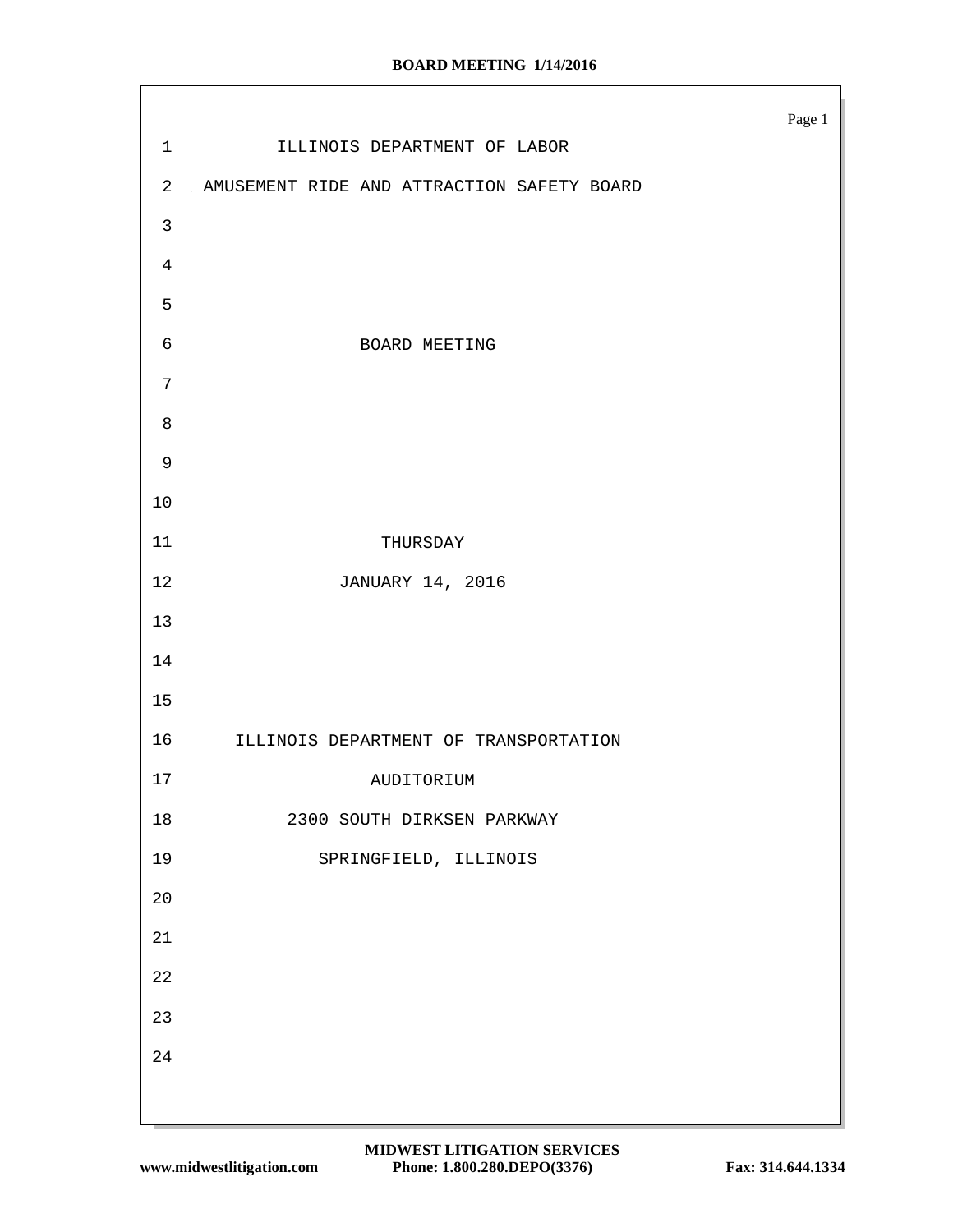|                 |                                        | Page 2 |
|-----------------|----------------------------------------|--------|
| $\mathbf{1}$    | BOARD MEMBERS PRESENT:                 |        |
| $\mathbf{2}$    | Mr. Hugo Chaviano, Director            |        |
| 3               | Ms. Patty Sullivan, Chairwoman         |        |
| $\overline{4}$  | Mr. Bill Sparks, Member                |        |
| 5               | Ms. Linda Givand Rhodes, Member        |        |
| 6               | Mr. Joe Redshaw, Member                |        |
| $7\phantom{.0}$ | Mr. Marvin Perzee, Member              |        |
| 8               | Mr. Angelo Mazzenga, Member (by phone) |        |
| $\mathsf 9$     |                                        |        |
| 10              | ALSO PRESENT:                          |        |
| 11              | Ms. Helen J. Kim, General Counsel      |        |
| $1\,2$          |                                        |        |
| 13              |                                        |        |
| 14              |                                        |        |
| 15              |                                        |        |
| 16              |                                        |        |
| 17              |                                        |        |
| $18\,$          |                                        |        |
| 19              |                                        |        |
| $20$            |                                        |        |
| $21\,$          |                                        |        |
| 22              |                                        |        |
| 23              |                                        |        |
| 24              |                                        |        |
|                 |                                        |        |
|                 |                                        |        |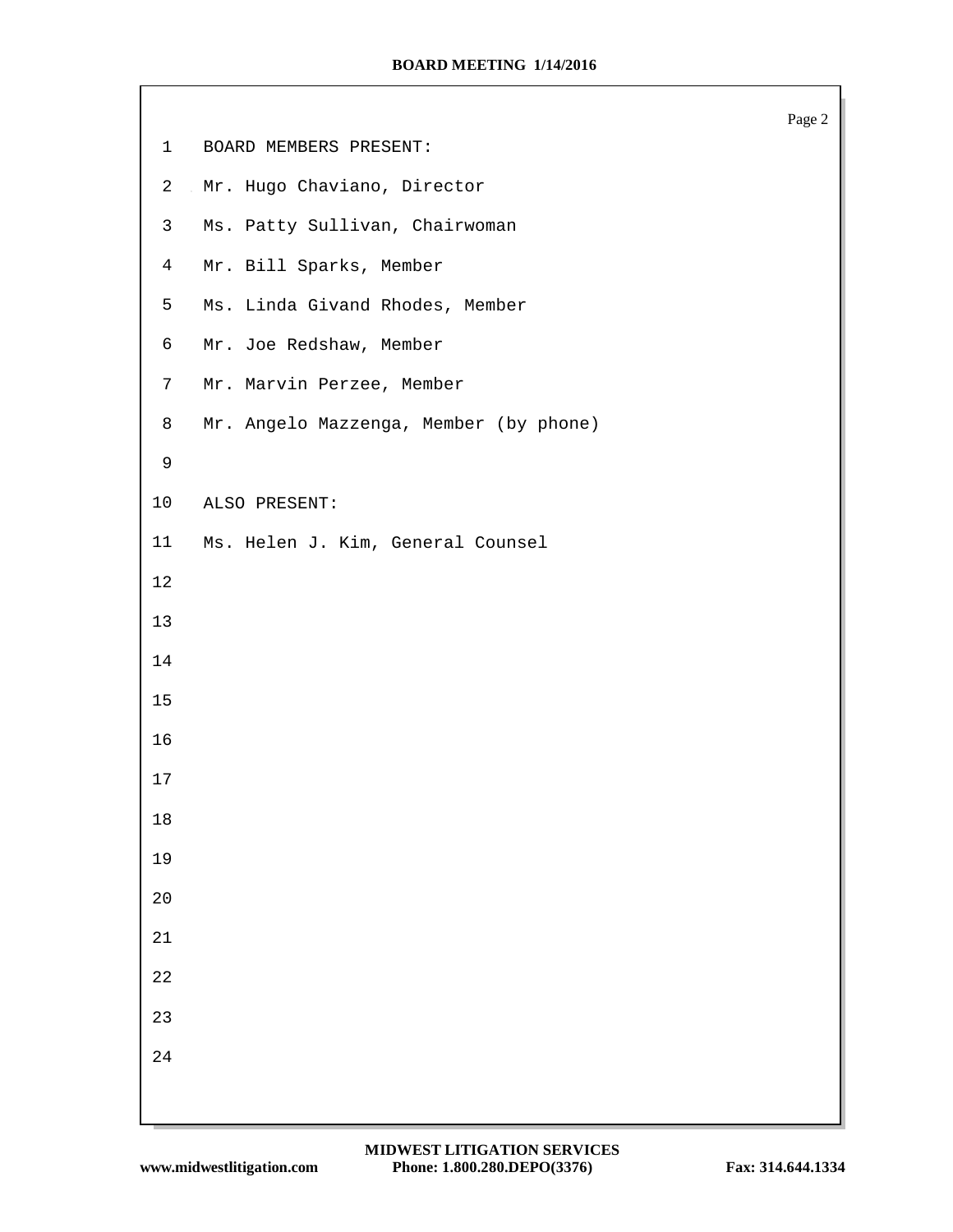|         |                                                   | Page 3 |
|---------|---------------------------------------------------|--------|
| 1       | (Meeting began at 3:56 P.M.)                      |        |
| 2       |                                                   |        |
| 3       | DIRECTOR CHAVIANO: Good afternoon,                |        |
| 4       | everyone. Wonderful, wonderful turnout. I guess   |        |
| 5       | we're blessed with a beautiful day today. I       |        |
| 6       | think it was about six degrees when I woke up in  |        |
| 7       | Chicago yesterday. So this is quite a change of   |        |
| 8       | weather. So I guess it kind of inspires me to     |        |
| 9       | maybe move down to Springfield full time.         |        |
| 10      | But this is my first board meeting in             |        |
| 11      | Springfield. I attended the first meeting in      |        |
| $12 \,$ | Chicago last July, I believe, we did it.          |        |
| 13      | In any event, my name is Hugo                     |        |
| 14      | Chaviano. I'm the new director of the Department  |        |
| 15      | of Labor. I actually just commemorated my first   |        |
| 16      | anniversary since being named by the governor to  |        |
| 17      | serve in this capacity, and this is one of the    |        |
| 18      | boards that by statute I am charged with, you     |        |
| 19      | know, being a part of, and it's really one of the |        |
| 20      | boards that I enjoy the most because your         |        |
| 21      | industry really represents fun not only for our   |        |
| 22      | children but also for adults.                     |        |
| 23      | And I have had a little bit of a                  |        |
| 24      | taste of that, having gone to one of the          |        |
|         |                                                   |        |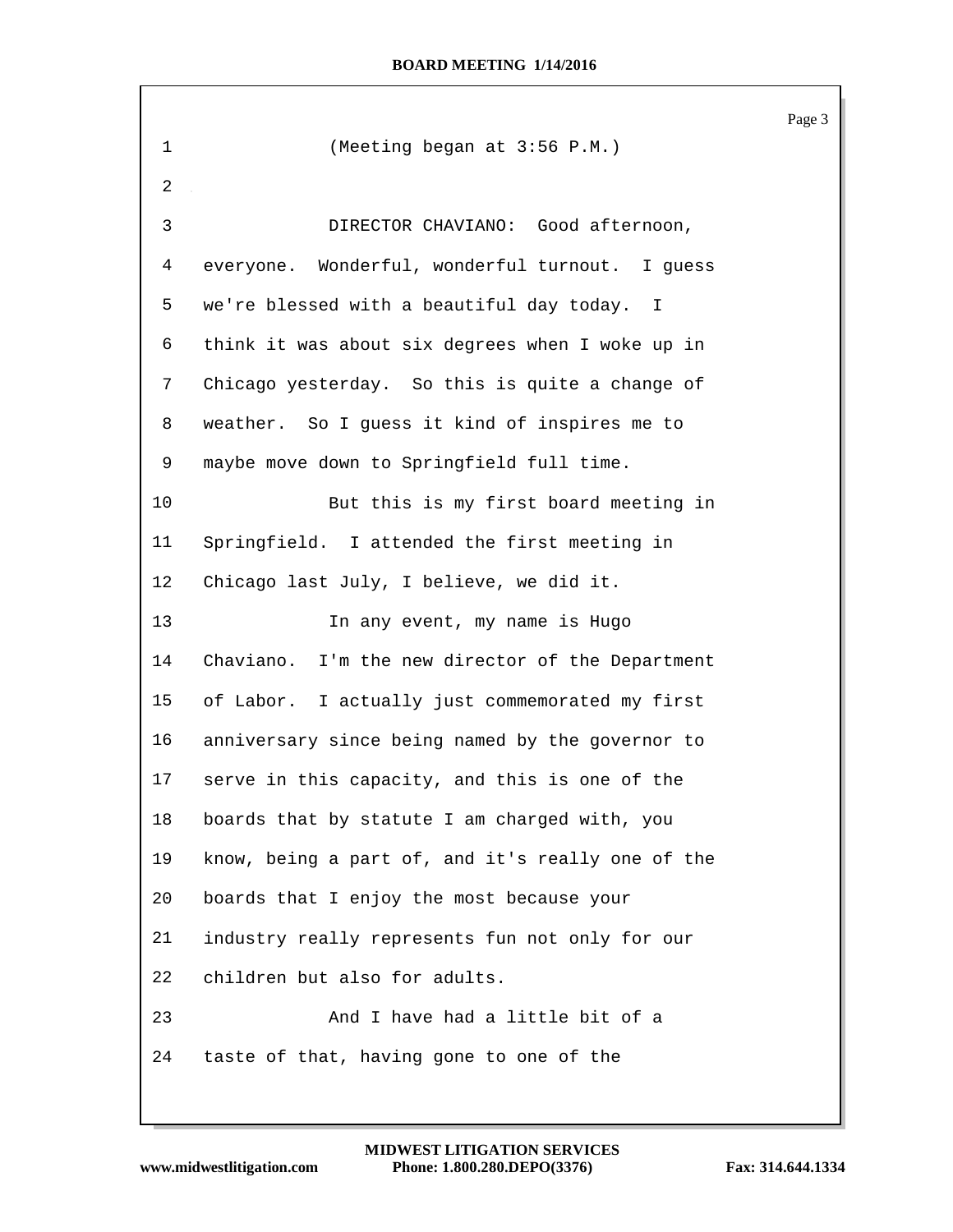|                |                                                   | Page 4 |
|----------------|---------------------------------------------------|--------|
| $\mathbf{1}$   | inspections with one of my team members to Great  |        |
| $\overline{2}$ | America and being treated to some of the rides    |        |
| 3              | there. So I'm very open to being invited to one   |        |
| 4              | of your carnivals, certainly when the weather     |        |
| 5              | obviously gets better.                            |        |
| 6              | But in any event, I know that all of              |        |
| 7              | you have great concerns for safety in your        |        |
| 8              | industry, and that speaks very highly of you not  |        |
| 9              | only by making the statements and support that    |        |
| 10             | you give it but actually by being here in person. |        |
| 11             | So without further ado, I would like              |        |
| 12             | to introduce our new chairman. Thank you.         |        |
| 13             | CHAIRWOMAN SULLIVAN: Welcome,                     |        |
| 14             | everyone. I'm Patty Sullivan with Eli Bridge      |        |
| 15             | Company, and I'm your chair this year.            |        |
| 16             | I'd like to send this all the way                 |        |
| 17             | down the line so everybody gets a chance to       |        |
| 18             | introduce themselves to you. We are your board    |        |
| 19             | members, and we're here to work for the safety of |        |
| 20             | your businesses and for the safety of your        |        |
| 21             | customers so that we can all work together and    |        |
| 22             | make Illinois a safer place to live and work.     |        |
| 23             | So, Bill, would you --                            |        |
| 24             | MR. SPARKS: Bill Sparks, American                 |        |
|                |                                                   |        |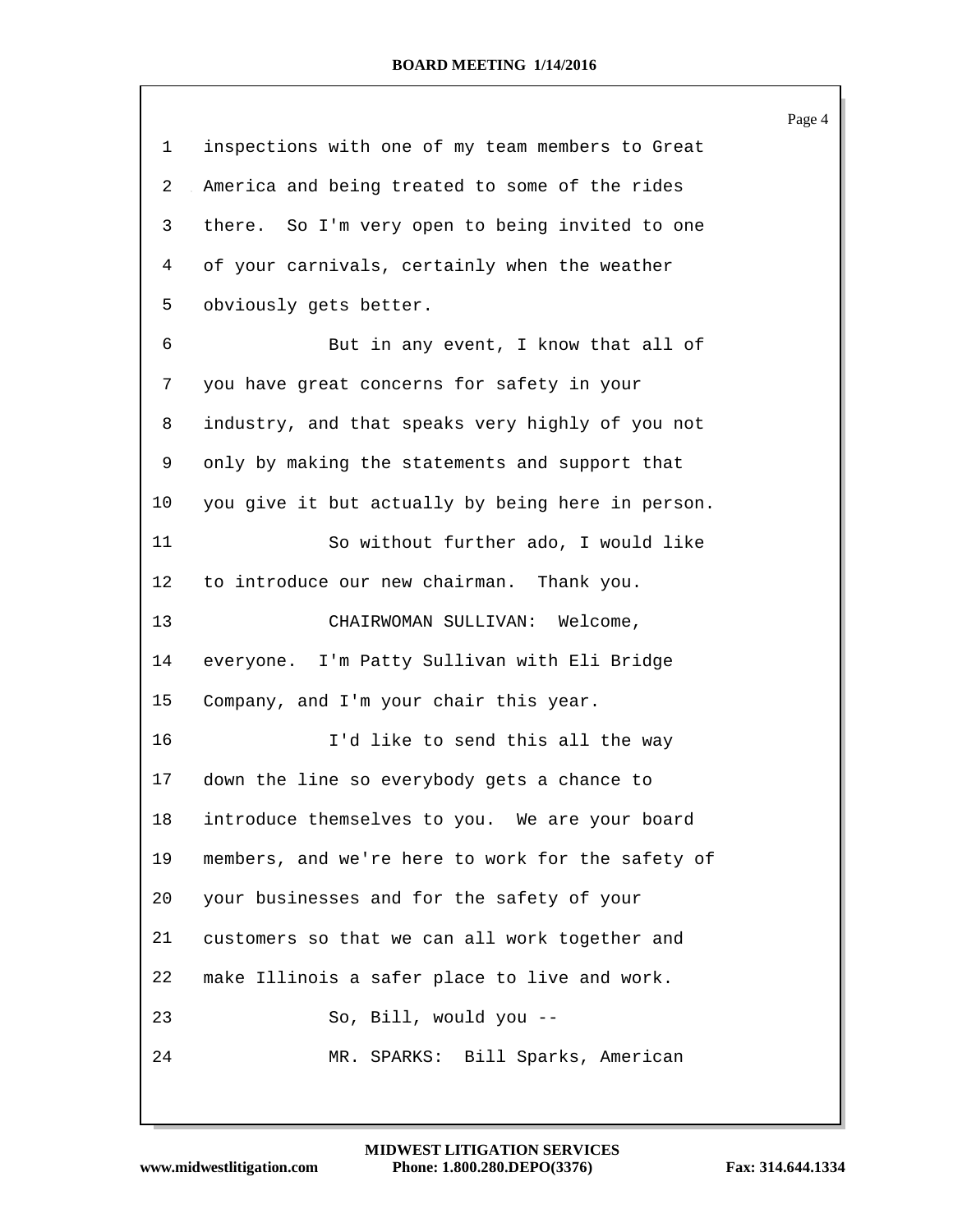Page 5 Banner Amusements. 2 MR. REDSHAW: I'm Joe Redshaw, Redshaw Insurance Agency in Rushville -- big city of Rushville, Illinois MR. PERZEE: I'm Marvin Perzee from Iroquois County, and I'm with the county fair. CHAIRWOMAN SULLIVAN: Okay. Well, I'll call the meeting to order, and let me say that it is nice to see everybody out here, and we appreciate the director being here with us and showing such an interest in our particular board. Without further ado, we have an agenda in front of all the board members, and if anybody has any additions that they would like to make to the agenda, now is the time. Otherwise, I would entertain a motion to approve the agenda as presented. MR. SPARKS: I make a motion. CHAIRWOMAN SULLIVAN: Okay. Motion made by Bill. Do I have a second? MR. REDSHAW: Second. CHAIRWOMAN SULLIVAN: And second by Redshaw.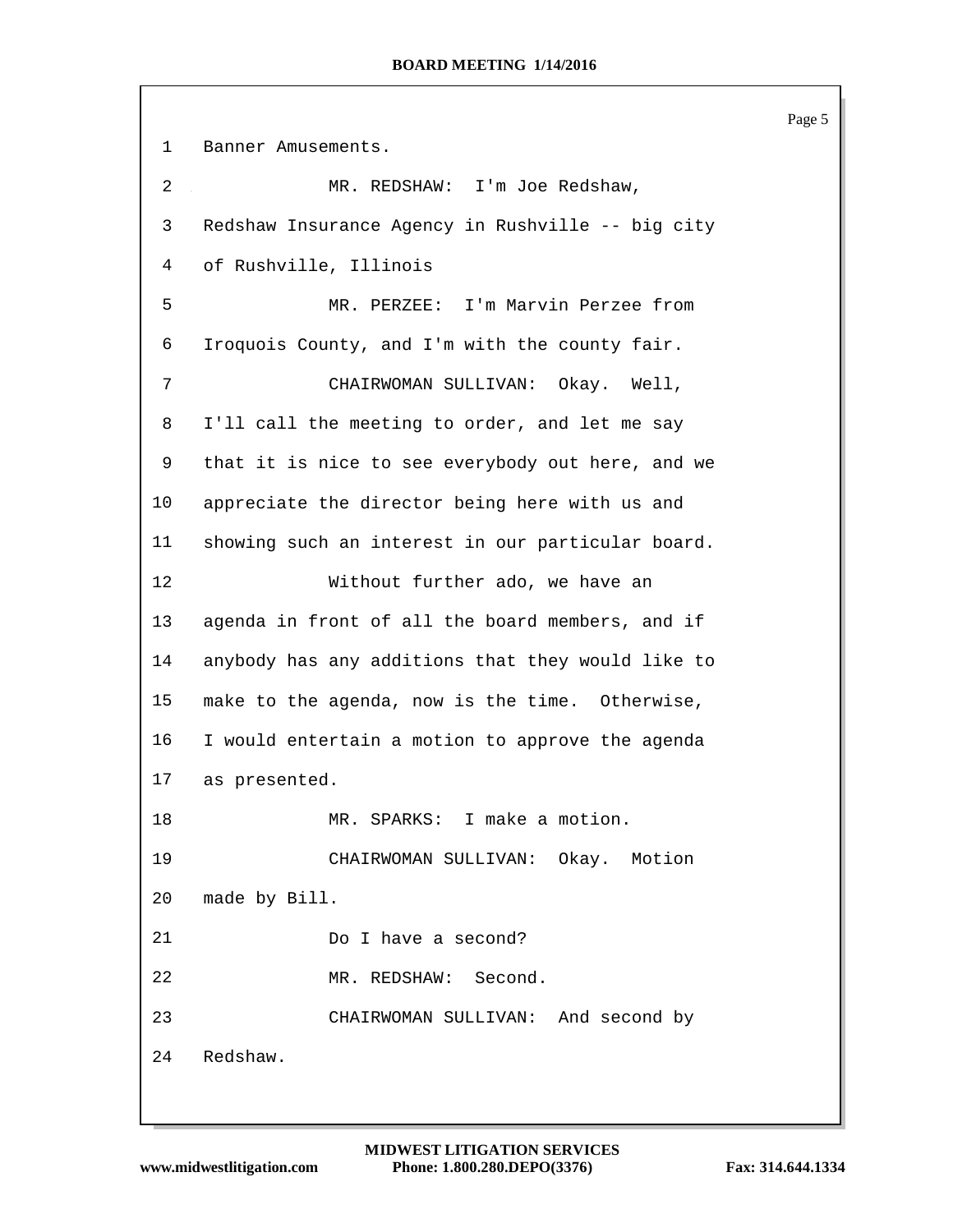|             |                                                   | Page 6 |
|-------------|---------------------------------------------------|--------|
| $\mathbf 1$ | Those in favor?                                   |        |
| 2           | (Voice vote was taken.)                           |        |
| 3           | CHAIRWOMAN SULLIVAN: Those opposed?               |        |
| 4           | (No response.)                                    |        |
| 5           | CHAIRWOMAN SULLIVAN: Abstentions?                 |        |
| 6           | (No response.)                                    |        |
| 7           | CHAIRWOMAN SULLIVAN: Okay. I guess                |        |
| 8           | we will move forward with this agenda.            |        |
| 9           | The next thing we have is approval of             |        |
| 10          | minutes and -- which is going to be kind of a     |        |
| 11          | tough thing because we just received the minutes, |        |
| 12          | and I don't know if everybody has had a chance to |        |
| 13          | look through them yet.                            |        |
| 14          | Would it be okay if I tabled this                 |        |
| 15          | till maybe the next meeting so we'll have a       |        |
| 16          | chance to read through them first?                |        |
| 17          | DIRECTOR CHAVIANO: You're the chair.              |        |
| 18          | CHAIRWOMAN SULLIVAN: Okay.                        |        |
| 19          | DIRECTOR CHAVIANO: I was just                     |        |
| 20          | wondering: Should we introduce whomever's on the  |        |
| 21          | phone?                                            |        |
| 22          | CHAIRWOMAN SULLIVAN: Oh, I'm sorry.               |        |
| 23          | It's Angelo on the phone, isn't it?               |        |
| 24          | DIRECTOR CHAVIANO: I don't know.                  |        |
|             |                                                   |        |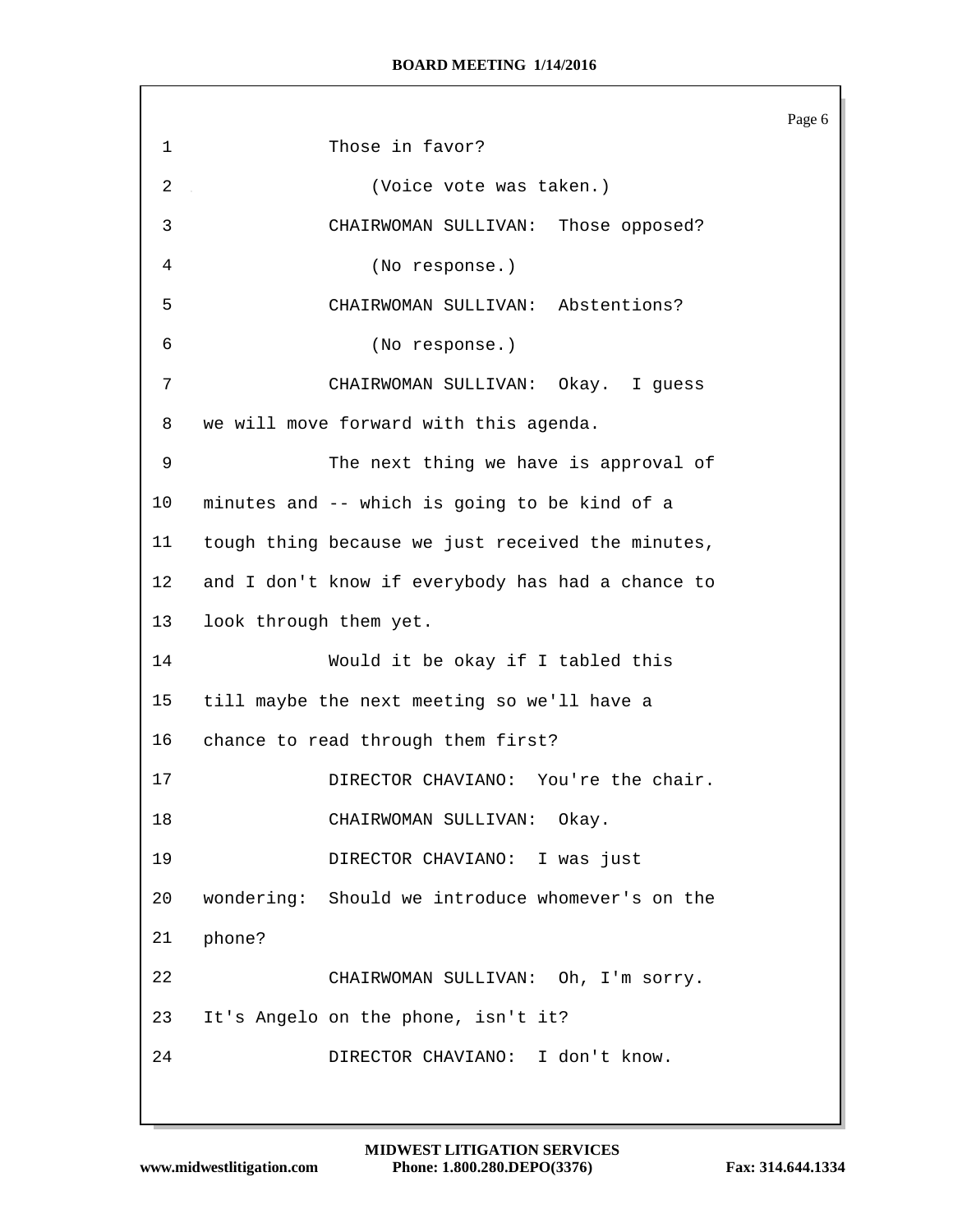Page 7 CHAIRWOMAN SULLIVAN: Angelo, would you like to introduce yourself? MR. MAZZENGA: Yes. I'm Angelo Mazzenga, and I'm the engineer member, and I'm calling in from work in Alexandria, Virginia. COURT REPORTER: I can't hear him. Calling in from where? 8 MR. MAZZENGA: Thank you, Patty. CHAIRWOMAN SULLIVAN: Uh-huh. Thank you. That was Angelo Mazzenga, and he is at work in Alexandria, Virginia, calling in, and he is our engineering member of the board or engineer member of the board. DIRECTOR CHAVIANO: Right. And I would just add that, you know, for purposes of record keeping, that we do have a quorum at this time for the meeting. CHAIRWOMAN SULLIVAN: Yes. So unless -- has anybody had a chance to go through the minutes that you would feel comfortable making a motion? (No response.) CHAIRWOMAN SULLIVAN: Well, then, I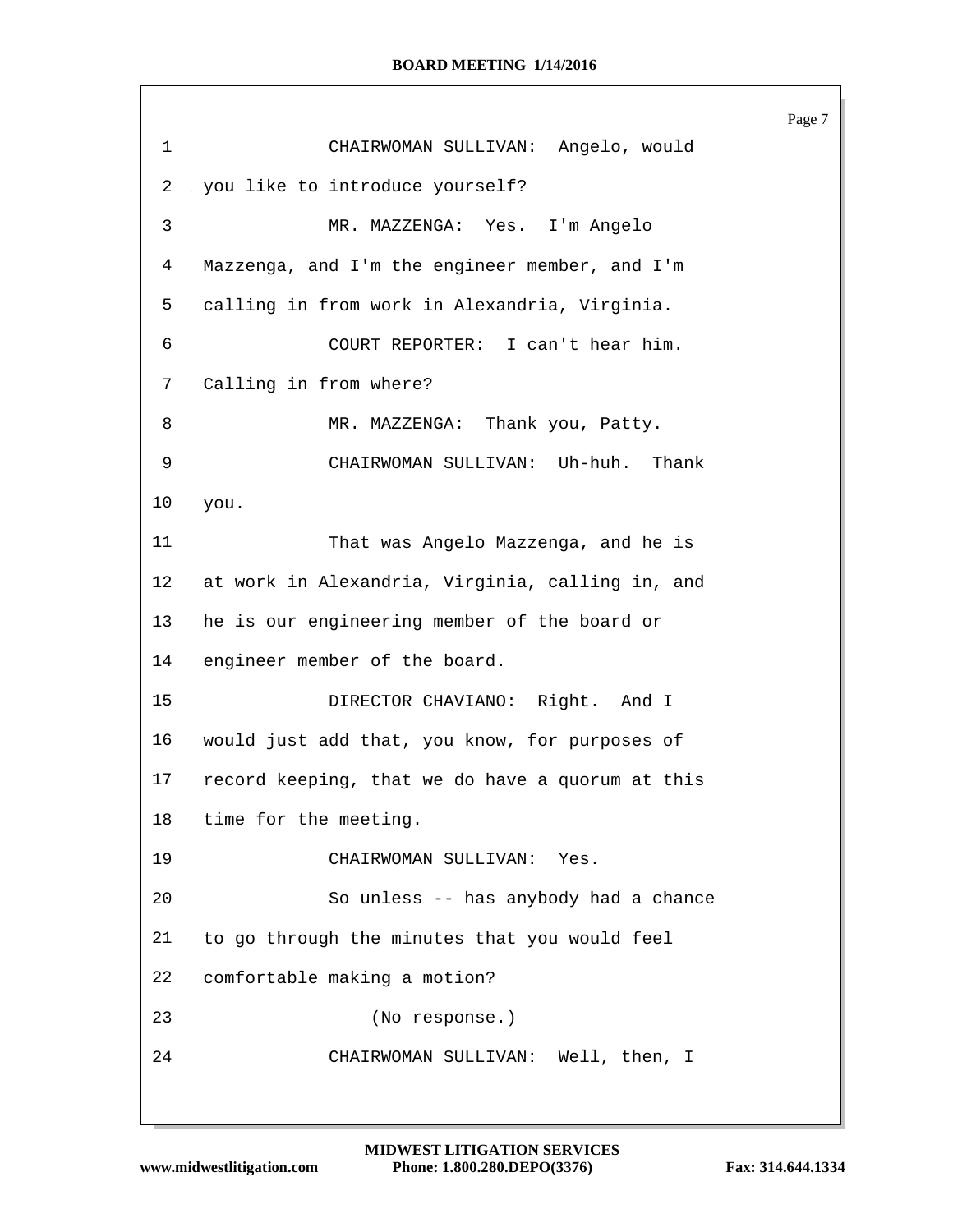| 1  | would like to table approving the minutes till    |
|----|---------------------------------------------------|
| 2  | perhaps the next meeting so that everybody has a  |
| 3  | chance to read them first.                        |
| 4  | We have some old business, and that               |
| 5  | is rider safety/responsibility language, and I    |
| 6  | need to pass out the re-revised version of them.  |
| 7  | It's two pages.                                   |
| 8  | So what we have done at this point is             |
| 9  | we have revised the -- what was submitted last    |
| 10 | year, and I would like for us to read them very   |
| 11 | carefully here and then either vote to approve to |
| 12 | go forward with these or discuss what we would    |
| 13 | want to change to be able to go forward with them |
| 14 | and have them added in to our regulations.        |
| 15 | If you'd like, I'll just read through             |
| 16 | them so the audience can all hear what -- what is |
| 17 | involved in them. I've got a few extra copies if  |
| 18 | somebody would like to come up and pass a few     |
| 19 | out. Anybody? There's two pages.                  |
| 20 | The first thing is just an addition               |
| 21 | to definitions, and it's a definition of          |
| 22 | "intoxicated" which "means a person is under the  |
| 23 | influence of alcohol, a controlled substance, or  |
| 24 | any substance having the property of releasing    |

Page 8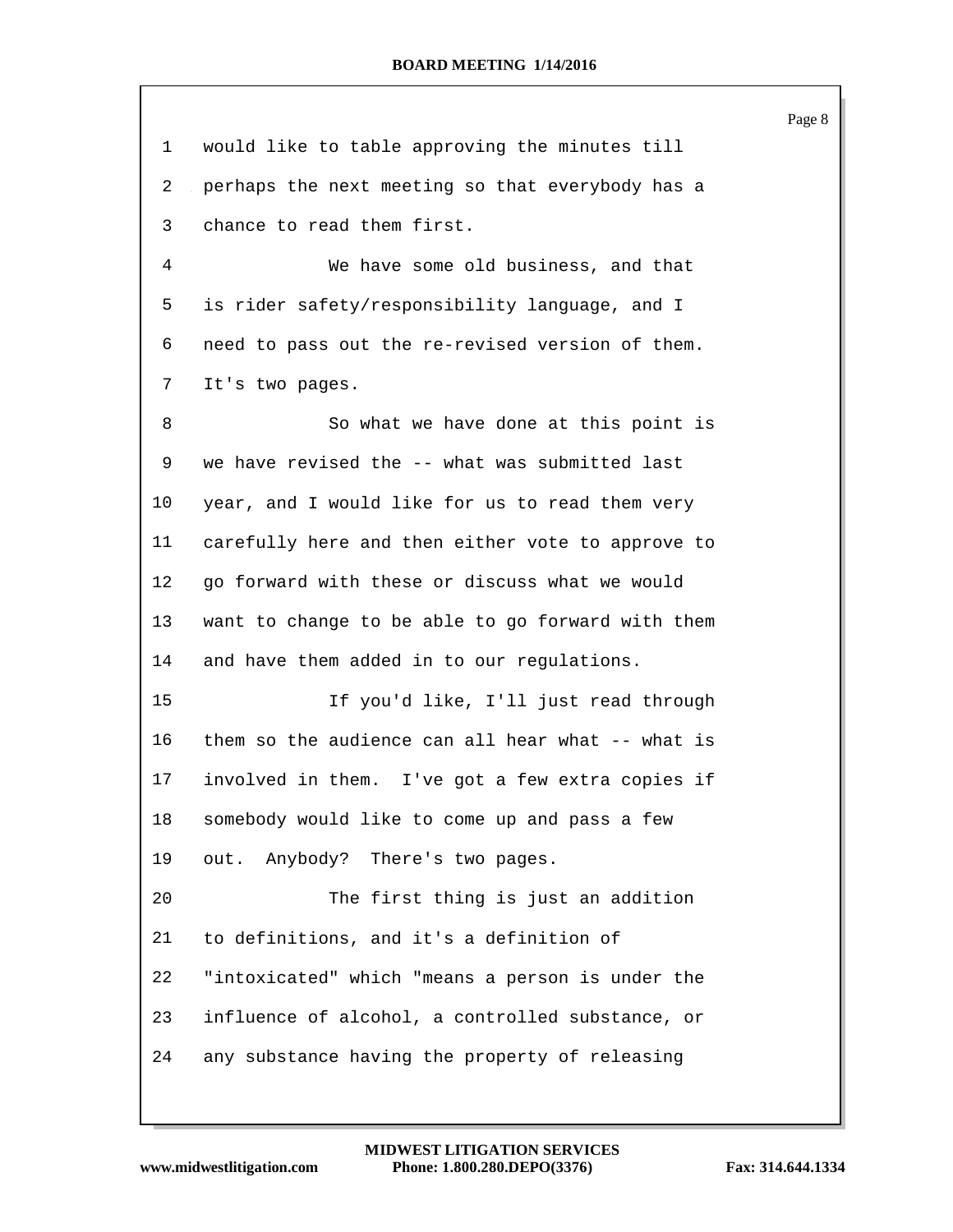| 1  | toxic vapors to a degree that a person may        |
|----|---------------------------------------------------|
| 2  | endanger himself or another in a public place or  |
| 3  | in a private place where he unreasonably disturbs |
| 4  | other persons."                                   |
| 5  | And then the next section is the                  |
| 6  | Rider Safety Section. "An amusement park,         |
| 7  | carnival, and family entertainment center shall   |
| 8  | inform riders in writing, where appropriate, of   |
| 9  | the nature of the ride, including factors which   |
| 10 | would assist riders in determining whether they   |
| 11 | should participate in the ride activity and the   |
| 12 | rules concerning conduct on each ride.            |
| 13 | Information concerning the rules of conduct may   |
| 14 | be given verbally at the beginning of each ride   |
| 15 | segment or posted in writing conspicuously at the |
| 16 | entrance to each ride.                            |
| 17 | "Riders are responsible for obeying               |
| 18 | the posted rules and verbal instructions of the   |
| 19 | amusement ride operator.                          |
| 20 | "A rider may not board or dismount                |
| 21 | from an amusement ride except at a designated     |
| 22 | area; board an amusement ride if he or she has a  |
| 23 | physical condition that maybe aggravated by       |
| 24 | participation on the ride; disconnect, disable,   |

Page 9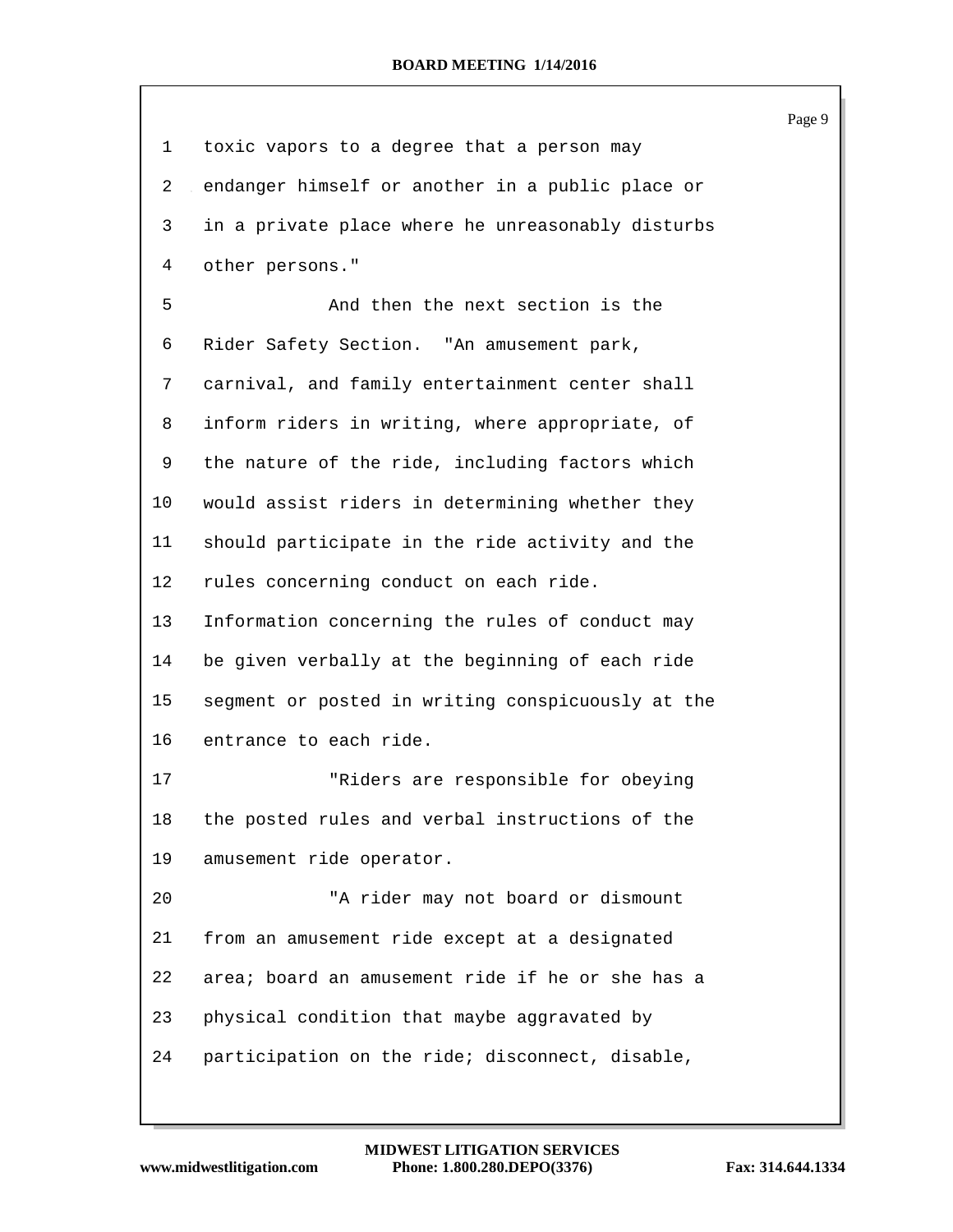|                |                                                  | Page 10 |
|----------------|--------------------------------------------------|---------|
| 1              | or attempt to disconnect or disable any safety   |         |
| $\overline{2}$ | device, seat belt, harness, or other restraining |         |
| 3              | device before, during, or after movement of the  |         |
| 4              | amusement ride has started except at the express |         |
| 5              | instruction of the operator; throw or expel any  |         |
| 6              | object from an amusement ride; act in my manner  |         |
| 7              | contrary to the posted or oral rules while       |         |
| 8              | boarding, riding, or dismounting from an         |         |
| 9              | amusement ride; or engage in any reckless act or |         |
| 10             | activity which may injure himself or others.     |         |
| 11             | "A rider may not board or attempt to             |         |
| $12 \,$        | board any amusement ride if he is intoxicated.   |         |
| 13             | "An operator of an amusement park,               |         |
| 14             | carnival, or FEC ride may prevent a rider who is |         |
| 15             | perceptibly or apparently intoxicated from       |         |
| 16             | boarding an amusement ride.                      |         |
| 17             | "An operator who prevents a rider                |         |
| 18             | from boarding an amusement ride under this       |         |
| 19             | section is not criminally or civilly liable if   |         |
| 20             | the operator reasonably believes that the rider  |         |
| 21             | is intoxicated.                                  |         |
| 22             | "An amusement park, carnival, or                 |         |
| 23             | family entertainment center shall post signs and |         |
| 24             | notices in conspicuous locations throughout the  |         |
|                |                                                  |         |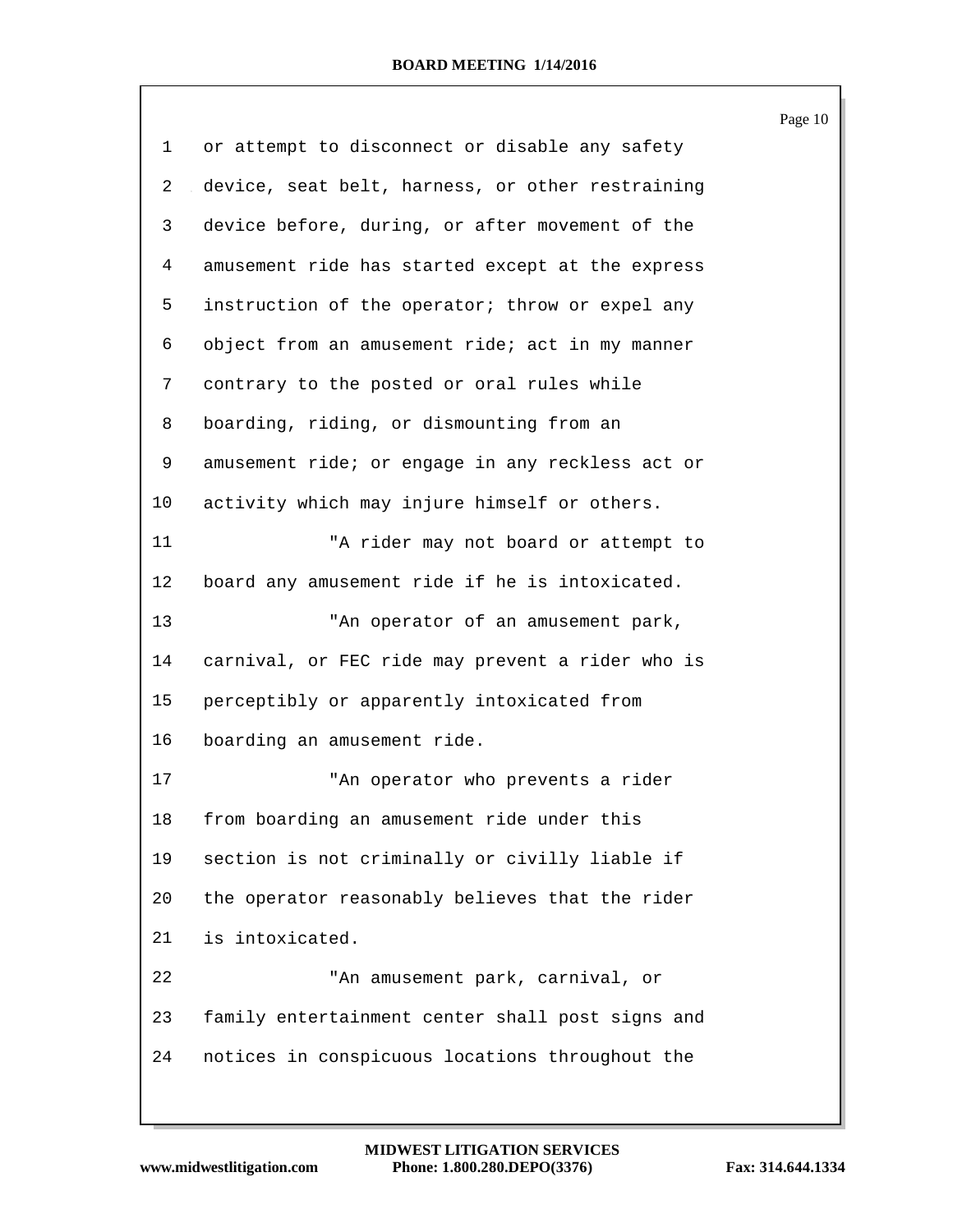|             |                                                   | Page 11 |
|-------------|---------------------------------------------------|---------|
| $\mathbf 1$ | venue, informing riders of the importance of      |         |
| 2           | reporting all injuries sustained on amusement     |         |
| 3           | park, carnival, and FEC premises. The signs       |         |
| 4           | shall contain the location where any injuries may |         |
| 5           | be reported.                                      |         |
| 6           | "A rider or the parent or guardian of             |         |
| 7           | a minor rider on the minor's behalf may report in |         |
| 8           | writing to the amusement facility or its          |         |
| 9           | designated agent any injury sustained on an       |         |
| 10          | amusement ride before leaving the amusement       |         |
| 11          | facility premises unless the rider or parent or   |         |
| 12          | guardian of a minor rider is unable to file a     |         |
| 13          | report because of the severity of the injuries to |         |
| 14          | the rider.                                        |         |
| 15          | "The report shall be filed as soon as             |         |
| 16          | reasonably possible and include the name,         |         |
| 17          | address, and phone number of the injured person;  |         |
| 18          | if the injured person is a minor, the name,       |         |
| 19          | address, and phone number of the parent or        |         |
| 20          | guardian filing the report; a brief description   |         |
| 21          | of the incident causing the injury, including the |         |
| 22          | location, date, and time of the injury; a         |         |
| 23          | description of the injury, including the cause if |         |
| 24          | known; and the name, address, and phone number of |         |
|             |                                                   |         |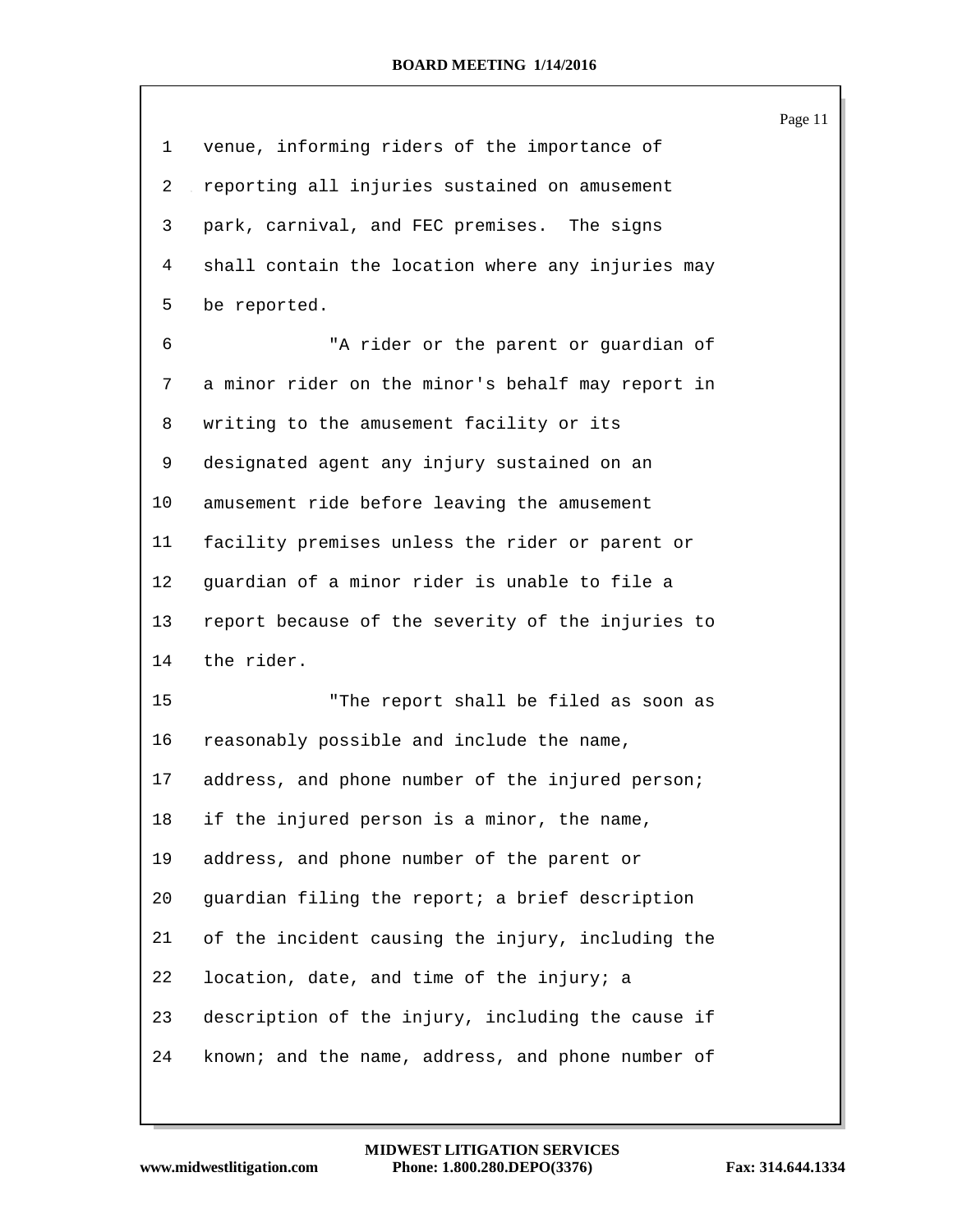|    |                                                   | Page 12 |
|----|---------------------------------------------------|---------|
| 1  | any known witnesses to the incident.              |         |
| 2  | "The actions of any rider of                      |         |
| 3  | sufficient age and knowledge to assume the        |         |
| 4  | inherent risks of an amusement ride who violates  |         |
| 5  | the provisions of Subsections 3, 4, or 5 may be   |         |
| 6  | considered by the court in a civil action brought |         |
| 7  | by a rider against the amusement park, carnival,  |         |
| 8  | and FEC's operator for injuries sustained while   |         |
| 9  | at the amusement park, carnival, and FECs for the |         |
| 10 | purpose of allocating fault between the parties." |         |
| 11 | The end.                                          |         |
| 12 | So I know that's a lot to take in.                |         |
| 13 | Does anybody on the board have comments or        |         |
| 14 | questions or -- this was passed out in basically  |         |
| 15 | this form last year. A few things have been       |         |
| 16 | deleted and changed, and I would certainly        |         |
| 17 | entertain questions and comments.                 |         |
| 18 | MS. KIM: I guess what is the -- do                |         |
| 19 | you intend on -- is this a recommendation that    |         |
| 20 | the board is making -- that the department adopt  |         |
| 21 | these rules?                                      |         |
| 22 | CHAIRWOMAN SULLIVAN: Yes.                         |         |
| 23 | MS. KIM: Okay. So it's just a                     |         |
| 24 | recommendation.                                   |         |
|    |                                                   |         |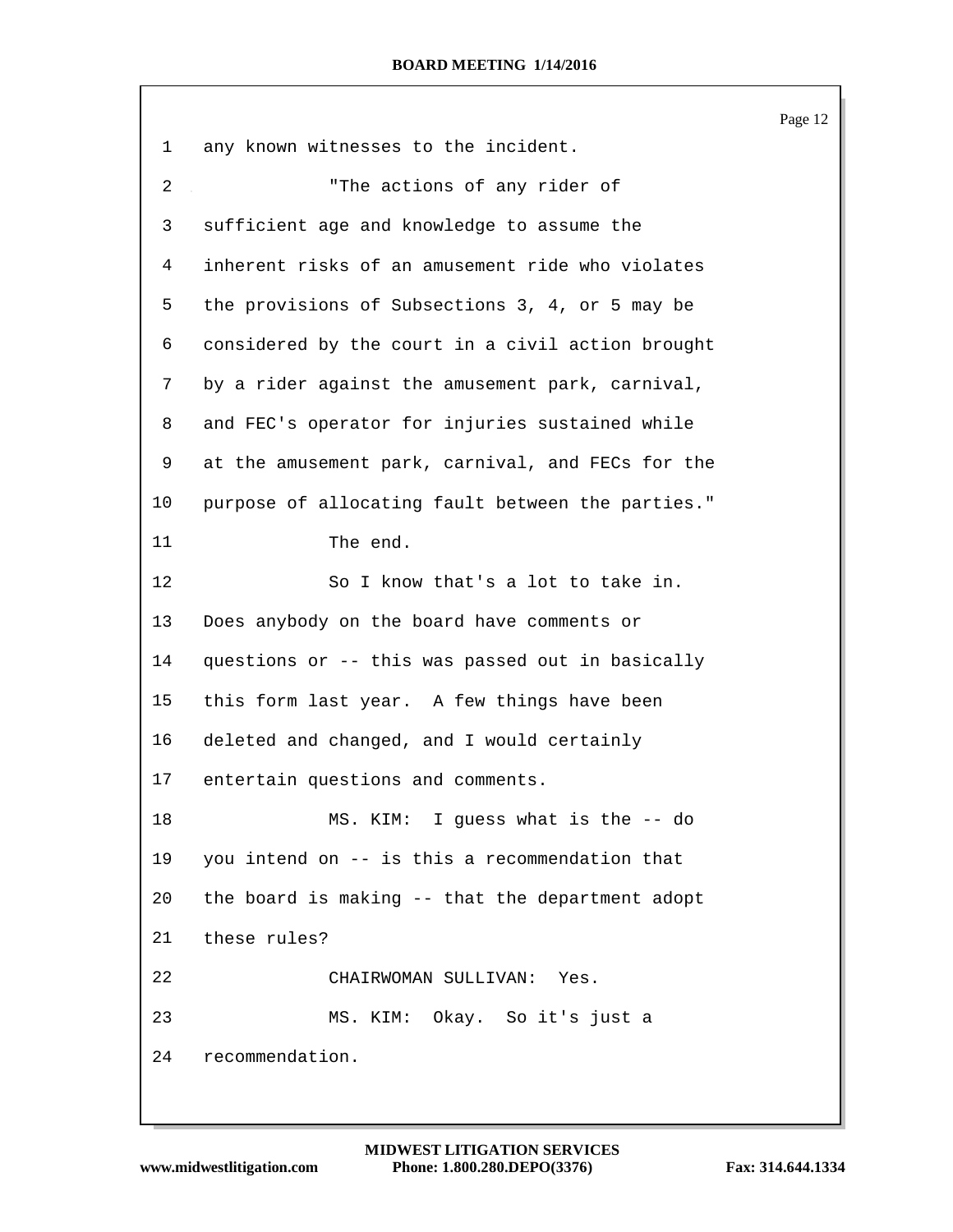Page 13 CHAIRWOMAN SULLIVAN: Yes. DIRECTOR CHAVIANO: And that was our general counsel, Helen Kim. CHAIRWOMAN SULLIVAN: Questions? Comments? MR. SPARKS: I'm good with it. DIRECTOR CHAVIANO: Is anybody going to -- 9 In a prior life I was a lawyer -- defense lawyer, actually -- representing large companies and manufacturers in personal injury litigation. 13 13 I think that something like this may have some issues from a legal standpoint in terms of enforceability because, you know, there would already be law in Illinois that would address, you know, comparative negligence, assumption of the risk, and those types of issues. But I'm not here to delve from that standpoint. I'm just kind of raising that as a potential issue with something like this. CHAIRWOMAN SULLIVAN: Thank you. And I know that this still has to go through the JCAR and quite a few more steps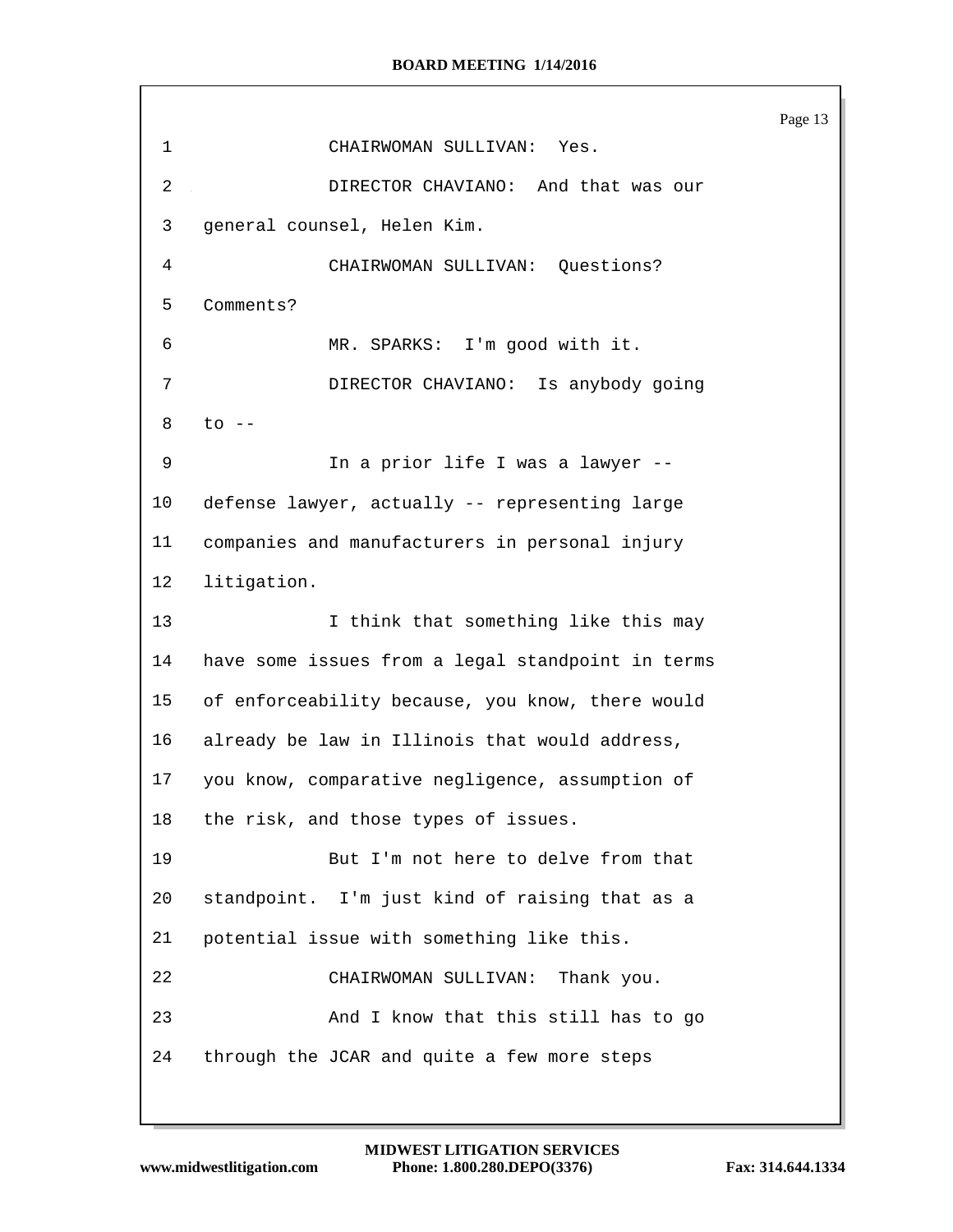| 1  | before it would become part of our regulations,   |
|----|---------------------------------------------------|
| 2  | and we would be happy to have a legal opinion on  |
| 3  | if -- especially if the last -- if 8 -- No. 8 in  |
| 4  | here is not something that you think would --     |
| 5  | would be able to be acceptable in Illinois        |
| 6  | because of other laws already on the books, then  |
| 7  | I'd be happy to talk about it. We can -- we can   |
| 8  | mark it out, change it, do whatever we need to    |
| 9  | do.                                               |
| 10 | This is -- this is mostly to have                 |
| 11 | the -- have operators try to give the heads-up to |
| 12 | all riders and their parents where that is a      |
| 13 | factor of what -- you know, what does the ride    |
| 14 | do. Of course, we always encourage riders to      |
| 15 | watch a ride before they get on, but also that,   |
| 16 | just like there are rules of the road, there are  |
| 17 | rules of the ride. There are rules on planes for  |
| 18 | what you can -- may and may not do, and the rules |
| 19 | of the rides are important. This isn't a, if I    |
| 20 | may use the term, "magical kingdom" where nothing |
| 21 | bad can happen to you. The laws of physics still  |
| 22 | apply when you're on a carnival or park ride, and |
| 23 | this is to help the parents and riders -- parents |
| 24 | of minor children and other riders understand     |

Page 14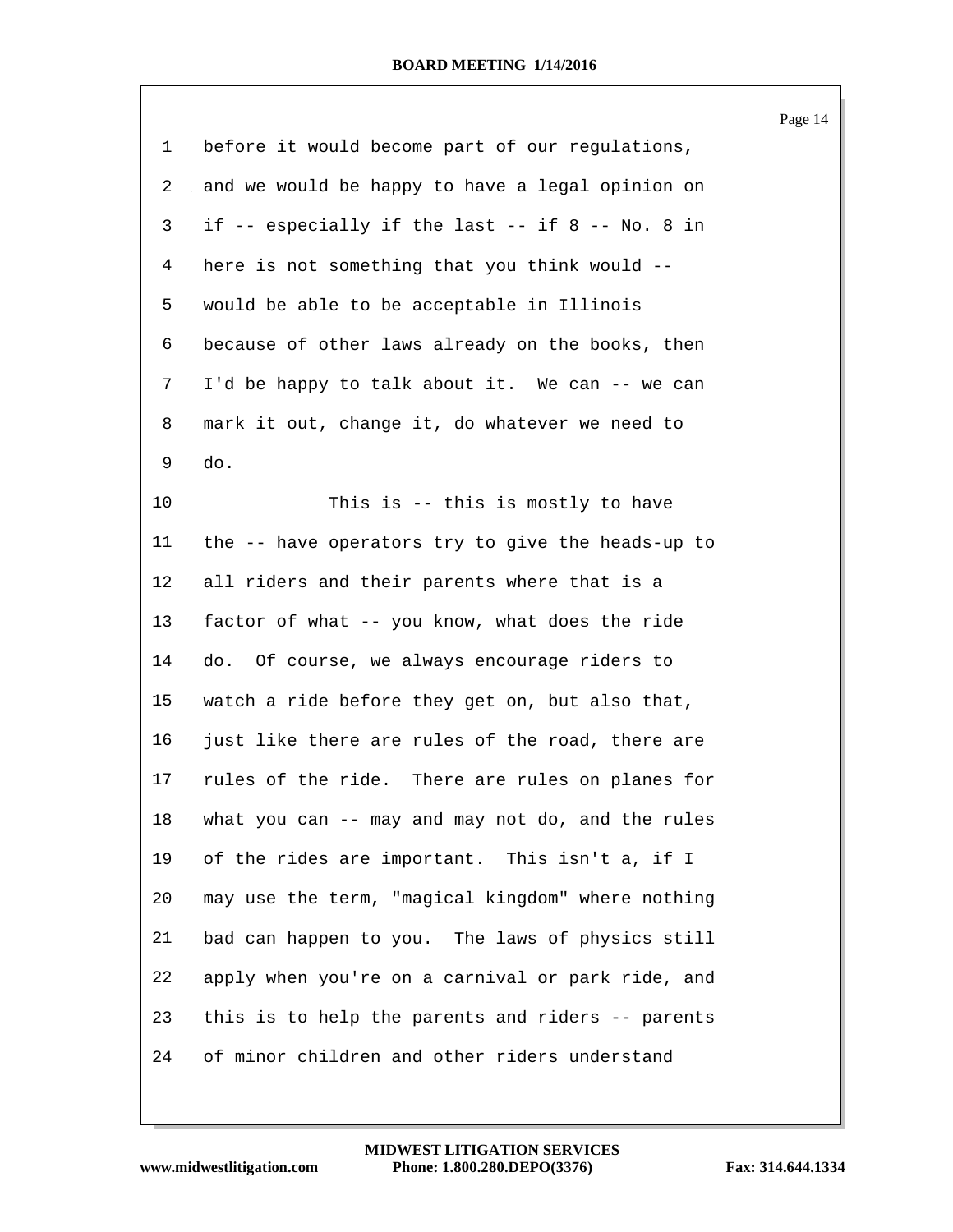Page 15 what will help them have a -- have a happy experience and to avoid things that won't. DIRECTOR CHAVIANO: Yeah. I would just say -- and, again, I'm not, you know, weighing on the merits of something like this. I mean, you know, people like me who have raised three boys get it. So it's not that the issue -- but I think, just from a -- from an industry standpoint, it may be helpful -- especially if this is something important, you know, for the industry that's present, you know, the manufacturers or whatever -- that rather than just be a proposal in this kind of written form, if you would have, you know, a legal opinion supporting why something like this, you know, would not, you know, be an issue or should not be an issue, that would probably, you know, go a long way towards helping those that need to analyze this in another light for, you know, adopting it or whatever. CHAIRWOMAN SULLIVAN: Okay. Well, thank you. We're always looking for experts to help us out. Well, so that we can go forward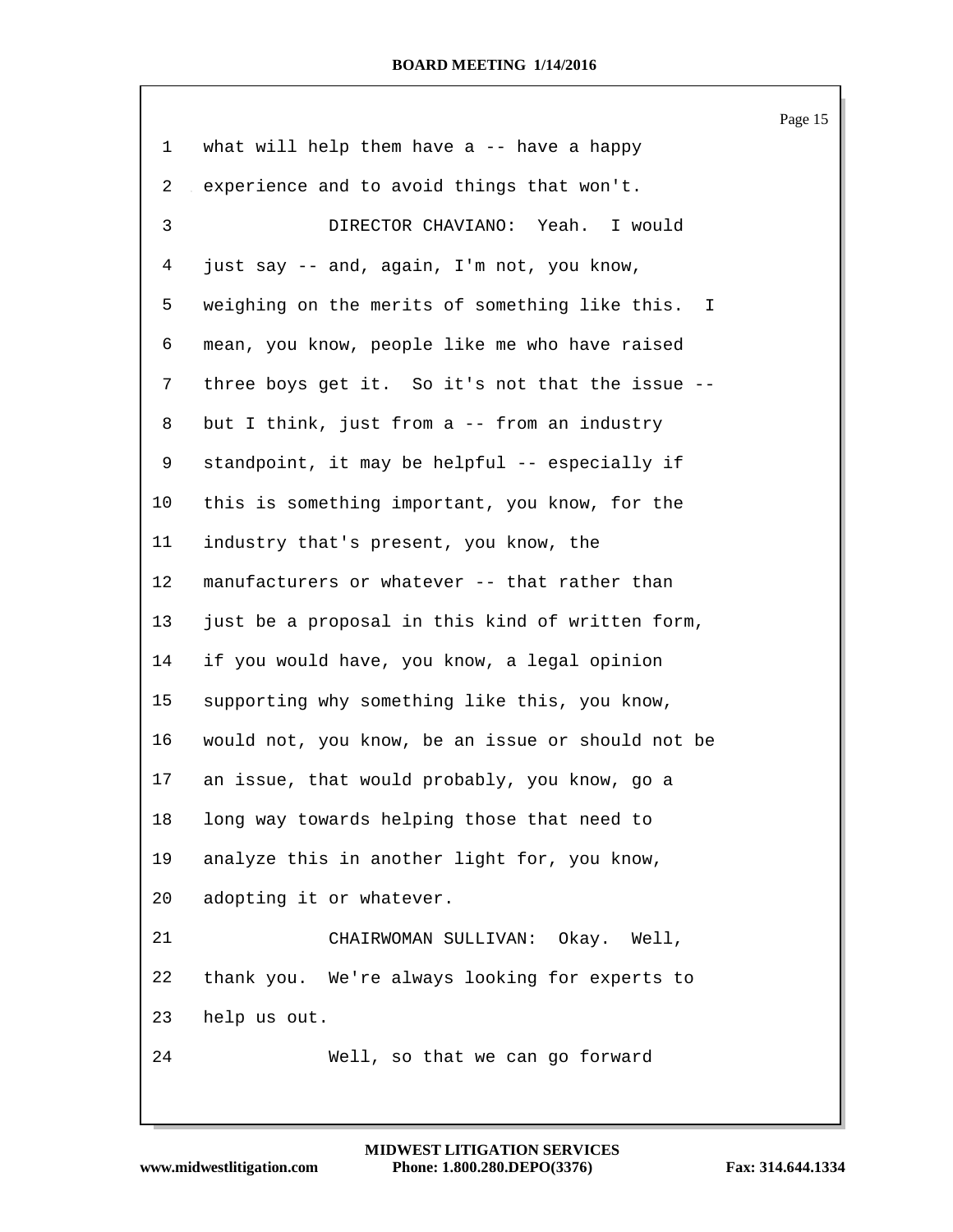|             |                                                   | Page 16 |
|-------------|---------------------------------------------------|---------|
| $\mathbf 1$ | starting with this document, I would -- I guess   |         |
| 2           | we really need a motion to accept the concept of  |         |
| 3           | moving forward with this and making whatever      |         |
| 4           | changes we need to make to keep the -- keep it    |         |
| 5           | within the legal requirements of our -- yeah, the |         |
| 6           | legal requirements of our state and that will be  |         |
| 7           | within the acceptance of our boards like the JCAR |         |
| 8           | committee and have everyone happy with the way it |         |
| 9           | reads.                                            |         |
| 10          | So we're not -- we're not making a                |         |
| 11          | motion to approve this exactly the way it is but  |         |
| $12 \,$     | to approve moving forward with it to, as the      |         |
| 13          | Director recommended, getting a legal opinion and |         |
| 14          | providing that with it and perhaps having another |         |
| 15          | meeting sometime during the summer to move on     |         |
| 16          | forward with this and other things that will      |         |
| 17          | probably come up later in this meeting.           |         |
| 18          | MR. SPARKS: I'll make that motion.                |         |
| 19          | COURT REPORTER: I'm sorry. I need                 |         |
| 20          | to hear you.                                      |         |
| 21          | MR. SPARKS: I said I'll make a                    |         |
| 22          | motion.                                           |         |
| 23          | CHAIRWOMAN SULLIVAN: Do I hear a                  |         |
| 24          | second?                                           |         |
|             |                                                   |         |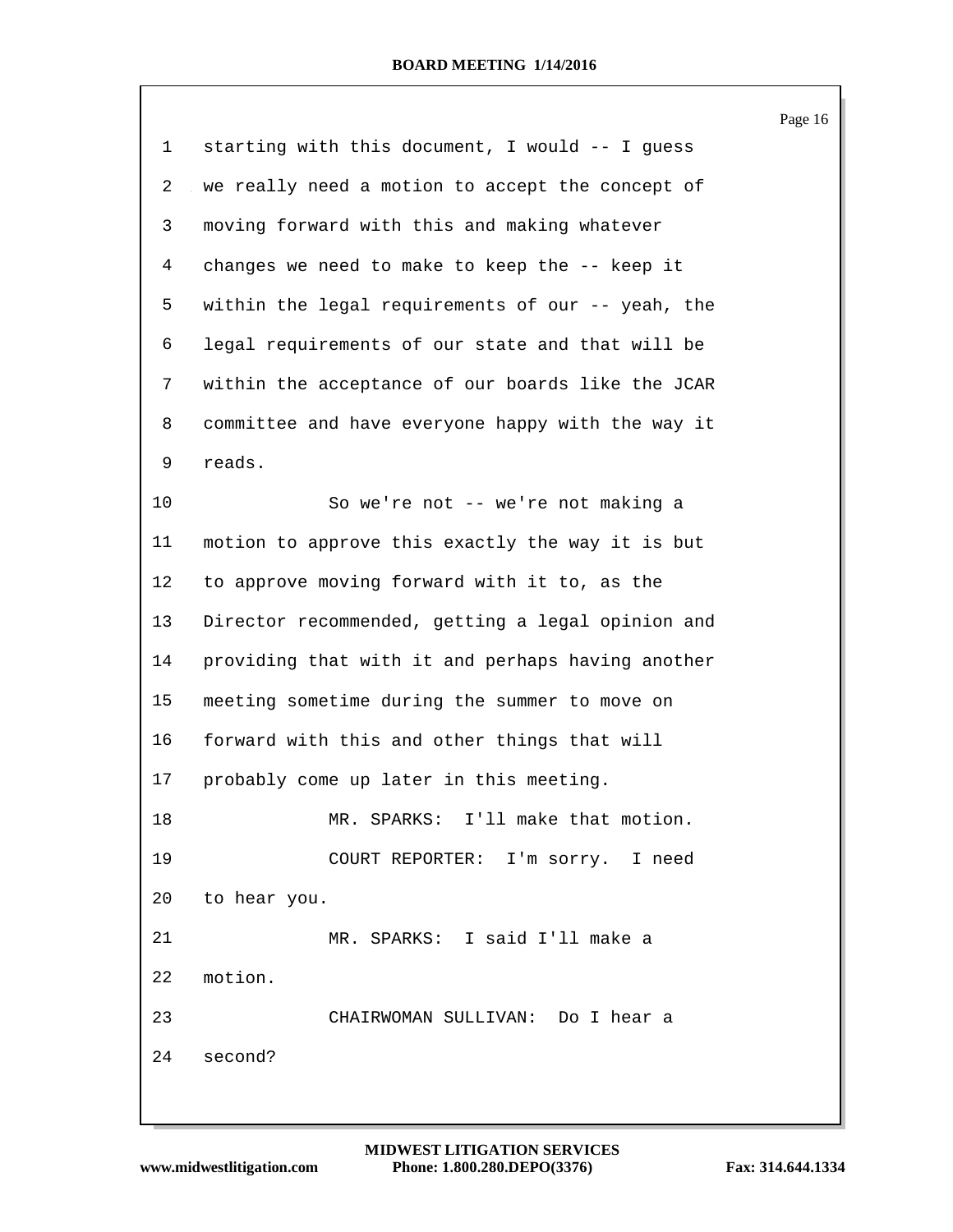Page 17 MR. PERZEE: I'll second it. CHAIRWOMAN SULLIVAN: Seconded by Marvin Perzee. Any discussion? (No response.) CHAIRWOMAN SULLIVAN: Those in favor? (Voice vote taken.) DIRECTOR CHAVIANO: I abstain. CHAIRWOMAN SULLIVAN: Okay. Those opposed? (No response.) CHAIRWOMAN SULLIVAN: And one abstention. Okay. Thank you. Then we will move forward with making that into a document that we feel comfortable in presenting to the state to become part of our regulations. The next thing is the anti-waiver clause, and I believe that was submitted at the last meeting, and I don't know -- is there a copy of that in here? Let's look at the minutes and see if maybe it was put in at the end. I don't see it there. Okay. No, I don't -- I don't see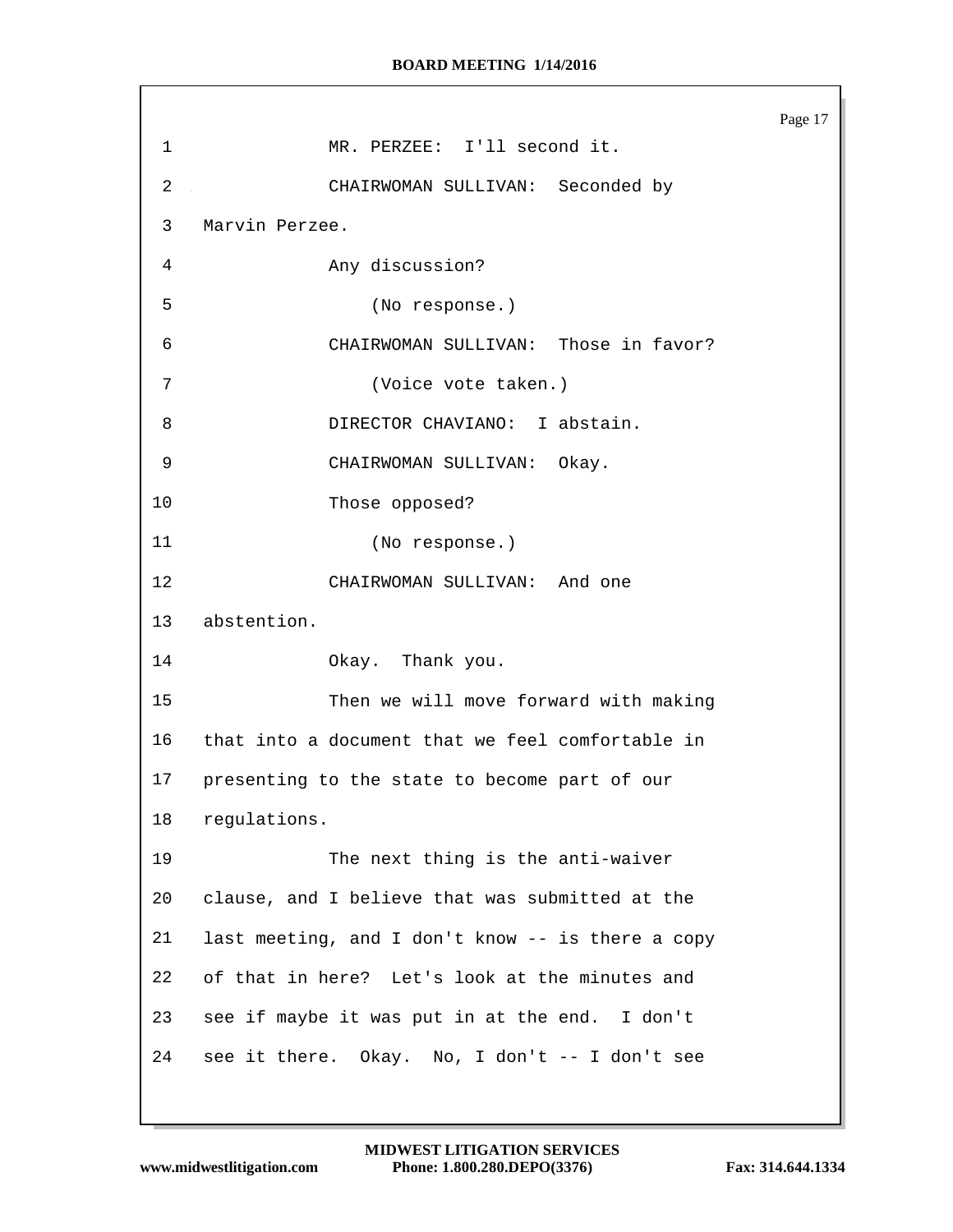|         |                                                  | Page 18 |
|---------|--------------------------------------------------|---------|
| 1       | anything in here that we can refer to.           |         |
| 2       | But I know it was a comment that                 |         |
| 3       | wanted -- that Dan wanted to be added in to our  |         |
| 4       | regulations to prevent anyone from -- or any     |         |
| 5       | entity from having a customer sign a waiver      |         |
| 6       | clause, and I think we need to go ahead and act  |         |
| 7       | on whether we go forward with that too.          |         |
| 8       | I guess the one thing that I see as a            |         |
| 9       | problem with that is the ski industry is already |         |
| 10      | part of what our board is responsible for, and   |         |
| 11      | the ski industry already has the ability to have |         |
| $12 \,$ | their skiers sign waivers. If they as much as go |         |
| 13      | on -- out on the mountain, they have appreciably |         |
| 14      | waived their rights because they're responsible  |         |
| 15      | to ski in a safe manner and within their         |         |
| 16      | capabilities.                                    |         |
| 17      | So as far as adding an anti-waiver               |         |
| 18      | clause to our particular regulations, I would    |         |
| 19      | think that would be something that couldn't fly  |         |
| 20      | because we already have laws to the contrary.    |         |
| 21      | Are there any other comments or                  |         |
| 22      | questions on that?                               |         |
| 23      | (No response.)                                   |         |
| 24      | I'm sorry. Could you<br>MS. KIM:                 |         |
|         |                                                  |         |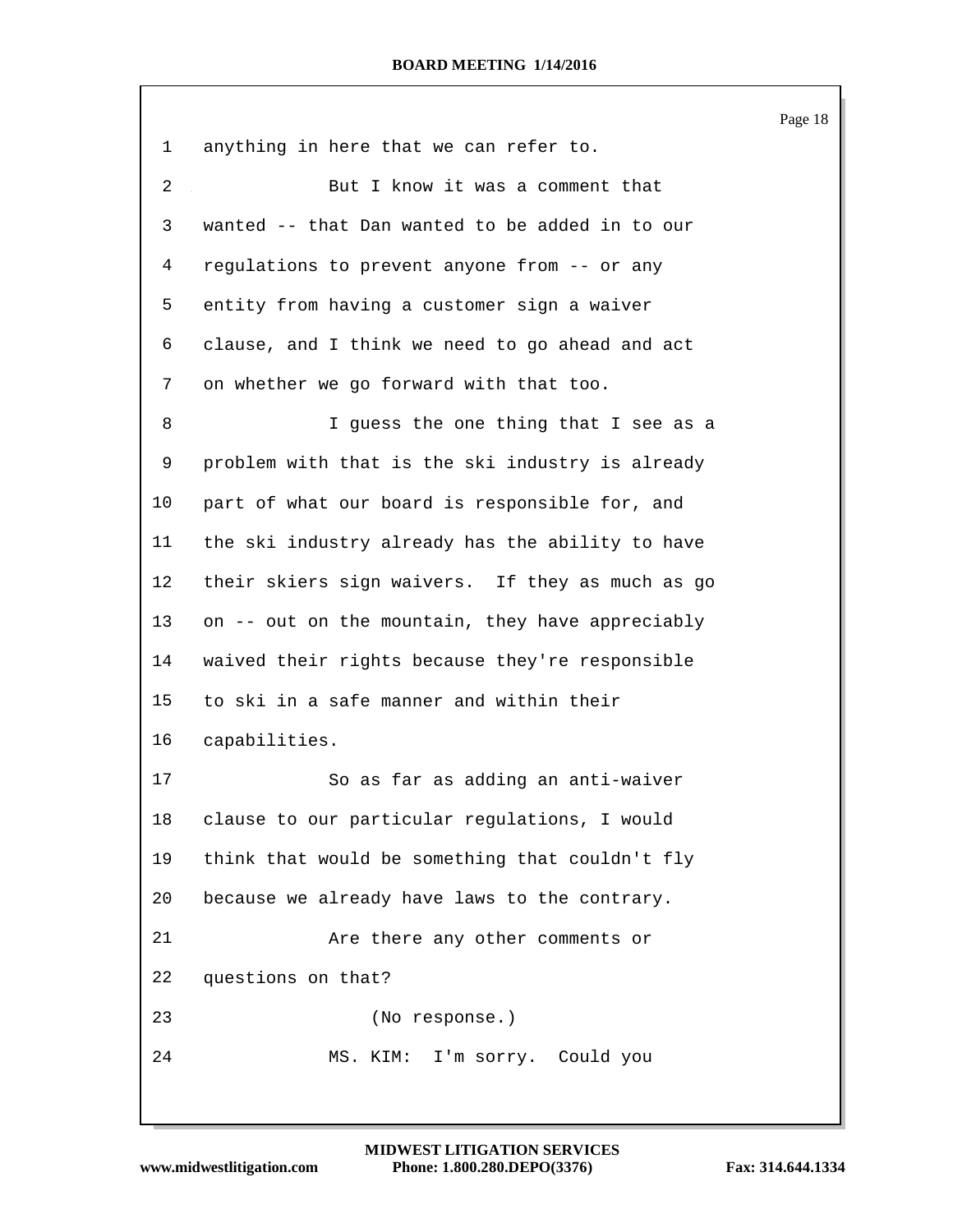Page 19 repeat that? Not the -- just the last of the -- CHAIRWOMAN SULLIVAN: Okay. Well, I would like us to go ahead and move forward whether we want to follow through looking into this further or not because my concern is that the ski industry, who is part of our purview on this board -- 8 MS. KIM: So you want to see if you can -- you want to take a vote on whether or not you want to move forward to look into the discussion. CHAIRWOMAN SULLIVAN: Yes. MS. KIM: Okay. CHAIRWOMAN SULLIVAN Okay? Would anybody be willing to make a motion to -- to say, "Yes, we would like to pursue this;" or, "No, we would not like to pursue this for our board to consider"? (No response.) CHAIRWOMAN SULLIVAN: Nobody's saying anything. Well, I don't know, then, Robert's Rules-wise. Can -- can a chair make a motion? MS. KIM: No.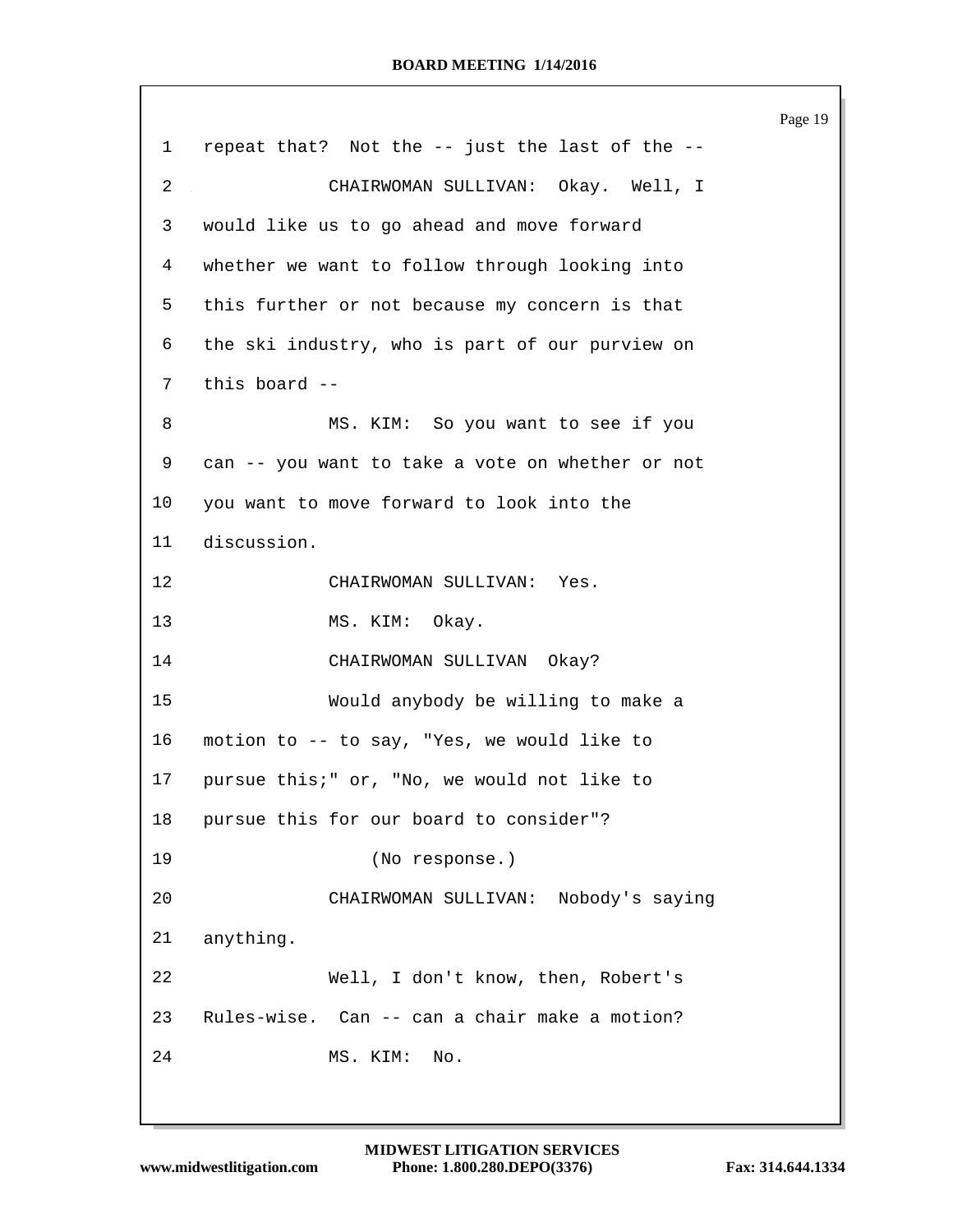Page 20 CHAIRWOMAN SULLIVAN: Okay. I didn't think so. Okay. Well, then, I -- MR. PERZEE: Is what you're wanting to do is to look into this a little further? CHAIRWOMAN SULLIVAN: No. What I want to do is have us decide, (a), do we want to look into it; or, (b), do we want to basically throw it out because it is contrary to laws that are already in place. So I'm looking for a motion for one of those. (Ms. Rhodes arrived.) CHAIRWOMAN SULLIVAN: And we have another board member with us. MS. RHODES: Hello. I'm sorry that I'm late. CHAIRWOMAN SULLIVAN: That's okay. MS. RHODES: Coming from another meeting. CHAIRWOMAN RHODES: This is Linda Rhodes. So, Marvin, were you getting ready to make a motion?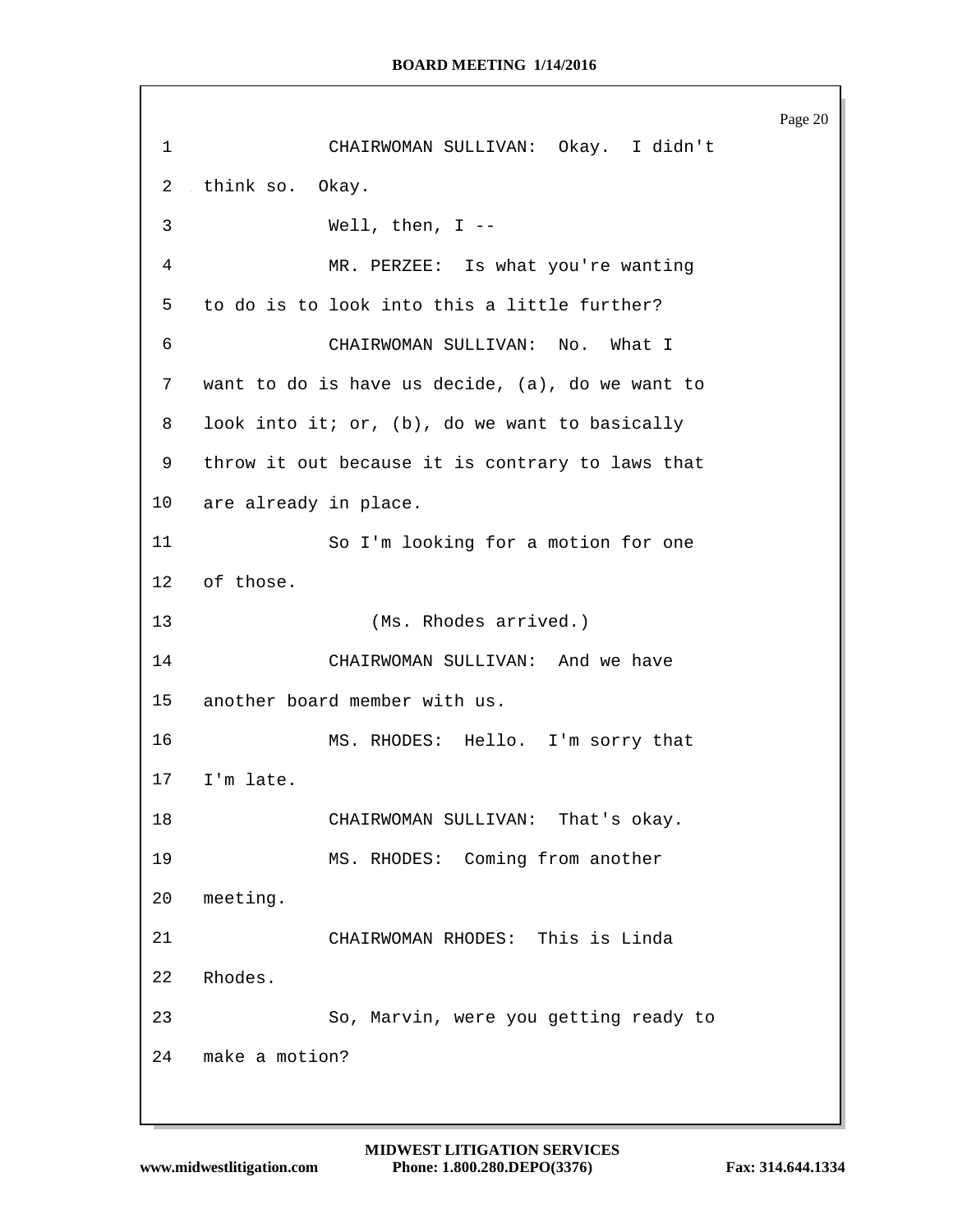Page 21 MR. PERZEE: I don't know if I'm getting ready to make a motion but -- DIRECTOR CHAVIANO: Use the microphone, please. MR. PERZEE: If the laws are already on the books that says that this isn't applicable, then shouldn't we stop here with it? CHAIRWOMAN SULLIVAN: Well, that's my thought, but this was brought up to the board, and I think we need to make a decision to not -- not pursue it further if -- for that reason unless someone wants to. MR. PERZEE: I would make that motion. CHAIRWOMAN SULLIVAN: Okay. Not to pursue this particular -- an anti-waiver clause? Right? Okay. COURT REPORTER: I need a verbal answer, please. MR. PERZEE: Yes. COURT REPORTER: Thank you. CHAIRWOMAN SULLIVAN: Do I hear a second? MR. SPARKS: I'll second it.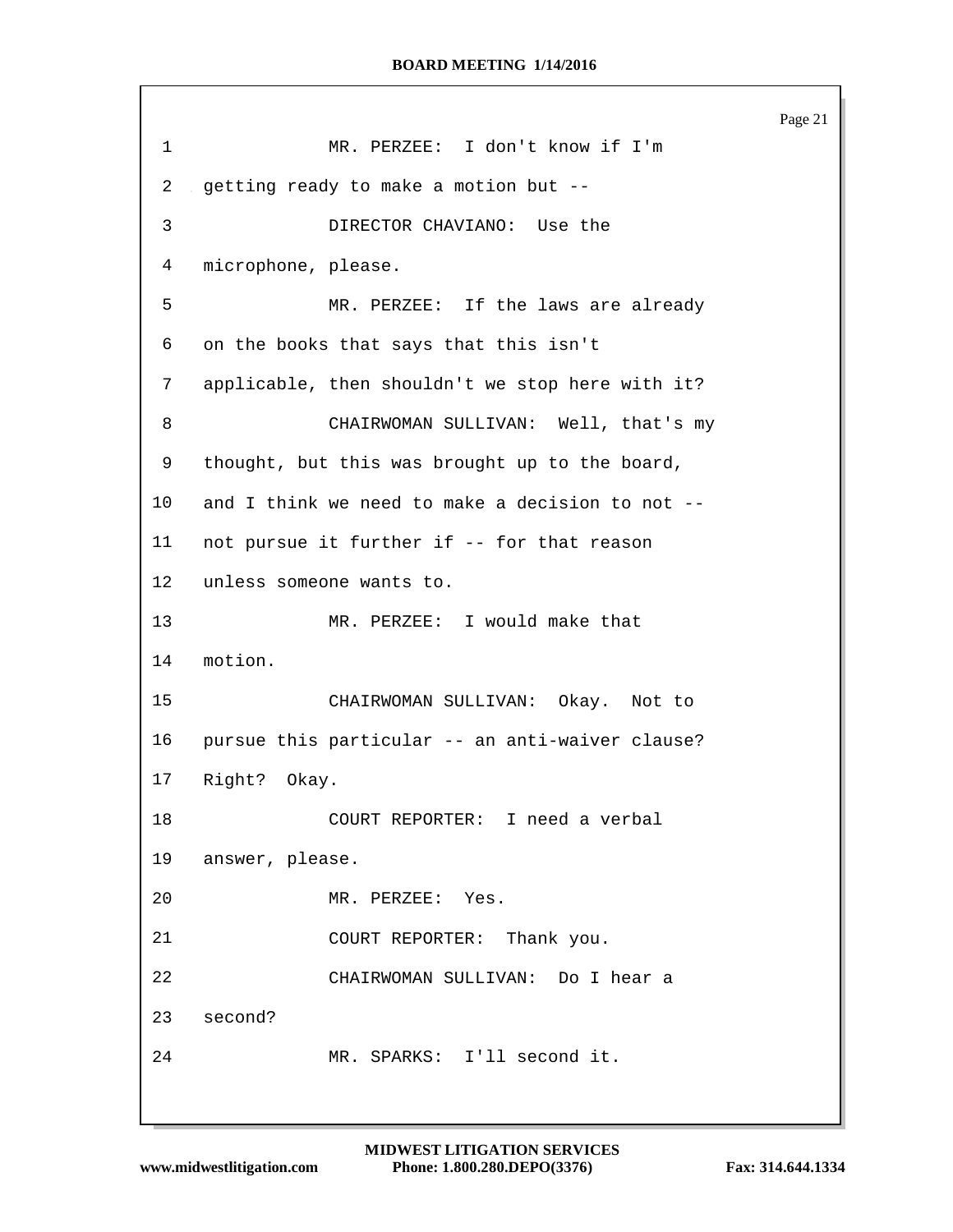Page 22 CHAIRWOMAN SULLIVAN: Seconded by Bill. Now, is there any other discussion? (No response.) CHAIRWOMAN SULLIVAN: Then I would call for a vote. 7 Those in favor say "Aye." (Voice vote taken.) CHAIRWOMAN SULLIVAN: Those opposed? No? (No response.) 12 DIRECTOR CHAVIANO: Abstain. MS. RHODES: I abstain. CHAIRWOMAN SULLIVAN: Those abstaining. MS. RHODES: Just got here. CHAIRWOMAN SULLIVAN: Two abstain. Two abstentions. Okay. Then there were five ayes, two abstentions. Then the motion passes, and we will not pursue the anti-waiver clause. For new business, we are ready to have our division manager report, and Bill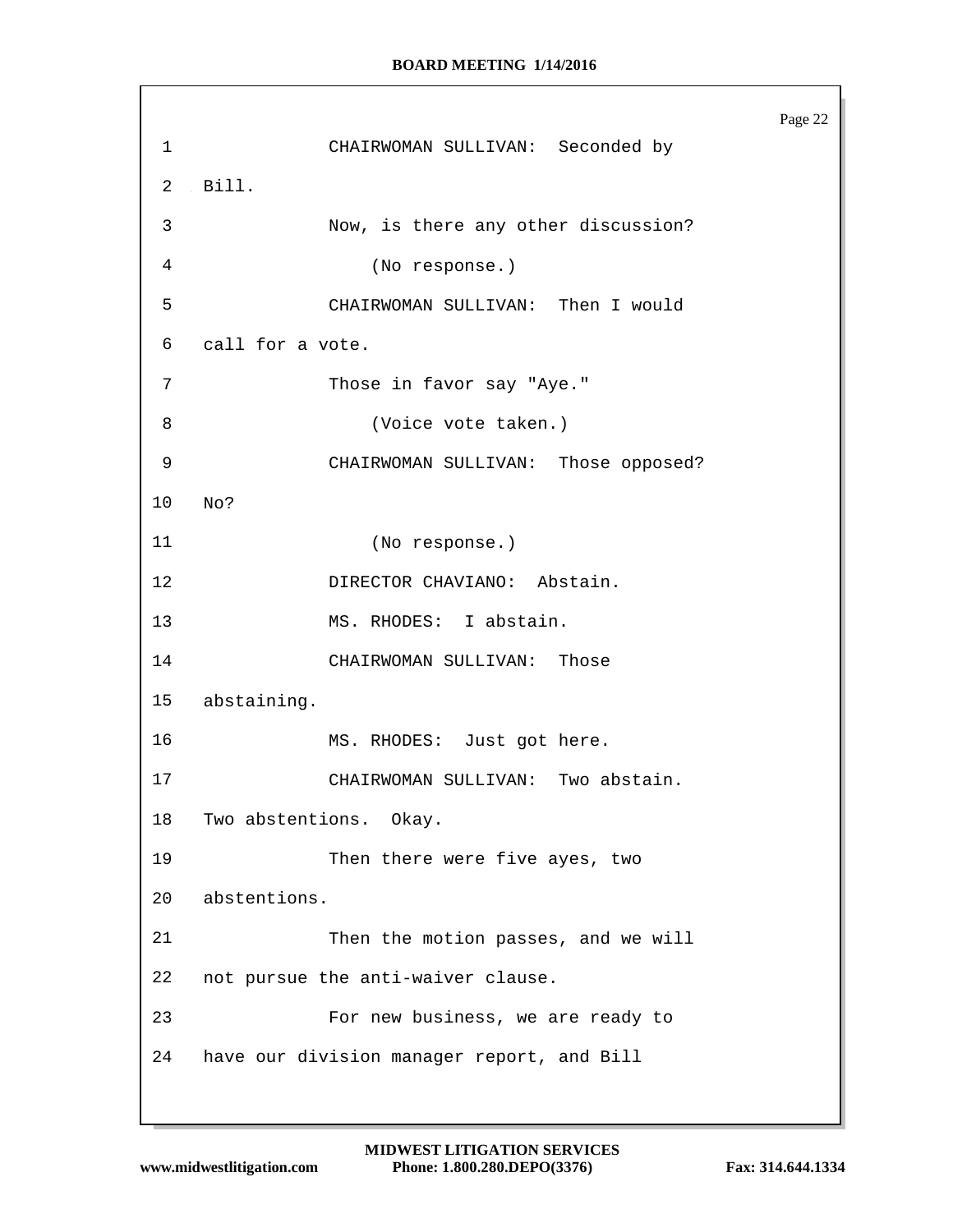Page 23 Szerletich is going to give that report because Ryan is no longer with our agency. COURT REPORTER: Bill, I need you to spell your last name for me, please. MR. SZERLETICH: S-z-e-r-l-e-t-i-c-h. Okay. Thank you very much. For you people that don't know who I am, I'm Bill Szerletich, and I'm the central Illinois inspector, and I'm going to call out our other inspectors. Since I'm up here, they're going to stand up too. Margaret Royer from Chicago is our senior inspector back there. They're all back there. (Applause.) MR. SZERLETICH: Matt Rohman is the northwest territory inspector. (Applause.) MR. SZERLETICH: Brian Brown is our south -- southern Illinois inspector. (Applause.) MR. SZERLETICH: And Pete Tomczuk is our Chicago inspector, our newest inspector. (Applause.)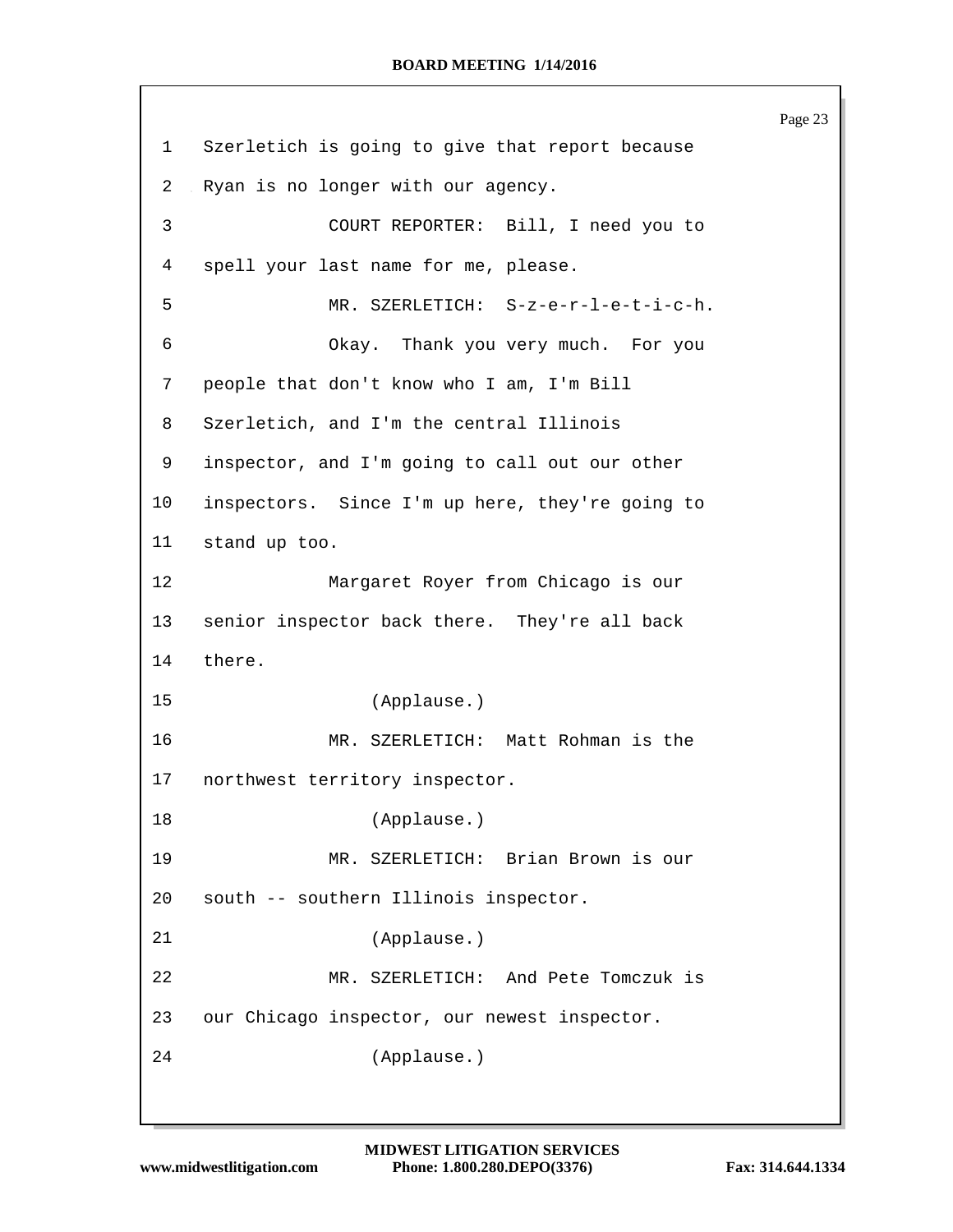|                |                                                   | Page 24 |
|----------------|---------------------------------------------------|---------|
| $\mathbf{1}$   | MR. SZERLETICH: Pete actually had                 |         |
| $\overline{2}$ | his first full year on his own and did very well. |         |
| 3              | So what I want to do is go over some              |         |
| 4              | stats for the amusement ride division, and we     |         |
| 5              | actually had -- well, first, we'll go over the    |         |
| 6              | statistics. We'll go over accident report,        |         |
| 7              | safety bulletins, and department updates.         |         |
| 8              | We had an uptick in inspections, for              |         |
| 9              | sure, with Pete coming on.                        |         |
| 10             | The show dates, a little less. As                 |         |
| 11             | you can see, in 2015 we did 1,430 show dates.     |         |
| $12 \,$        | 1,183 follow-up inspections. That's               |         |
| 13             | up about 120 inspections from last year.          |         |
| 14             | 4,230 inspections issued total, and               |         |
| 15             | that's up about 440.                              |         |
| 16             | 672 total locations, and 398 total                |         |
| 17             | companies. 50 more locations, and about 50 more   |         |
| 18             | companies than last year.                         |         |
| 19             | Our accident report this year, we                 |         |
| 20             | had -- or I'm sorry -- last year. In 2015 we had  |         |
| 21             | 21 accidents. That's down from 2014 but still     |         |
| 22             | kind of up where we don't really want to see      |         |
| 23             | them.                                             |         |
| 24             | Out of those 21 accidents, 17 of them             |         |
|                |                                                   |         |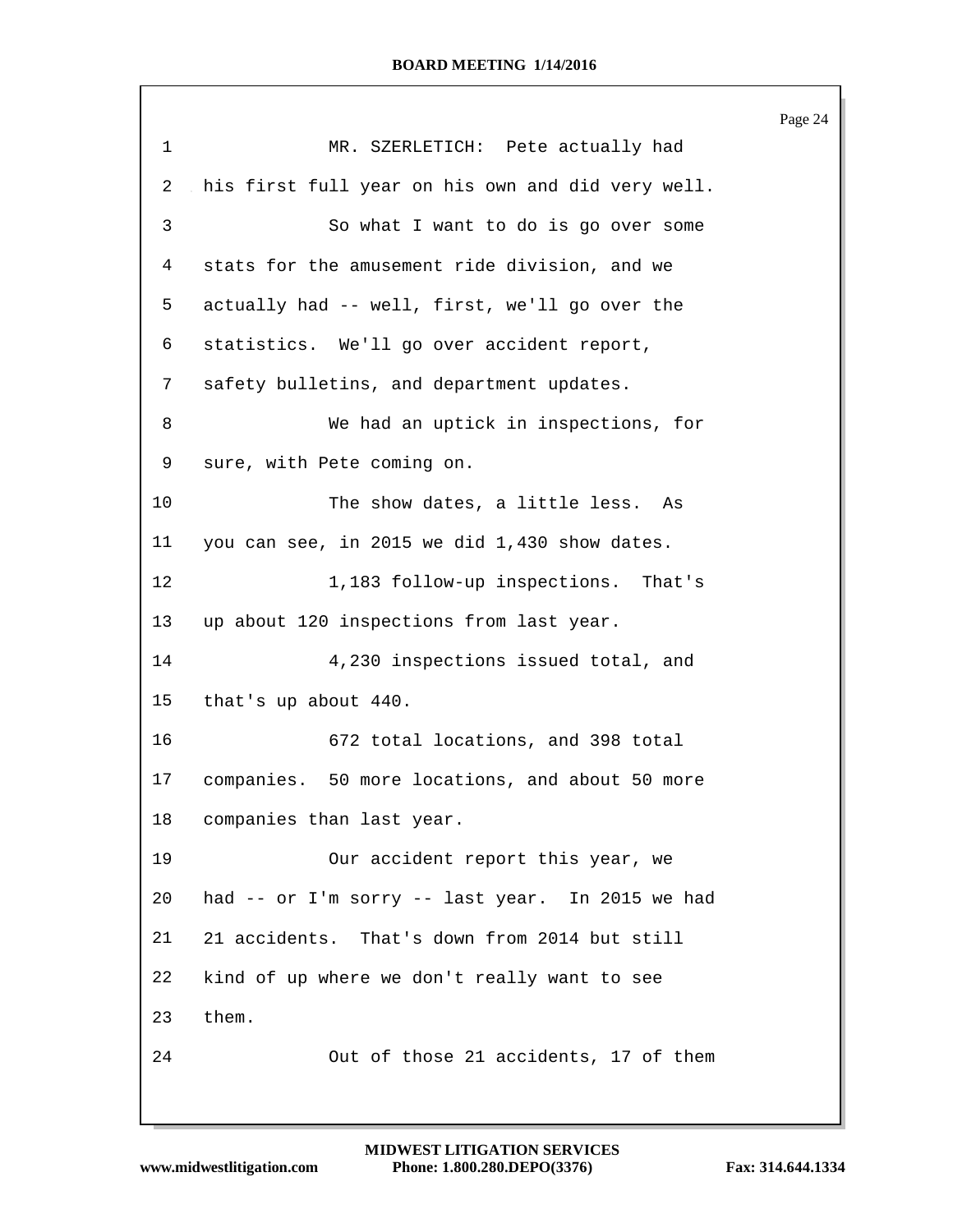```
Page 25
1 were non-mechanical, 4 of them were mechanical.
 2 And I think what I'll do is just
3 summarize this a little bit.
 4 8 of these non-mechanical incidents
5 were actually, as you can see, simulators from
6 two different companies. You take that away,
7 that significantly reduces it.
8 We had a non-mechanical incident on a
9 train that ran into an elevator at the mall.
10 We had a mechanical injury cause some
11 back pain.
12 A non-mechanical where someone had a
13 seizure.
14 Another non-mechanical, laceration on
15 forehead.
16 Mechanical on a coaster that caused
17 two people to get injured. One was a pain in
18 their thigh, and the other one was a pain in
19 their rib.
20 We did have one fatality this year --
21 last year. I'm sorry. It was a non-mechanical
22 on Pharoah's Fury. As you can see, the
23 individual entered underneath the ride while the
24 ride was in motion and was struck.
```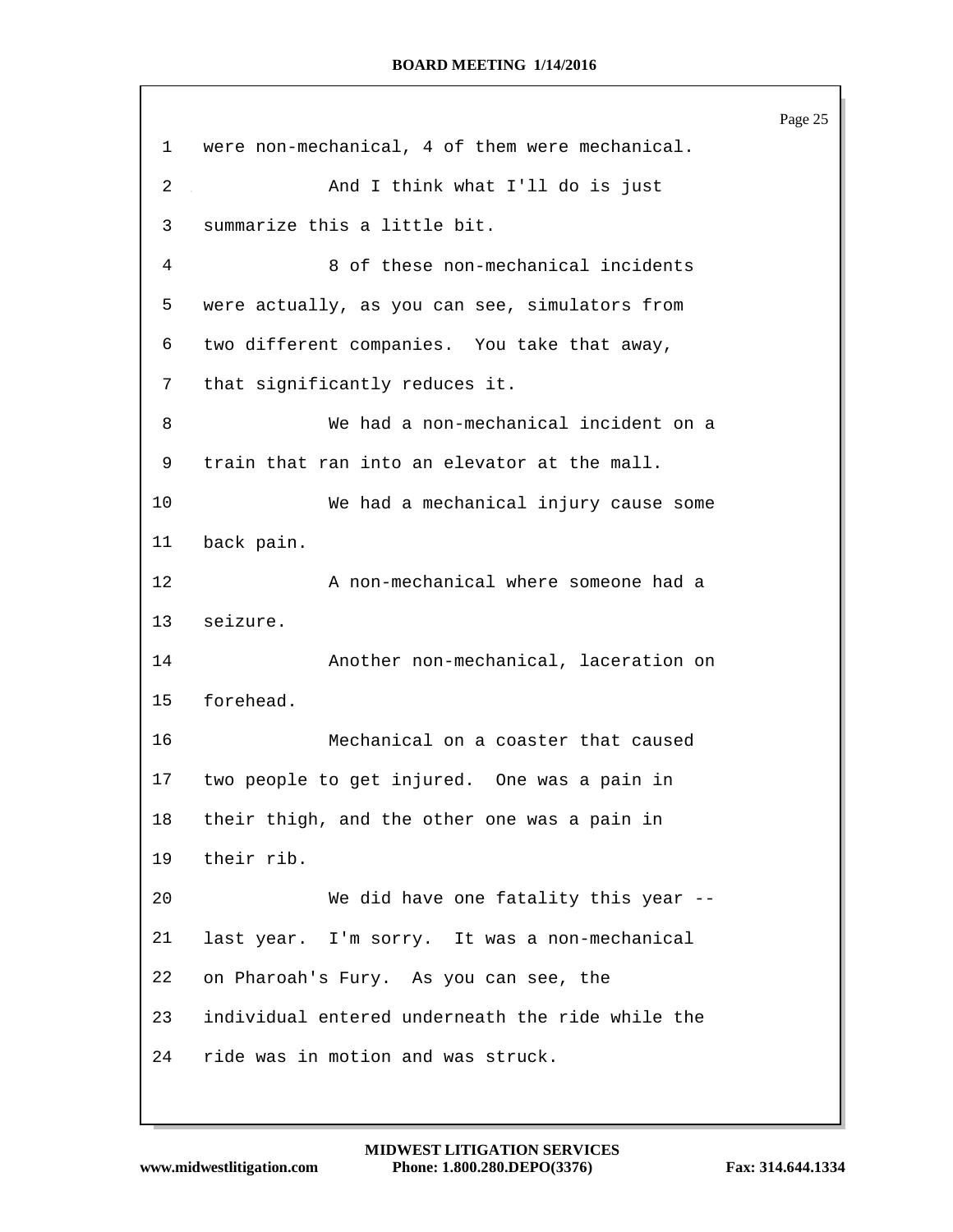Page 26 We had another non-mechanical where a patron fell, hit the side of the platform, and cut their lip. Another that was a laceration on the head. Another non-mechanical that was a fracture and dislocation of their -- a bone in their neck. And then a mechanical, laceration on the forehead. A haunted house that had a wall partition tip over. We're not sure where the injury was. And, finally, another non-mechanical that was an inflatable, elbow fracture. And that takes care of the accidents. Like I said, 17 were non-mechanical, 4 of them were mechanical. And that's the breakdown of the accident reports by year. MS. RHODES: Quick question for the chair. If there are questions from the board about the accident report, did you want that to be after he's finished? CHAIRWOMAN SULLIVAN: I would ask --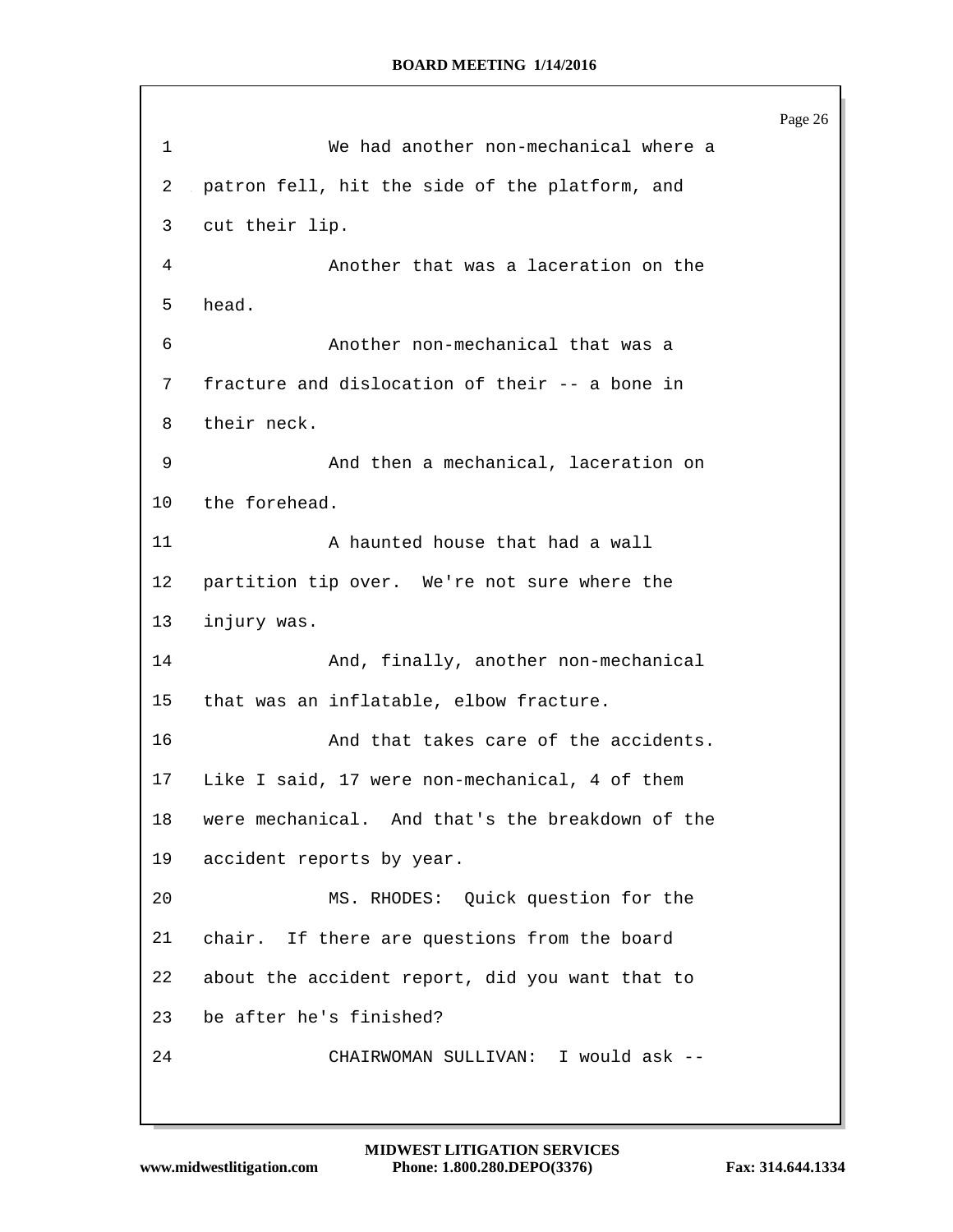Page 27 as far as the accidents go, I would ask about them now while we're -- I would ask them about them now while we've just gone through them so you don't forget. MS. RHODES: Thank you, Patty. The question I just have is if there's any additional information you're able to share on the fatality. MR. SZERLETICH: Actually, one of our inspectors that was the first one on the scene may be able to speak to that. Pete, could you help her out? CHAIRWOMAN SULLIVAN: Would you stand up, please. COURT REPORTER: And maybe get the microphone. DIRECTOR CHAVIANO: Yeah, there's a microphone coming. COURT REPORTER: And your name? MR. TOMCZUK: My name is Peter Tomczuk. What I can tell you is that we were advised it's under legal matters. There hasn't be been anything set forth yet. I can tell you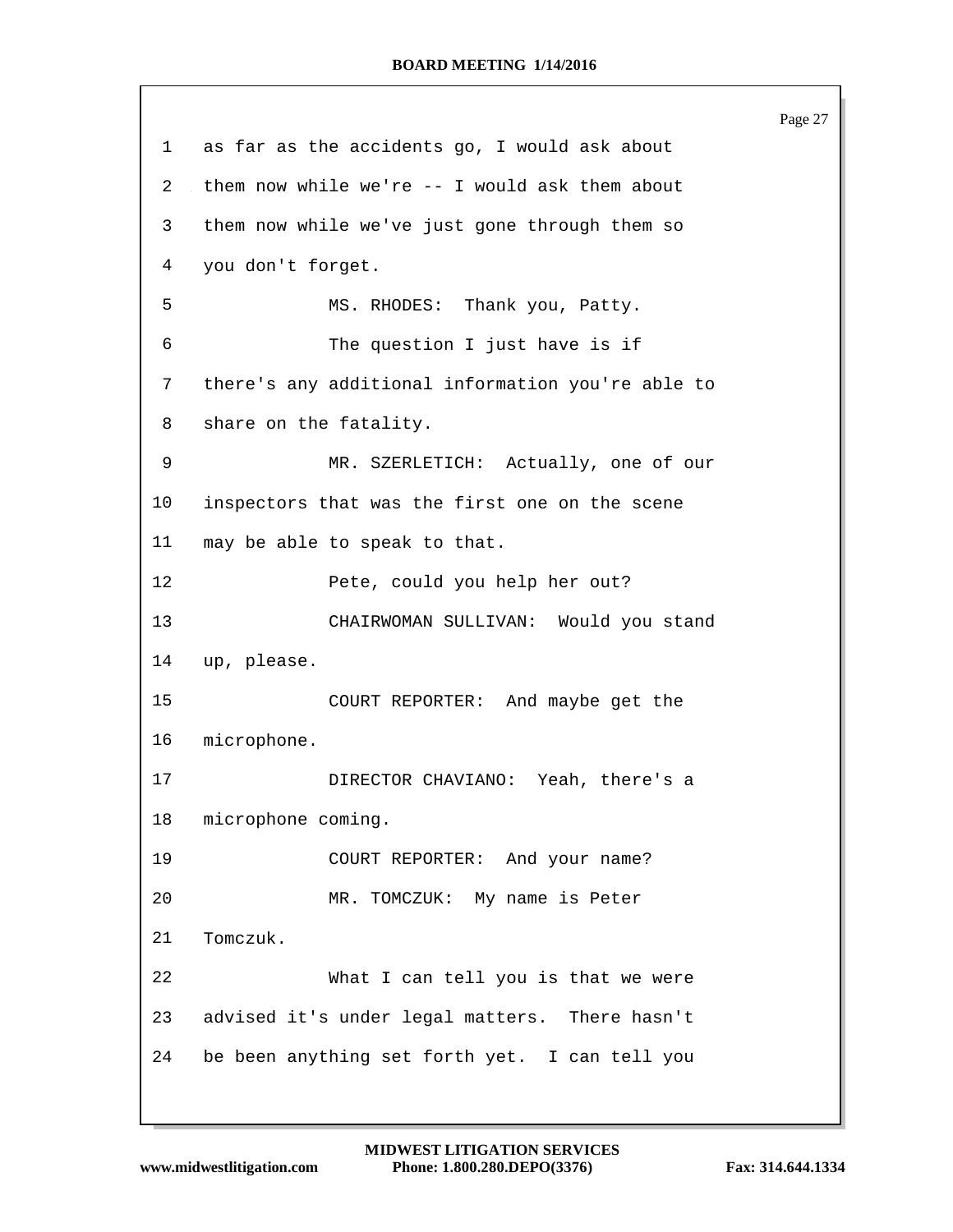Page 28 what I did, how the company responded, but I can't go into any further. We were advised that a ride was called. Margaret, the senior inspector, was called. We both showed up at the scene. The company advised us that there was a fatality within seconds of it happening. I returned back to the scene itself, did an investigation, worked with Naperville police, DuPage County coroner's office. And then we were advised -- Ryan advised us to not speak to anybody, and then legal -- you know, legal office took over, and that's as far as we can go. 14 MS. RHODES: Thank you. 15 MR. TOMCZUK: Thank you. CHAIRWOMAN SULLIVAN: In other words, we -- 18 COURT REPORTER: I'm sorry? CHAIRWOMAN SULLIVAN: I said, in other words, I guess at this time there isn't other information that we can get. The customer ran under it then or -- but I didn't understand -- MR. SZERLETICH: We may have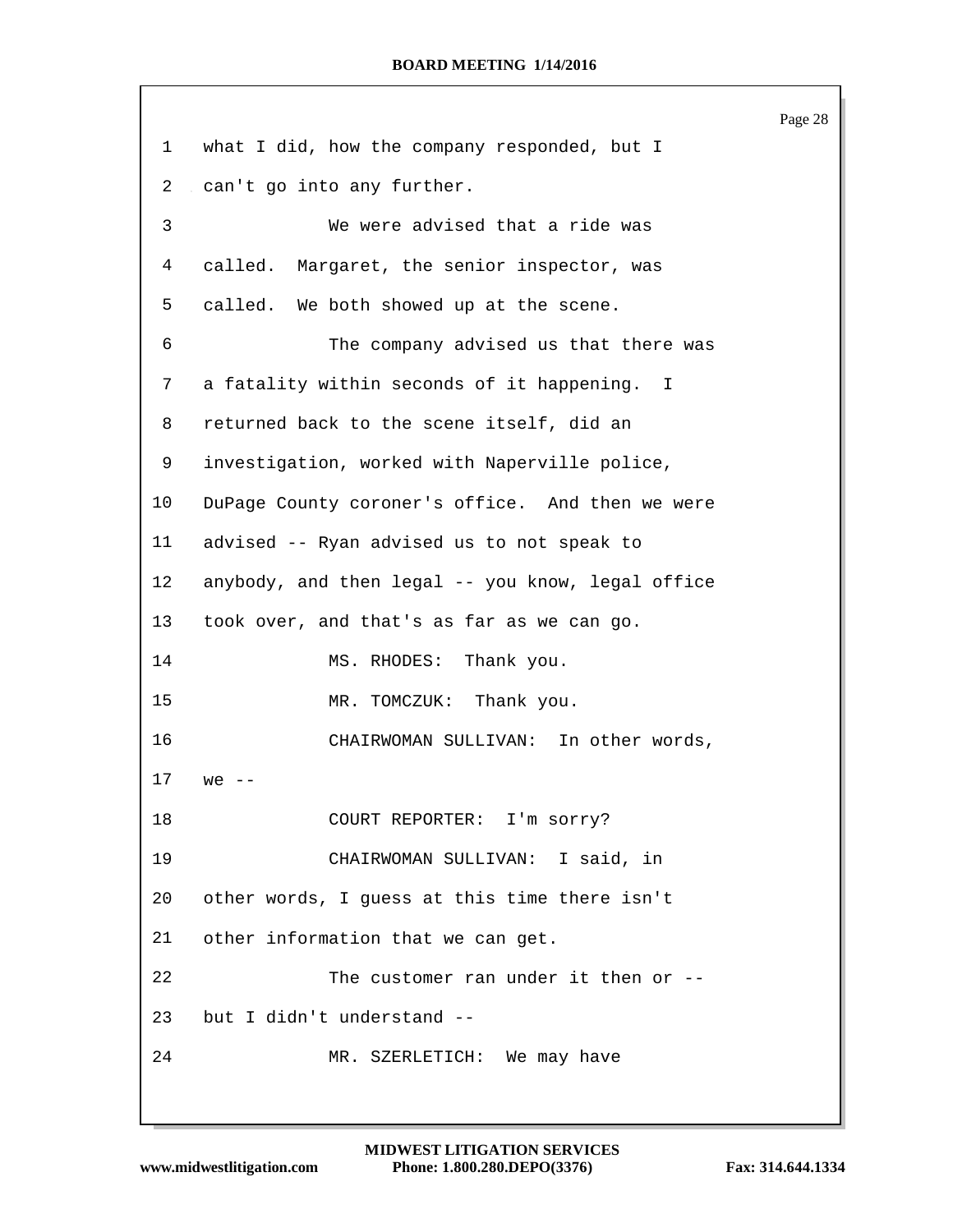Page 29 something that I might be able to find. I would 2 have to  $-$  CHAIRWOMAN SULLIVAN: Enlighten us? MR.SZERLETICH: -- look and see. Yeah. I'm not sure where it was left off. CHAIRWOMAN SULLIVAN: Okay. MR. SZERLETICH: Because I think Ryan and Pete, I'm assuming, did the report on it? 9 MR. TOMCZUK: Yes. MR. SZERLETICH: But it was my understanding that he went into an area of the ride where he shouldn't have been while the ride was in motion, was struck, and outside of that, I don't know. I'll have to look and see what I can get for you. MS. RHODES: Patty, thanks for letting me ask. 18 CHAIRWOMAN SULLIVAN: Sure. MS. RHODES: And I appreciate the addit -- any additional information you're able to share with us in case there are some learnings we can take into account based on why we're here. We can't control everything, but if there's something that we can influence, that we can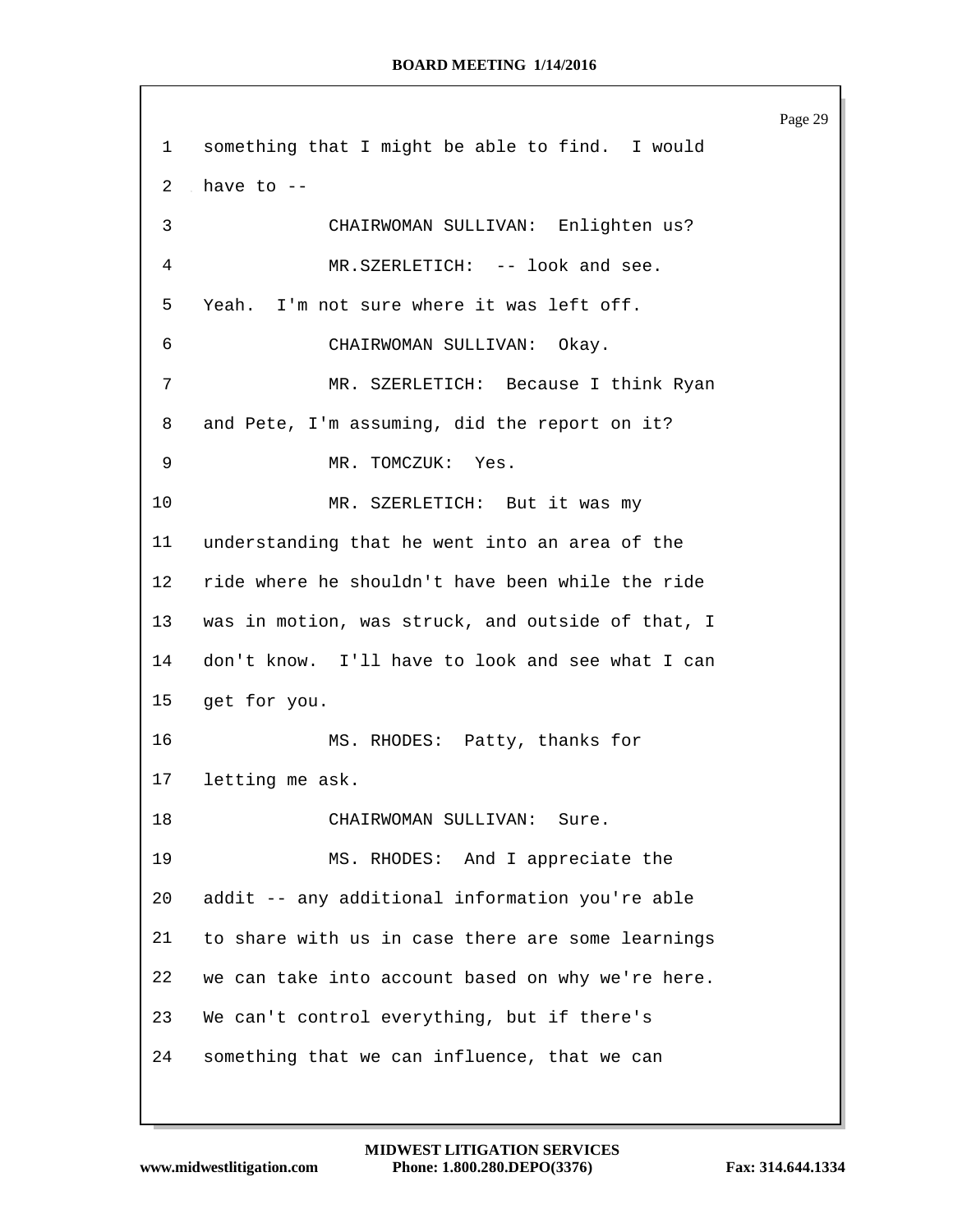|                |                                                     | Page 30 |
|----------------|-----------------------------------------------------|---------|
| $\mathbf{1}$   | capture those learnings and see what we can do,     |         |
| $\overline{2}$ | if anything.                                        |         |
| 3              | CHAIRWOMAN SULLIVAN: Maybe prevent                  |         |
| 4              | the next one.                                       |         |
| 5              | MS. RHODES: Correct.                                |         |
| 6              | MR. SZERLETICH: Well, I'll certainly                |         |
| 7              | look for it and see where we're at with it.         |         |
| 8              | CHAIRWOMAN SULLIVAN: Thank you.                     |         |
| 9              | MR. SZERLETICH: So moving on to the                 |         |
| 10             | safety bulletins for 2015, we have, I think,        |         |
| 11             | about six of them.                                  |         |
| 12             | Mainly, the Wisdom Gravitron,                       |         |
| 13             | Starship, Alien Abduction, Centrifuge. You guys     |         |
| 14             | have probably all seen the bulletin on the trap     |         |
| 15             | door where the manufacturer's requiring it to be    |         |
| 16             | locked, bolted, or welded shut. And then they       |         |
| 17             | came out in April with another alternative, and     |         |
| 18             | that's installing a microswitch to the trap door.   |         |
| 19             | And nothing has changed from that point.<br>I had   |         |
| 20             | heard some, you know, talkings about maybe the      |         |
| 21             | manufacturer changing their mind again, but we      |         |
| 22             | haven't seen nothing.                               |         |
| 23             | The next thing is the Zamperla Family               |         |
| 24             | They had cracking on the T-bars for the<br>Coaster. |         |
|                |                                                     |         |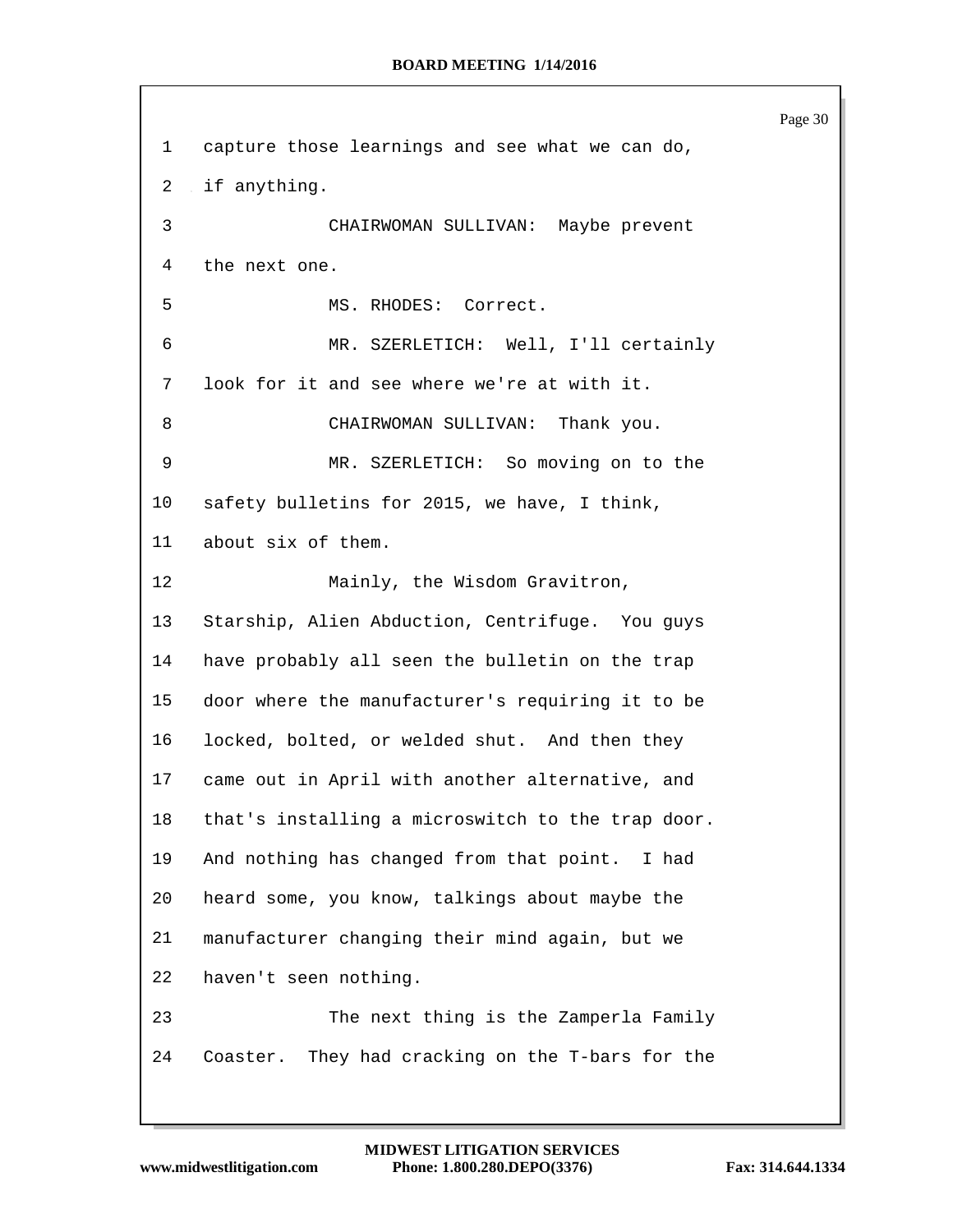|         |                                                   | Page 31 |
|---------|---------------------------------------------------|---------|
| 1       | rides that have been in service for little over   |         |
| 2       | 15 years. They want those to be NDT'd. I think    |         |
| 3       | it's mag particle that they're requesting. It's   |         |
| 4       | an inspection -- mag particle inspection.         |         |
| 5       | Fabbri has the Sky Tower. I don't                 |         |
| 6       | know of anybody that has a Fabbri Sky Tower, but  |         |
| 7       | the Sky Tower installation -- they want to have a |         |
| 8       | catching device installed on it as a safety       |         |
| 9       | backup for a cable failure, and then an           |         |
| 10      | engineering study to be done on it every year.    |         |
| 11      | And Fabbri, from what I understand,               |         |
| $12 \,$ | is out of business.                               |         |
| 13      | CHAIRWOMAN SULLIVAN: Really?                      |         |
| 14      | MR. SPARKS: I didn't know that.                   |         |
| 15      | MR. SZERLETICH: Couple --                         |         |
| 16      | CHAIRWOMAN SULLIVAN: Do you know                  |         |
| 17      | when they supposedly went out of business?        |         |
| 18      | MR. SZERLETICH: No. This particular               |         |
| 19      | bulletin talked about that.                       |         |
| 20      | CHAIRWOMAN SULLIVAN:<br>Okay.                     |         |
| 21      | MR. SZERLETICH: And it didn't really              |         |
| 22      | say when. It just said that they are currently    |         |
| 23      | out of business, and the owners of the ride       |         |
| 24      | basically are taking responsibility as a          |         |
|         |                                                   |         |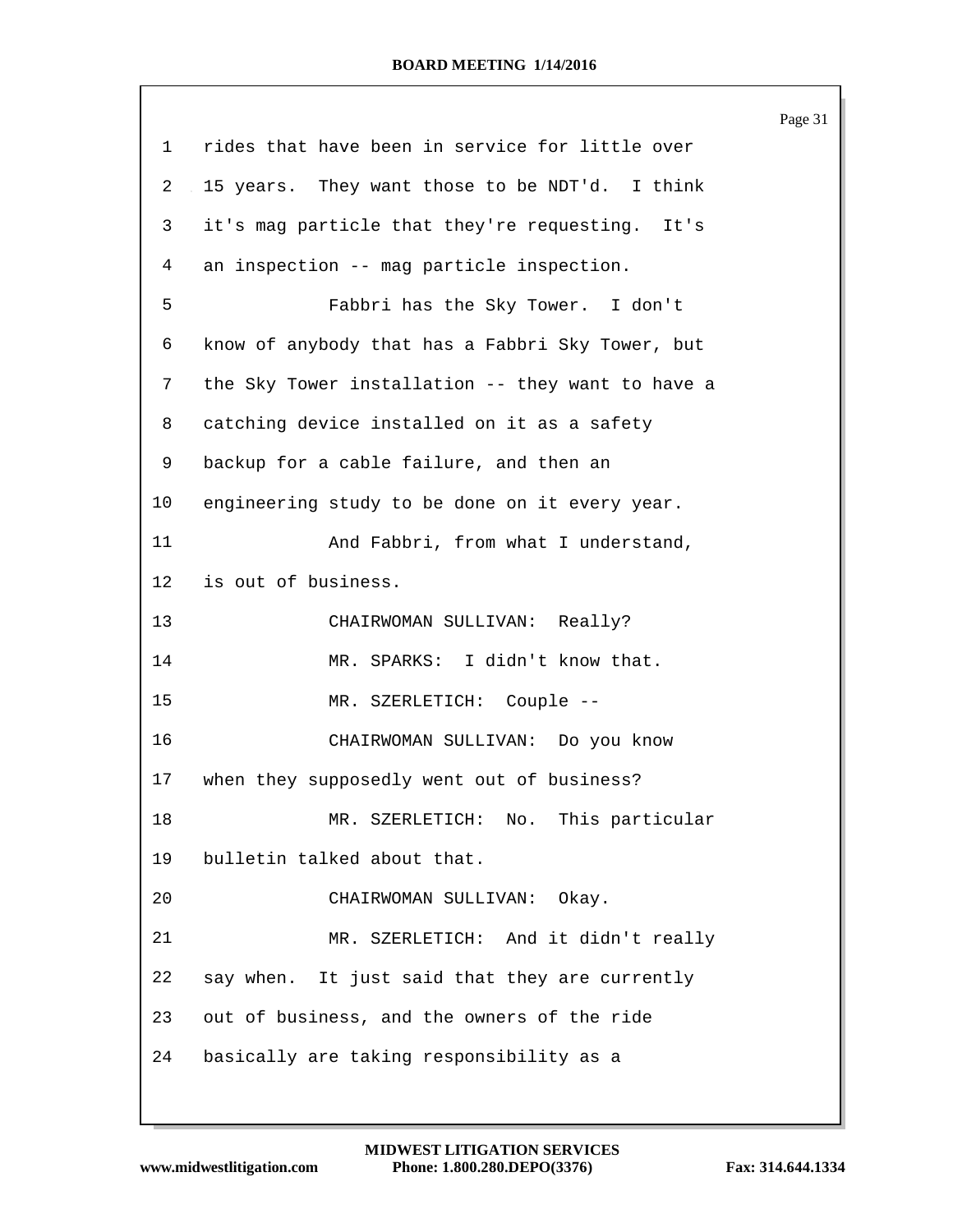Page 32 manufacturer for the ride. CHAIRWOMAN SULLIVAN: Okay. Thank you. DIRECTOR CHAVIANO: If I may, Bill, by way of adding on to the question regarding this unfortunate incident, I was just provided with a Chicago Tribune article where it talks about the death being ruled a suicide, and this is what the newsflash dated August 18, 2015, says: "The death of a man on the opening day of Naperville's annual Ribfest celebration over the 4th of July weekend has been ruled a suicide by the DuPage County coroner's office," and then it goes on to, you know, talk about the incident in more detail. Thank you. 17 MS. RHODES: Thank you. MR. SZERLETICH: So getting back to the bulletins here, it looks like there's a couple ski lift bulletins -- and a couple of our ski lift facilities actually have lifts -- talking about the underspeed switch for the emergency brake system. Some of the underspeed switches were not sensing properly and needed to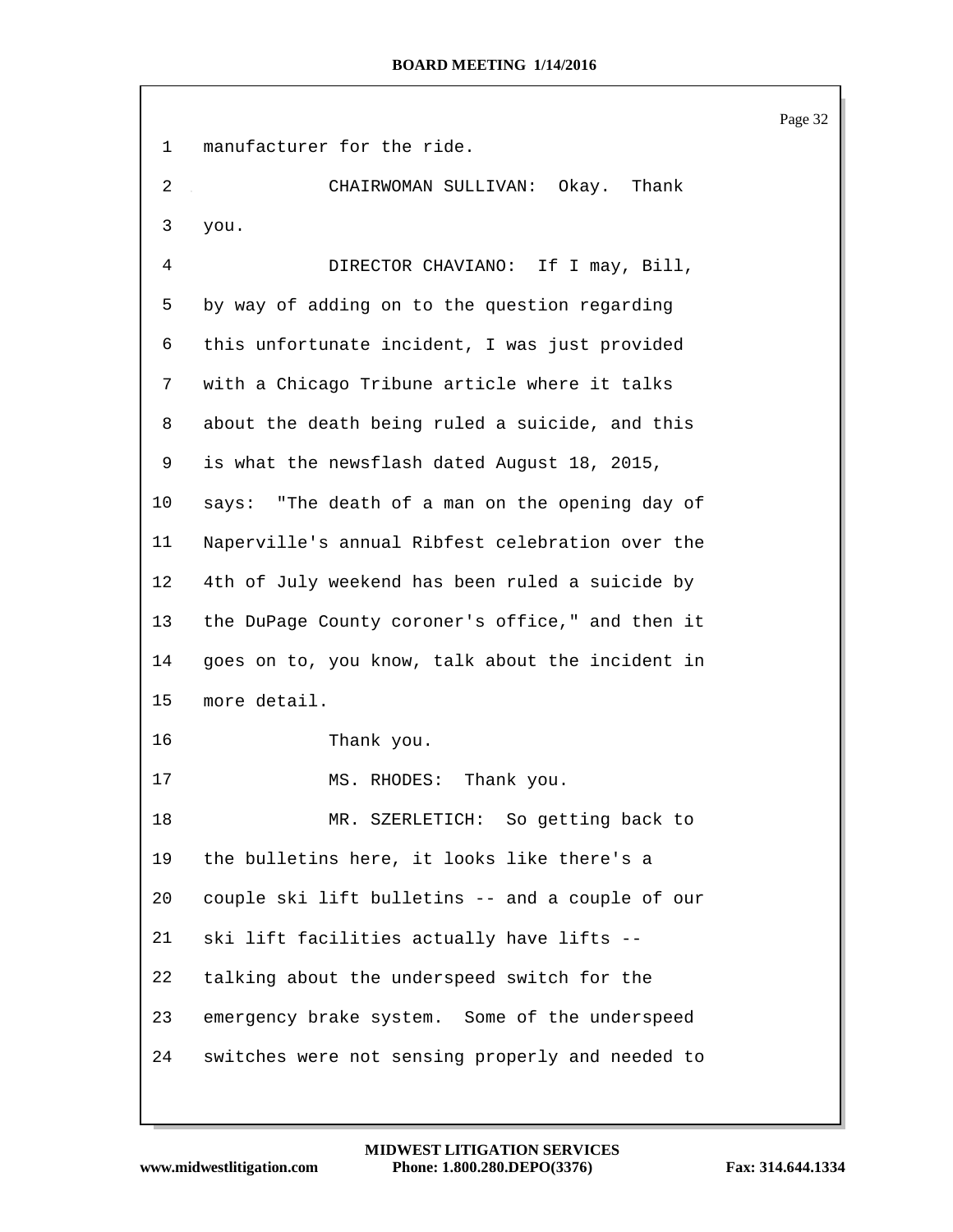|    |                                                      | Page 33 |
|----|------------------------------------------------------|---------|
| 1  | be replaced. It has to sense so many feet per        |         |
| 2  | minute, and if it doesn't do that, the brakes        |         |
| 3  | will kick in. So Partek and Borgiv were two of       |         |
| 4  | the lifts that has that underspeed switch.           |         |
| 5  | And also a Doppelmayr bulletin came                  |         |
| 6  | out for the detachable type A spring guide slide     |         |
| 7  | grips that was getting -- they were finding          |         |
| 8  | hairline cracks during NDTs on the shaft where       |         |
| 9  | the thread meets the shaft, and there is a           |         |
| 10 | criteria. If it's less than .03 millimeters, you     |         |
| 11 | can grind that out, and as long as it isn't so       |         |
| 12 | long or so deep, you can reuse those grips. If       |         |
| 13 | it does -- if it's any deeper than that, you do      |         |
| 14 | have to replace it.                                  |         |
| 15 | And that bulletin -- I have all these                |         |
| 16 | bulletins. They will be posted on the website.       |         |
| 17 | They aren't right now, but they will be soon.<br>So. |         |
| 18 | if anybody needs to see these, you can get them      |         |
| 19 | off our website.                                     |         |
| 20 | And, then, finally, NAFLIC sent a few                |         |
| 21 | bulletins on -- one was the Tea Cup that had         |         |
| 22 | cracking around the radial arm pinholes right        |         |
| 23 | where they attach in the center. A lot of            |         |
| 24 | these -- like, the A.R.M. Rides, you know, your      |         |
|    |                                                      |         |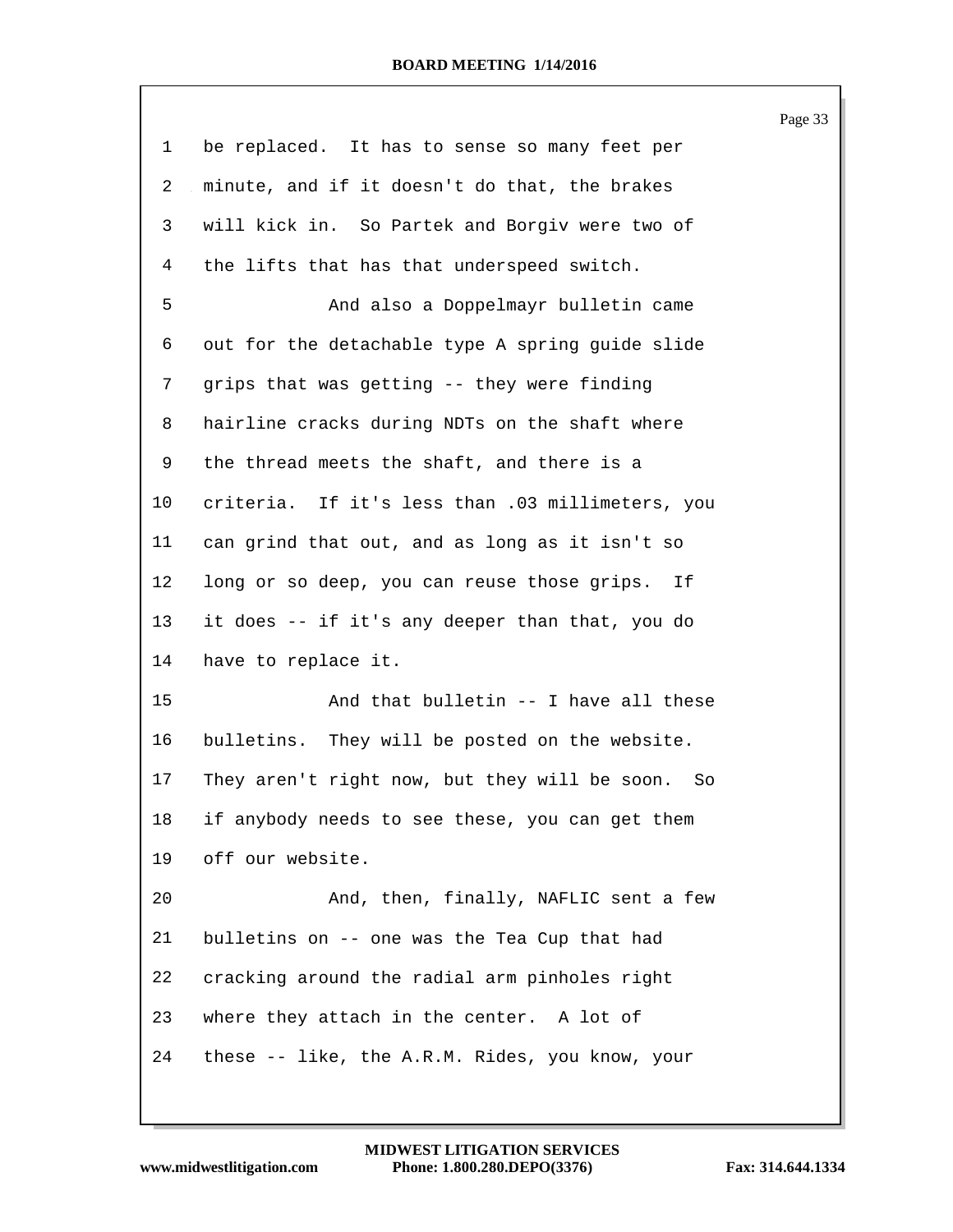|    |                                                   | Page 34 |
|----|---------------------------------------------------|---------|
| 1  | Rock Star, Ali-baba, 1001 Nights -- have pinion   |         |
| 2  | gears and slew rings. Those have been -- they've  |         |
| 3  | been seeing some cracking in those.               |         |
| 4  | And even the -- I'm not sure I've got             |         |
| 5  | that on here, but the shoulder harness lock       |         |
| 6  | assembly -- those bars that have the ratchets on  |         |
| 7  | them -- they've been finding some cracks on       |         |
| 8  | those. So some things to be looking out for when  |         |
| 9  | you're doing your daily inspections and your      |         |
| 10 | maintenance inspections.                          |         |
| 11 | And our non-destructive testing. If               |         |
| 12 | there's ever any question about what rides        |         |
| 13 | require an NDT, you can go to our website,        |         |
| 14 | ridesafety.illinois.gov, and our NDT list which   |         |
| 15 | we update yearly is on there, and it has not been |         |
| 16 | updated yet, but it will be updated before season |         |
| 17 | starts for sure. Probably within the month.       |         |
| 18 | So any ride that you're -- most you               |         |
| 19 | guys know what ride requires an NDT, and any new  |         |
| 20 | bulletins you can find on the website. Any NDT    |         |
| 21 | you can find on the website.                      |         |
| 22 | And, then, finally, just a few notes              |         |
| 23 | for department policies. Applications must be     |         |
| 24 | received 30 days prior to playing the first spot  |         |
|    |                                                   |         |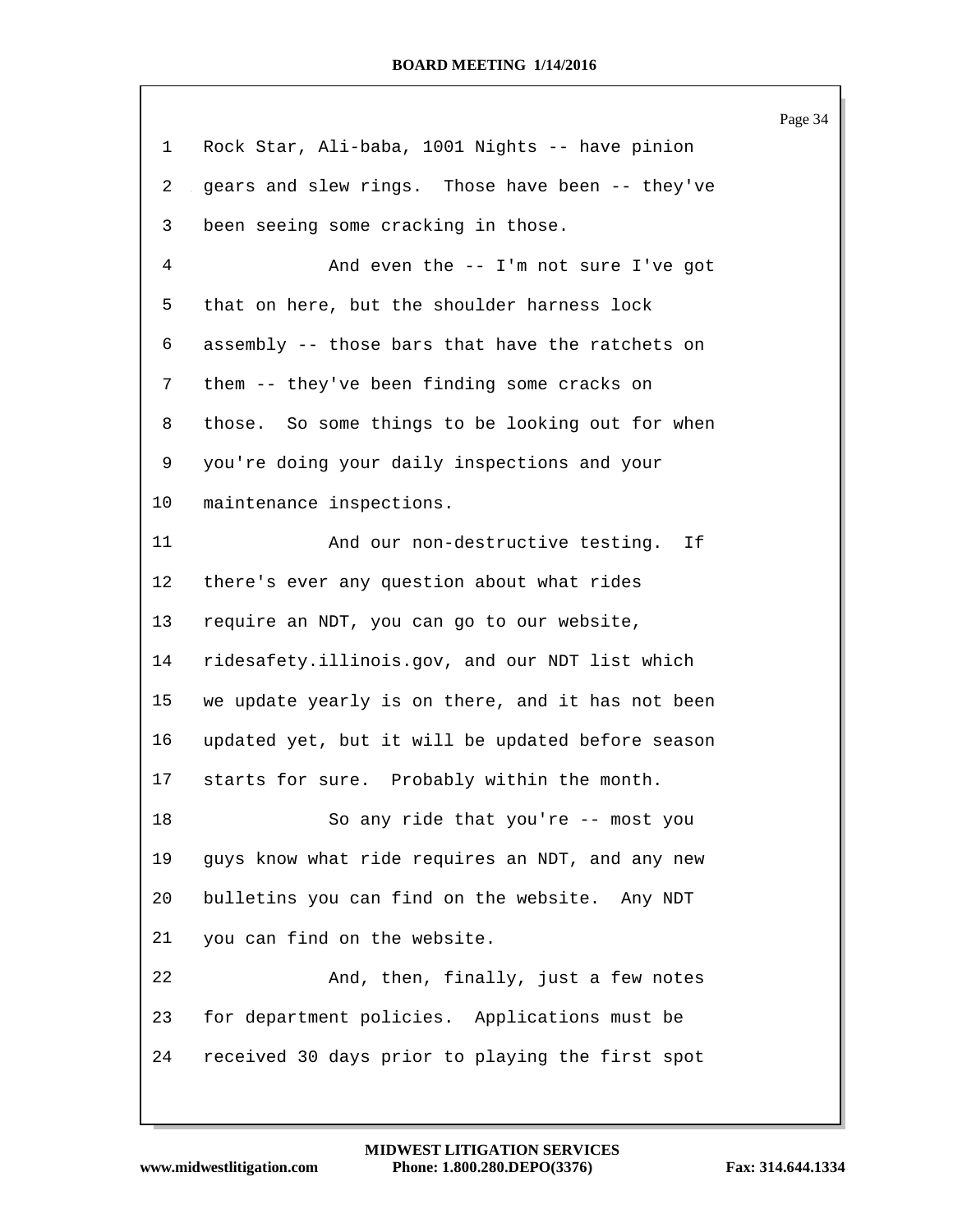|    |                                                   | Page 35 |
|----|---------------------------------------------------|---------|
| 1  | of the year. We have an expedited inspection fee  |         |
| 2  | that we charge if it's under 30 days.             |         |
| 3  | There are some instances where you --             |         |
| 4  | you know, there's no way that you could have --   |         |
| 5  | you may have been asked to play a spot that       |         |
| 6  | wasn't on your regular route. In situations like  |         |
| 7  | that, we take that all into consideration, and if |         |
| 8  | that's the case, a lot of times that fee may be   |         |
| 9  | waived. It's on a case-by-case basis, though.     |         |
| 10 | Finally, owners and operators that                |         |
| 11 | have Chance Zipper rides, if you remember the     |         |
| 12 | K-bar bulletin from last year -- and I'm looking  |         |
| 13 | around. I'm not sure there's anybody in here      |         |
| 14 | that has a Zipper. Maybe Kent. Do you have a      |         |
| 15 | Zipper? No. Okay.                                 |         |
| 16 | Well, anyway, this bulletin talks                 |         |
| 17 | about the K-bars having a little bit of wear      |         |
| 18 | where the pinholes are that hold the tubs on.     |         |
| 19 | Well, they have to be looked at every year.       |         |
| 20 | We have a compliance statement since it isn't     |         |
| 21 | feasible to have the ride apart when we show up   |         |
| 22 | to do the inspection. So if you do the            |         |
| 23 | inspection, you should do it yearly, fill out     |         |
| 24 | this compliance statement, and send it in with    |         |
|    |                                                   |         |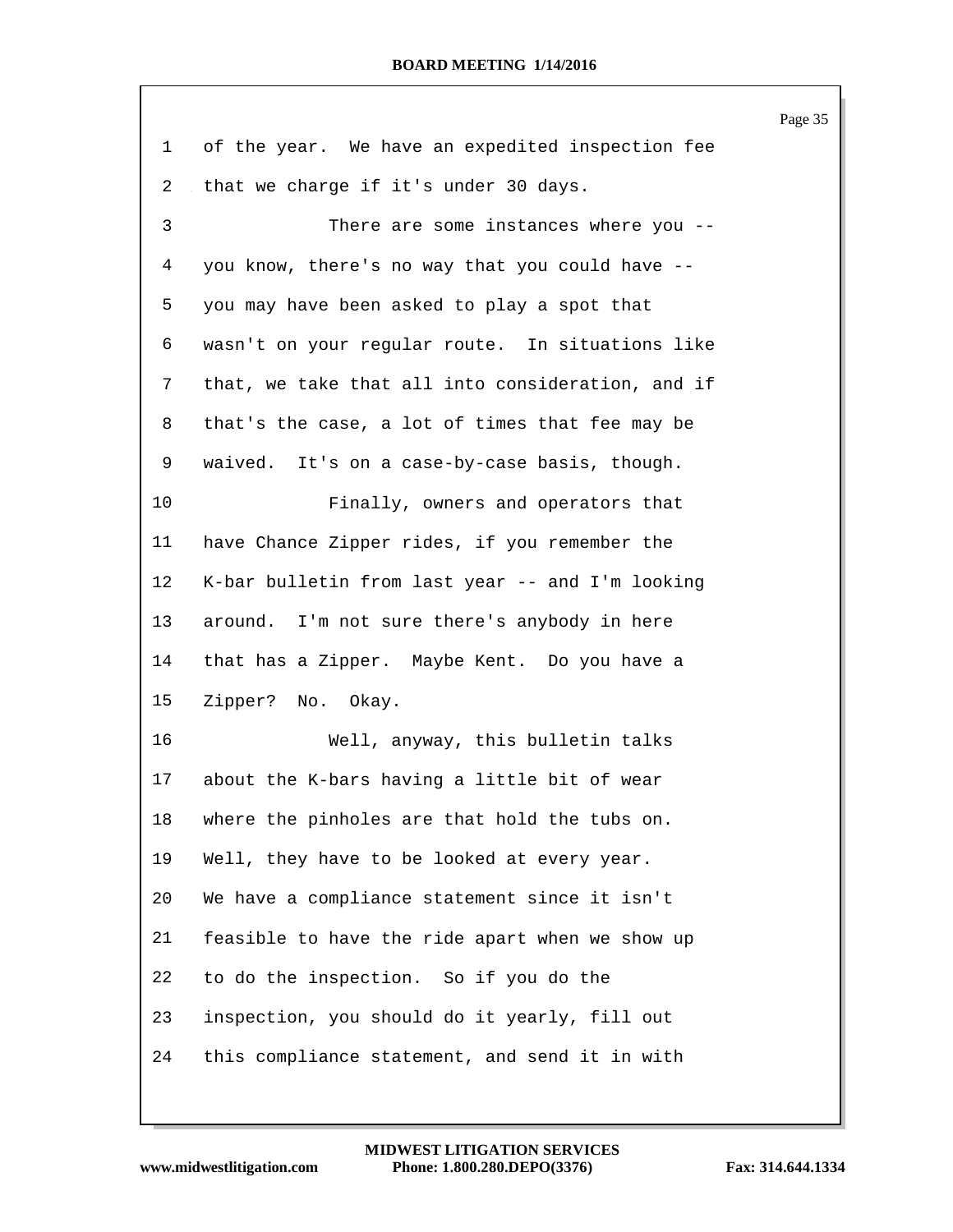Page 36 your paperwork. I have copies. We can also put 2 a copy on the website. I've got them here tonight if you need it and also got a copy of the bulletin. So, you know, we got a handful of owners that have Zippers, and they went through the process last year with no problem. So if anybody needs it, I have. And that is it. CHAIRWOMAN SULLIVAN: Thank you, Bill. 12 Are there any questions from the board for Bill? (No response.) CHAIRWOMAN SULLIVAN: I understand that you didn't have a whole lot of advance notice that you were going to be doing this. So we do appreciate your putting all this together and presenting it tonight and please, everybody, be patient as you're trying to -- (Applause.) MR. SZERLETICH: Thank you. CHAIRWOMAN SULLIVAN: -- trying to get all our rides in there because he's kind of a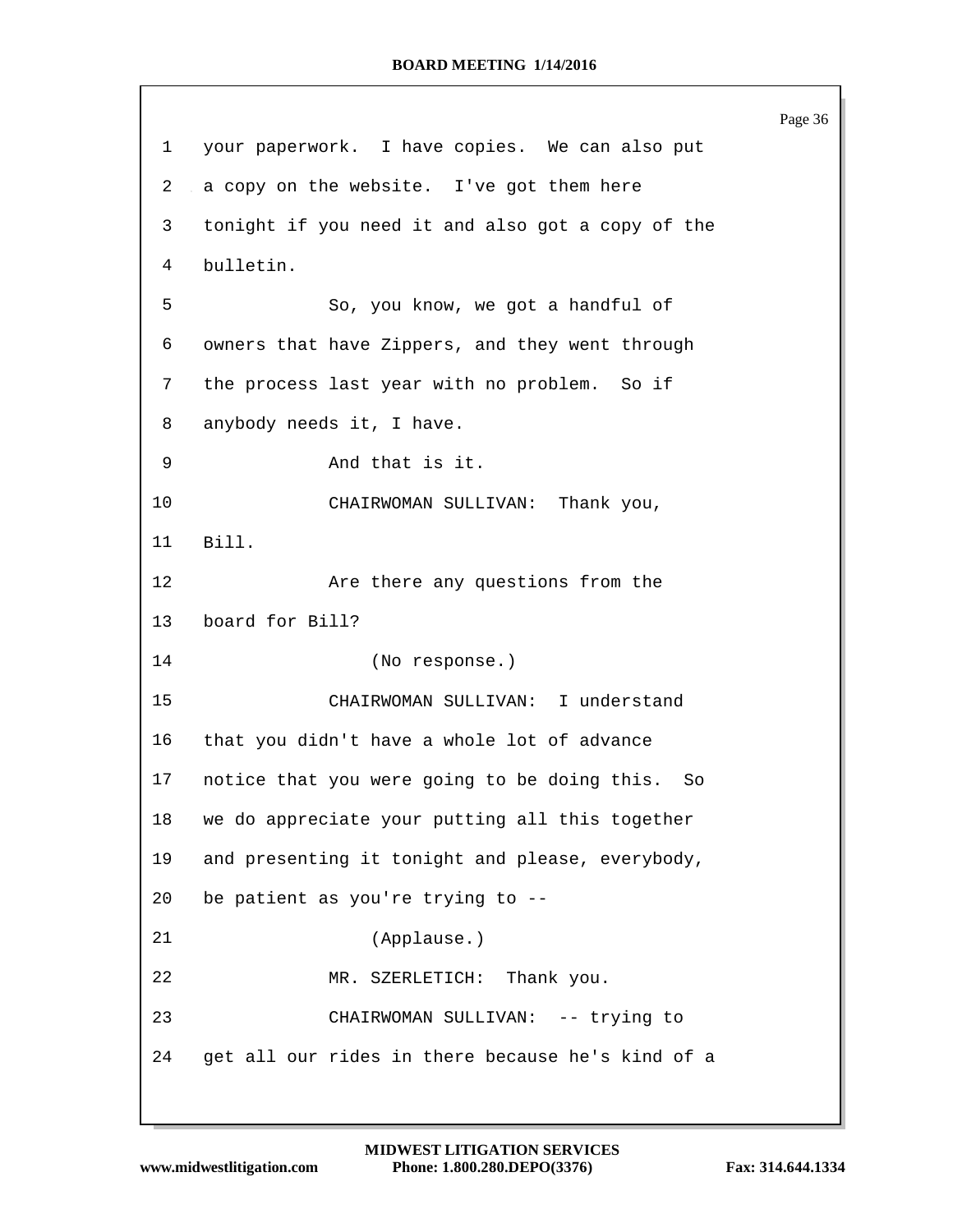|    |                                                   | Page 37 |
|----|---------------------------------------------------|---------|
| 1  | one-man band right now, and so any help that you  |         |
| 2  | can give him in getting things in early, I'm sure |         |
| 3  | would be appreciated. It's a big job for him,     |         |
| 4  | and I think, actually, all the inspectors deserve |         |
| 5  | a little accolade from all of us for helping keep |         |
| 6  | things inspected and keep our rides as safe as we |         |
| 7  | can make them. So I'd like to thank all of them   |         |
| 8  | at this time.                                     |         |
| 9  | (Applause.)                                       |         |
| 10 | MR. SZERLETICH: I'd also like to say              |         |
| 11 | that 17 non-mechanical incidents and 4 mechanical |         |
| 12 | incidents, I feel, is pretty good, and that's a   |         |
| 13 | testament to you people that take care of your    |         |
| 14 | rides and the inspectors that look at them.       |         |
| 15 | We're all in this for the same reason, and I      |         |
| 16 | think that's just a testament to everybody and    |         |
| 17 | how much they care.                               |         |
| 18 | (Applause.)                                       |         |
| 19 | CHAIRWOMAN SULLIVAN: Thank you,                   |         |
| 20 | Bill.                                             |         |
| 21 | Yes, it does take everybody. Nobody               |         |
| 22 | can do it on their own.                           |         |
| 23 | The next meeting locations and times              |         |
| 24 | for 2016 is -- and I'm hoping that our director   |         |
|    |                                                   |         |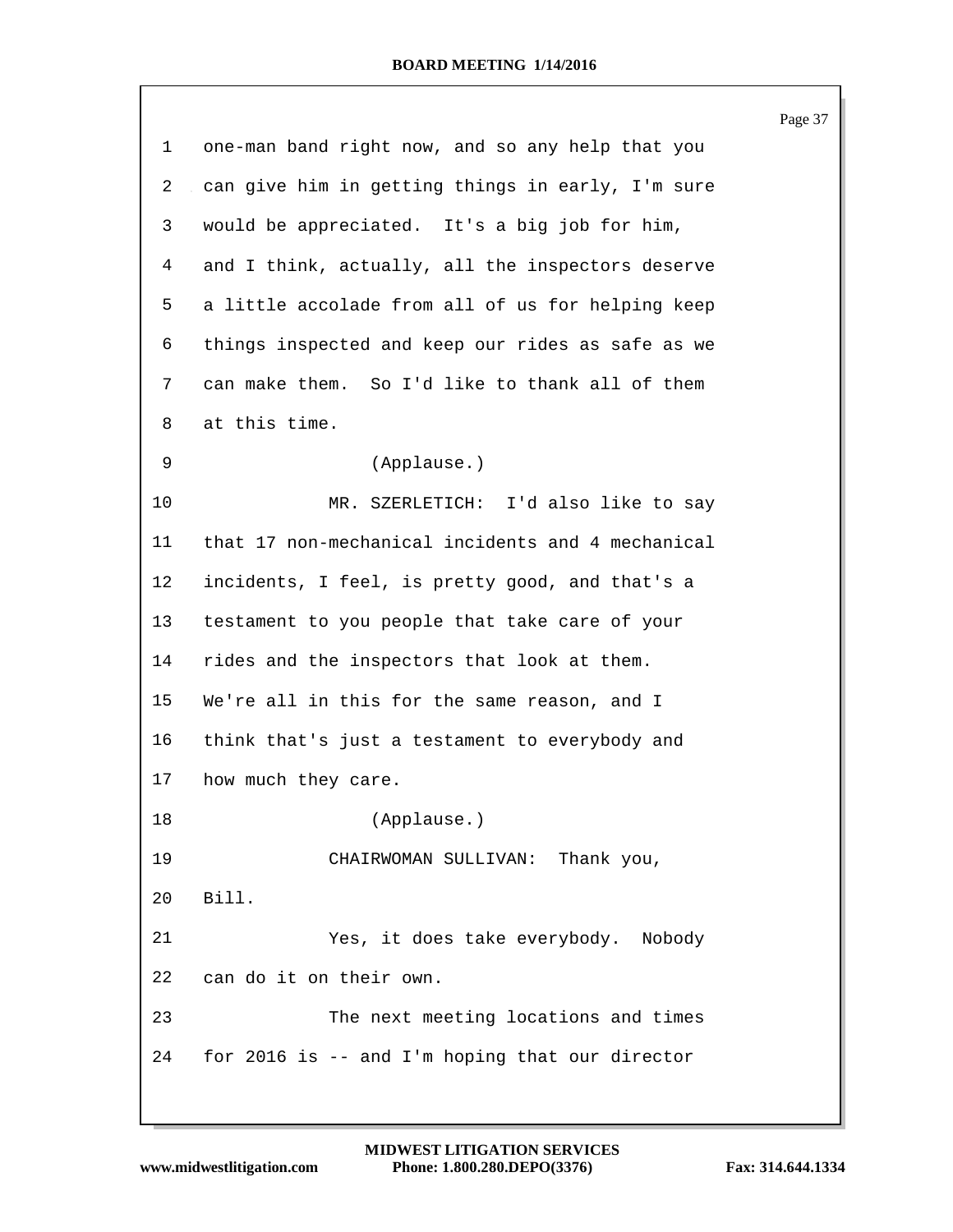Page 38 brought those dates. DIRECTOR CHAVIANO: Rosie. CHAIRWOMAN SULLIVAN: Is Rosie here? There's Rosie. She's coming up to the microphone. July 19th is the next board meeting, and it will be in Chicago in what? Afternoon or -- okay. DIRECTOR CHAVIANO: Okay. I got a shy executive assistant. So it will be July 19th. It will be 12 at noon -- that's what she said; right? CHAIRWOMAN SULLIVAN: Afternoon sometime. DIRECTOR CHAVIANO: The afternoon sometime, time to be determined, and it will be in Chicago. CHAIRWOMAN SULLIVAN: Thank you. And thank you, Rosie. We really appreciate all that you do to keep us informed and get the word out for all of us, and I know that's a lot. I'm sure the director keeps you very busy with things. So we appreciate what you do for our board.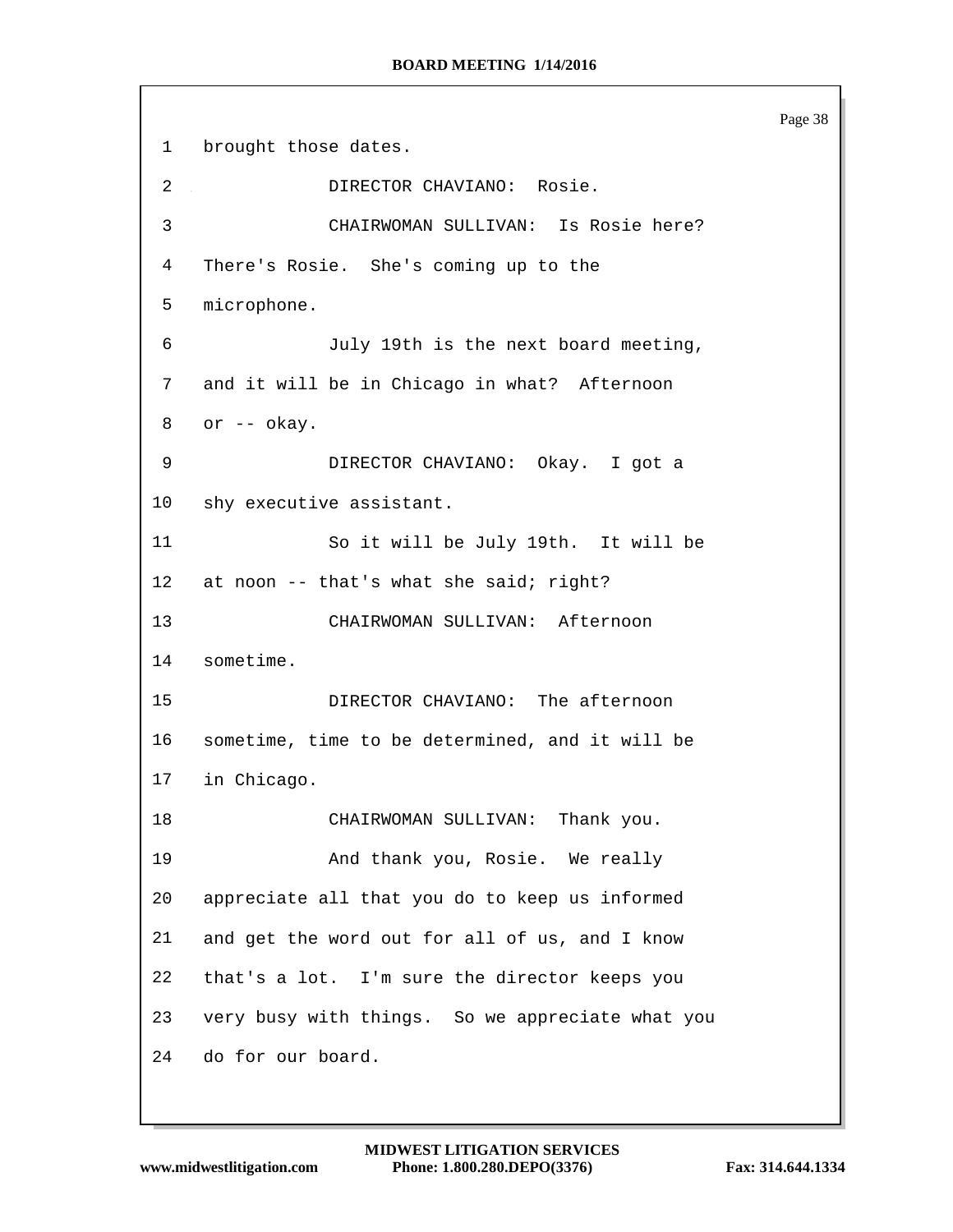|              |                                                   | Page 39 |
|--------------|---------------------------------------------------|---------|
| $\mathbf{1}$ | So July 19th in Chicago in the                    |         |
| 2            | afternoon. Did everybody get a chance to write    |         |
| 3            | that down?                                        |         |
| 4            | The next thing we'd like to do is do              |         |
| 5            | a little discussion of indoor trampolines. I      |         |
| 6            | noticed that one of the accidents was on a        |         |
| 7            | trampoline, and nationwide these trampoline       |         |
| 8            | courts have become very -- a very big deal.       |         |
| 9            | They're just going up as fast as you can count    |         |
| 10           | them, and the accident reports from them have     |         |
| 11           | become a little bit overwhelming in many areas.   |         |
| 12           | And I know we like to try to keep up              |         |
| 13           | on this board so that our regulations keep up     |         |
| 14           | with what's going on out there and to hopefully   |         |
| 15           | prevent as many accidents as possible.            |         |
| 16           | And I would -- I would like to                    |         |
| 17           | suggest -- ASTM, the F-24 Committee, actually did |         |
| 18           | do a new standard for trampolines -- the Standard |         |
| 19           | Practice for Design, Manufacture, Installation,   |         |
| 20           | Operation, Maintenance, Inspection, and Major     |         |
| 21           | Modification of Trampoline Courts -- because      |         |
| 22           | there have been -- I don't know -- those of you   |         |
| 23           | who are old enough may recall in the '60s         |         |
| 24           | trampolines became a big thing, and there were a  |         |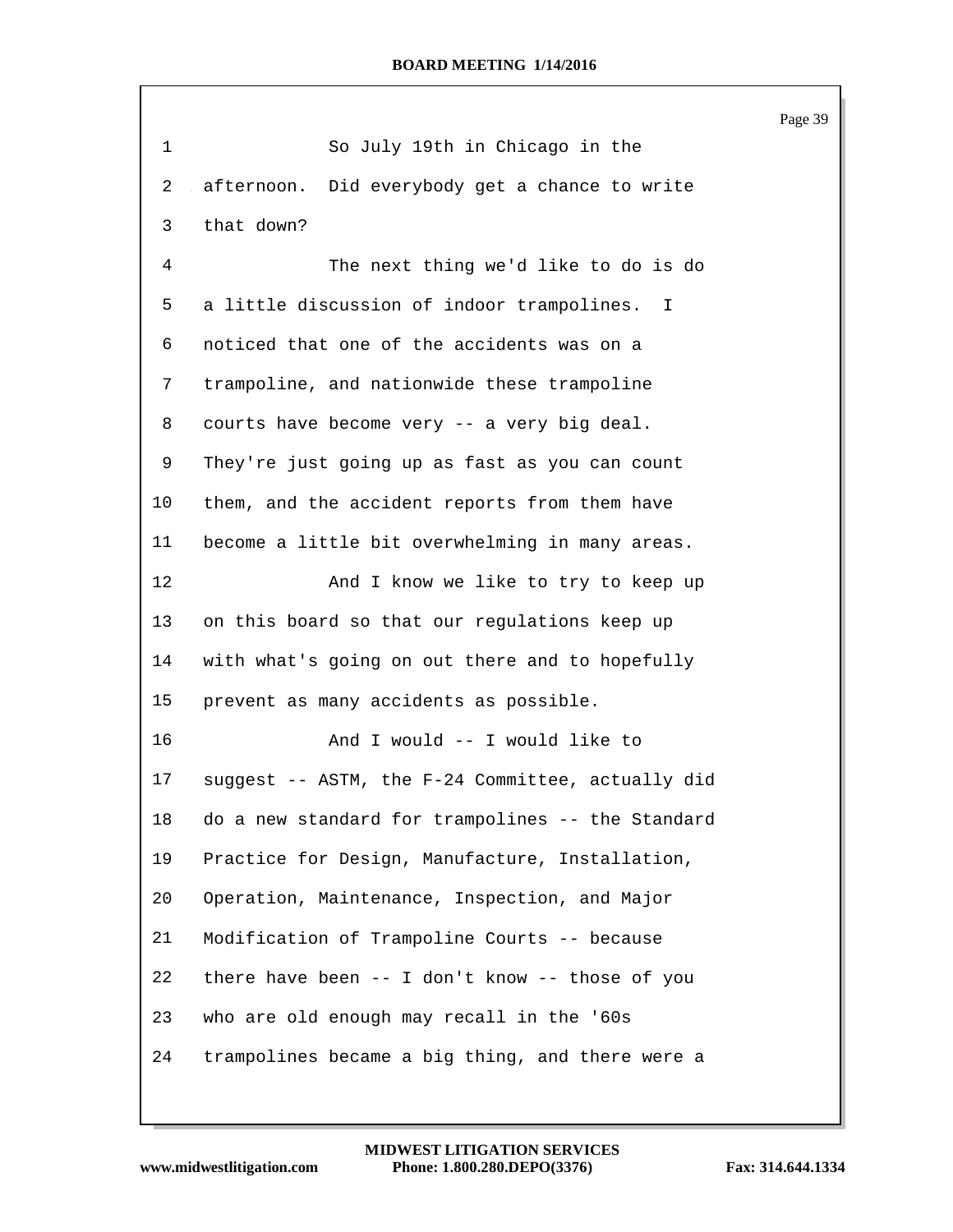|                |                                                   | Page 40 |
|----------------|---------------------------------------------------|---------|
| 1              | lot of accidents, and trampolines kind of went by |         |
| $\overline{2}$ | the wayside, and now they're coming in to         |         |
| 3              | popularity again.                                 |         |
| 4              | So those in the F24 Committee thought             |         |
| 5              | it would behoove everyone to help the trampoline  |         |
| 6              | industry to be able to operate as safely as       |         |
| 7              | possible. And so there is a new standard which    |         |
| 8              | is F2970-15, and it is somewhat lengthy. It goes  |         |
| 9              | into almost everything that you can imagine,      |         |
| 10             | including padding around any kind of building,    |         |
| 11             | structural members, lights, all that kind of      |         |
| 12             | thing.                                            |         |
| 13             | And I think I would like to see us                |         |
| 14             | not only have Bill, perhaps, become a member of   |         |
| 15             | ASTM but for the standard to be sent to all the   |         |
| 16             | board members to read through and so we can       |         |
| 17             | perhaps decide at our next meeting if we would    |         |
| 18             | like to incorporate that into our regulations.    |         |
| 19             | It's quite extensive, and we will --              |         |
| 20             | I would like to say -- I think a lot of you may   |         |
| 21             | be ASTM members who are out there. So you         |         |
| 22             | probably receive the new -- this is the 2015 book |         |
| 23             | with all the regulations for our industry.<br>And |         |
| 24             | so I invite all of you to read those over because |         |
|                |                                                   |         |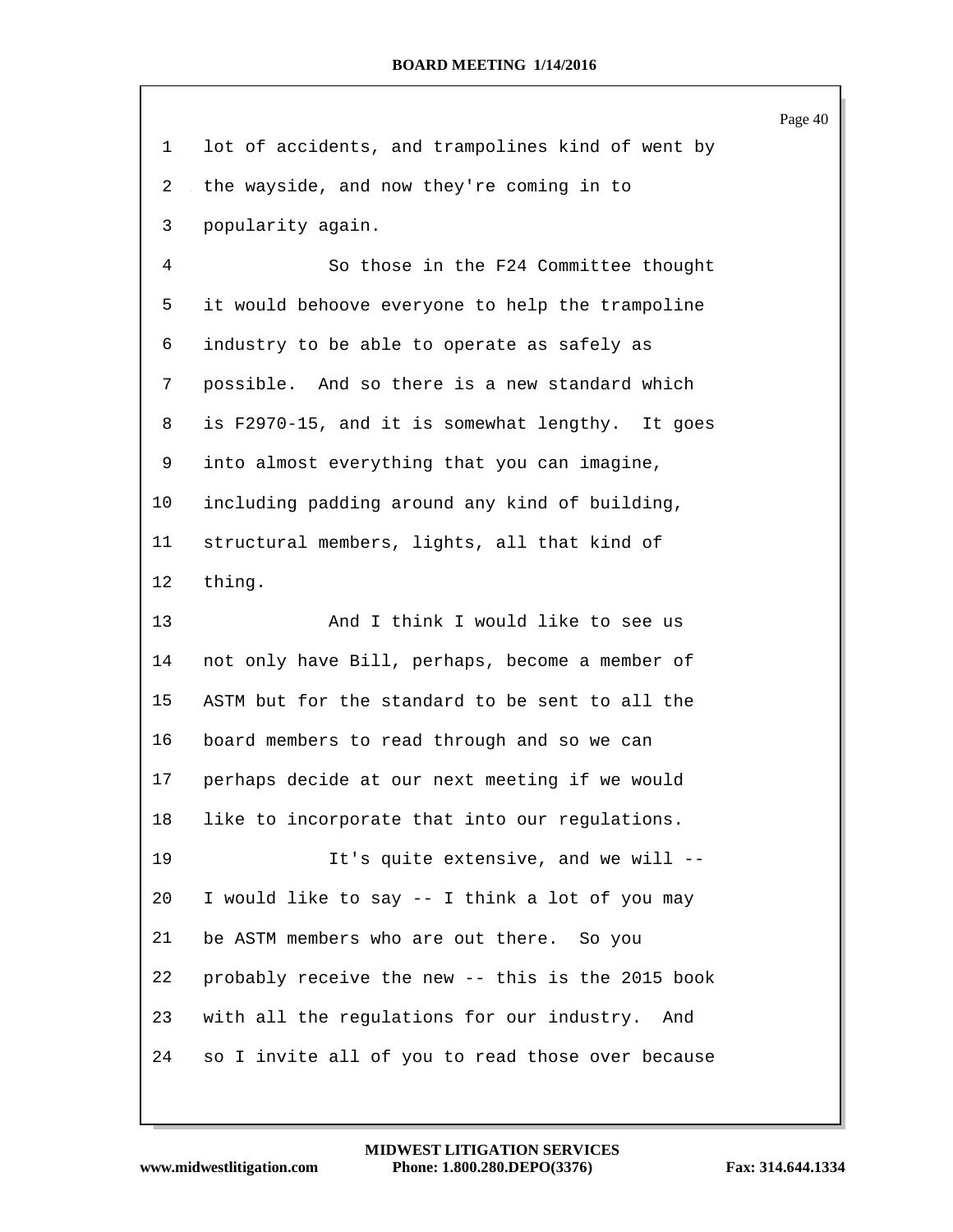Page 41 I think this will be a coming thing. Hopefully, we can get it at least passed from our board to -- and sent to -- does it go straight to JCAR and then to our -- and then for a public meeting, or does it go to public meeting -- public hearing first? MS. KIM: For the adoption of the rules? CHAIRWOMAN SULLIVAN: Uh-huh. MS. KIM: Any proposed rulemaking that the department undertakes has to go through a public hearing process. CHAIRWOMAN SULLIVAN: Okay. MS. KIM: And that's after whether the board -- the department, after consultation with this board, decides to proceed with any rulemaking. Just to be clear, because you recommend those rulemaking doesn't necessarily mean the department will go forward with any proposed rule. CHAIRWOMAN SULLIVAN: So, anyway, I guess we will try to get those out before the next meeting. Hopefully, relatively soon,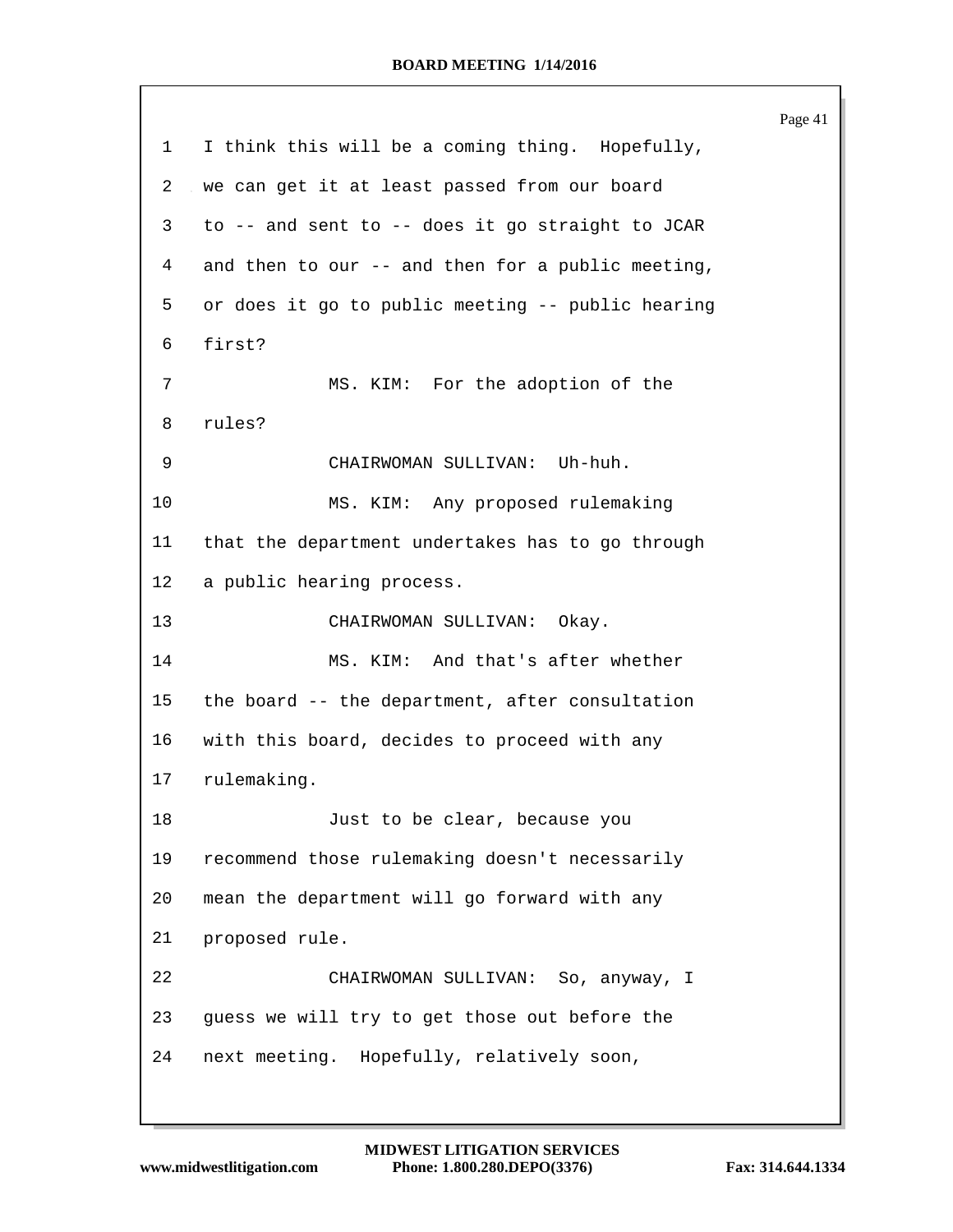Page 42 because it's a lot to read and just -- you can't just thumb through it in ten minutes and know what it says. But okay. We're about to -- so is there any other new business to bring up? MS. RHODES: I have a comment. I don't know if that is new business. CHAIRWOMAN SULLIVAN: Comments are always good. 10 MS. RHODES: Thank you. DIRECTOR CHAVIANO: There's a microphone down there. 13 MS. RHODES: Thank you. Now that we have the date for the next meeting, though, I understand when the next meeting is, but I did want to mention something, for the benefit of those assembled, that Bill and I already talked about and he's following up on for me, and that is there was some kind of communication glitch where I only found out about this meeting yesterday. And so my request is that that be investigated, even if it turns out it was my fault -- my understanding, it was an e-mail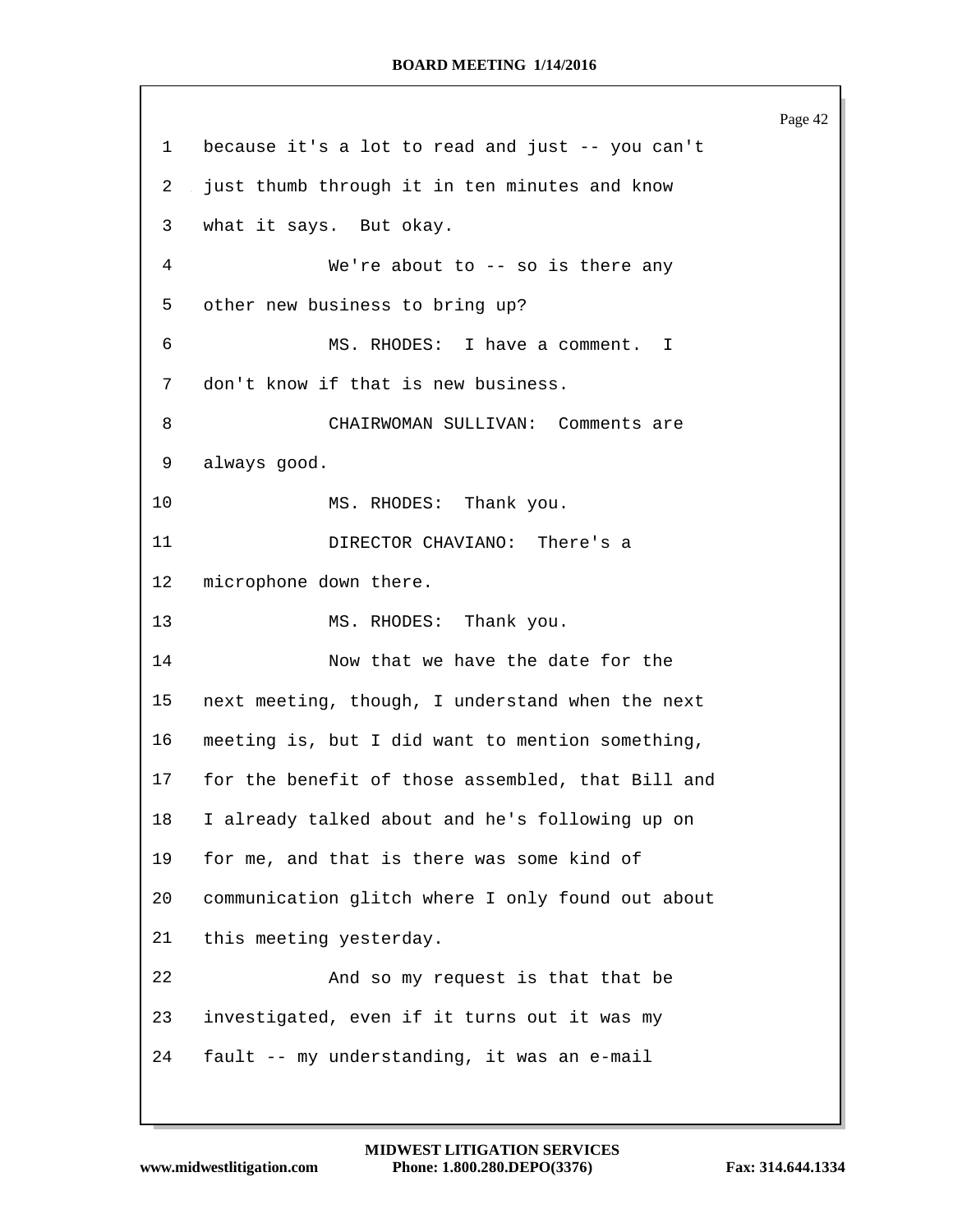|    |                                                   | Page 43 |
|----|---------------------------------------------------|---------|
| 1  | glitch, though -- so that I can get proper        |         |
| 2  | notification along with the rest of the board     |         |
| 3  | going forward and be able to have full            |         |
| 4  | participation in the meeting.                     |         |
| 5  | I will say, though, that I do                     |         |
| 6  | appreciate everyone's patience with me coming in  |         |
| 7  | when I did. Hopefully, though, the issue with     |         |
| 8  | whatever happened won't happen going forward.     |         |
| 9  | I also wanted to make a request, if               |         |
| 10 | it's allowed, to -- and I appreciate the          |         |
| 11 | additional information on the fatality that       |         |
| 12 | occurred in July. But if there is a way that      |         |
| 13 | this body can receive more information on all of  |         |
| 14 | the events that occurred last year so that we     |         |
| 15 | can, for the same reason that I stated earlier,   |         |
| 16 | see if there are some additional lessons learned  |         |
| 17 | that we otherwise wouldn't be talking about in    |         |
| 18 | here with the experts that might allow us to look |         |
| 19 | for mitigators going forward. That's a request I  |         |
| 20 | would like to make.                               |         |
| 21 | CHAIRWOMAN SULLIVAN: Okay.                        |         |
| 22 | MS. RHODES: And if that's a                       |         |
| 23 | subcommittee, I'd be happy to lead it, but that's |         |
| 24 | a request that I have.                            |         |
|    |                                                   |         |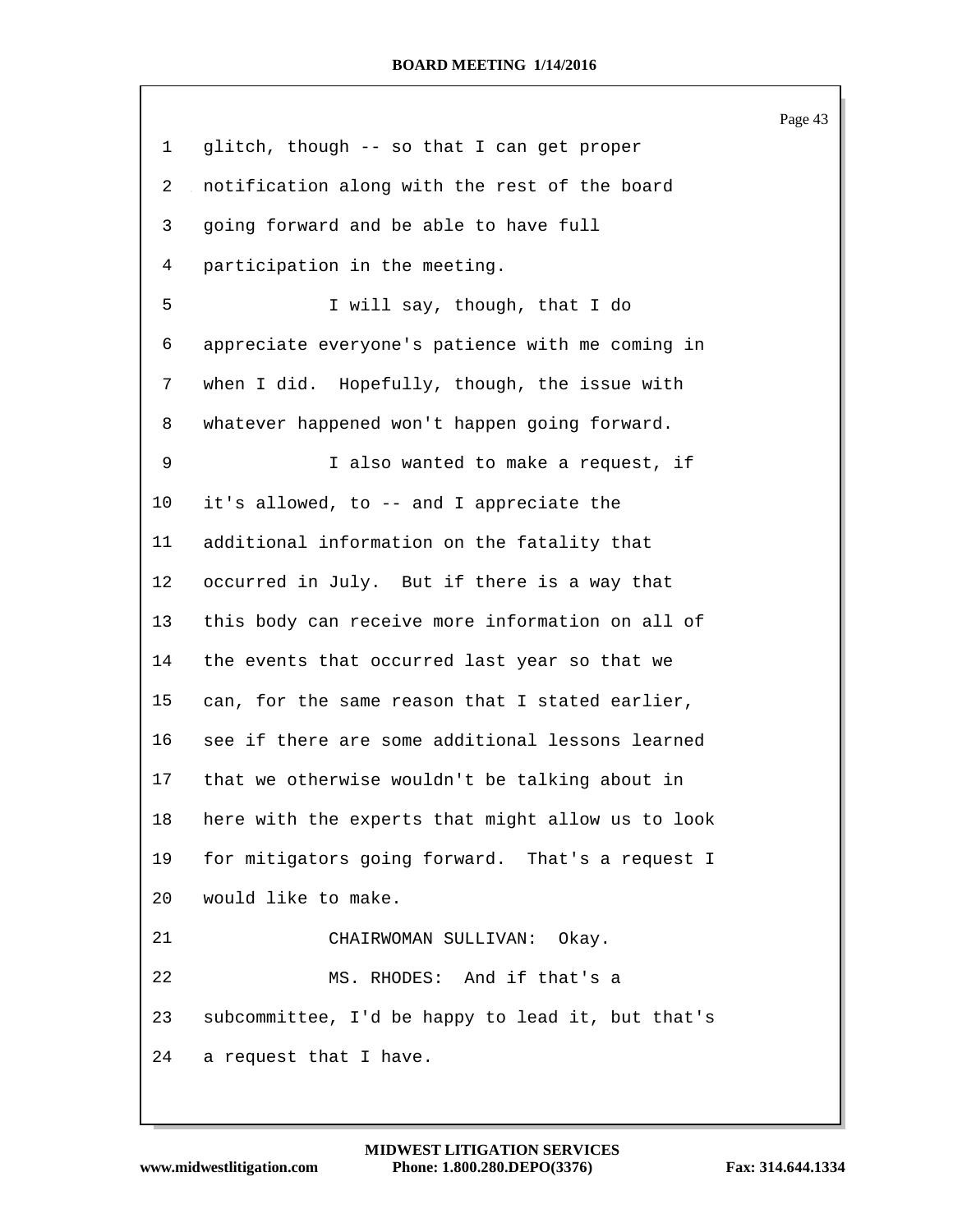Page 44 Thanks. CHAIRWOMAN SULLIVAN: Well, Linda, we're more than happy to be patient with you. It's nice to have you here. I'm glad you could get here this quickly. As far as those -- all the accidents went, I noticed quite a few of them were on simulators. And, Bill, maybe you can come back up and let us know or give us an idea. When people get hurt on simulators, are they -- what kind of restraints do they have on? How -- what -- Come on, Margaret. Margaret is evidently the expert on this or at least the person who's had to deal with it more than anyone else. 17 -- so that we can kind of understand where shoulder injuries and hip injuries and things like that come from on simulators because it seems like that's kind of a high -- high number. COURT REPORTER: I need your name, please. MS. ROYER: My name is Margaret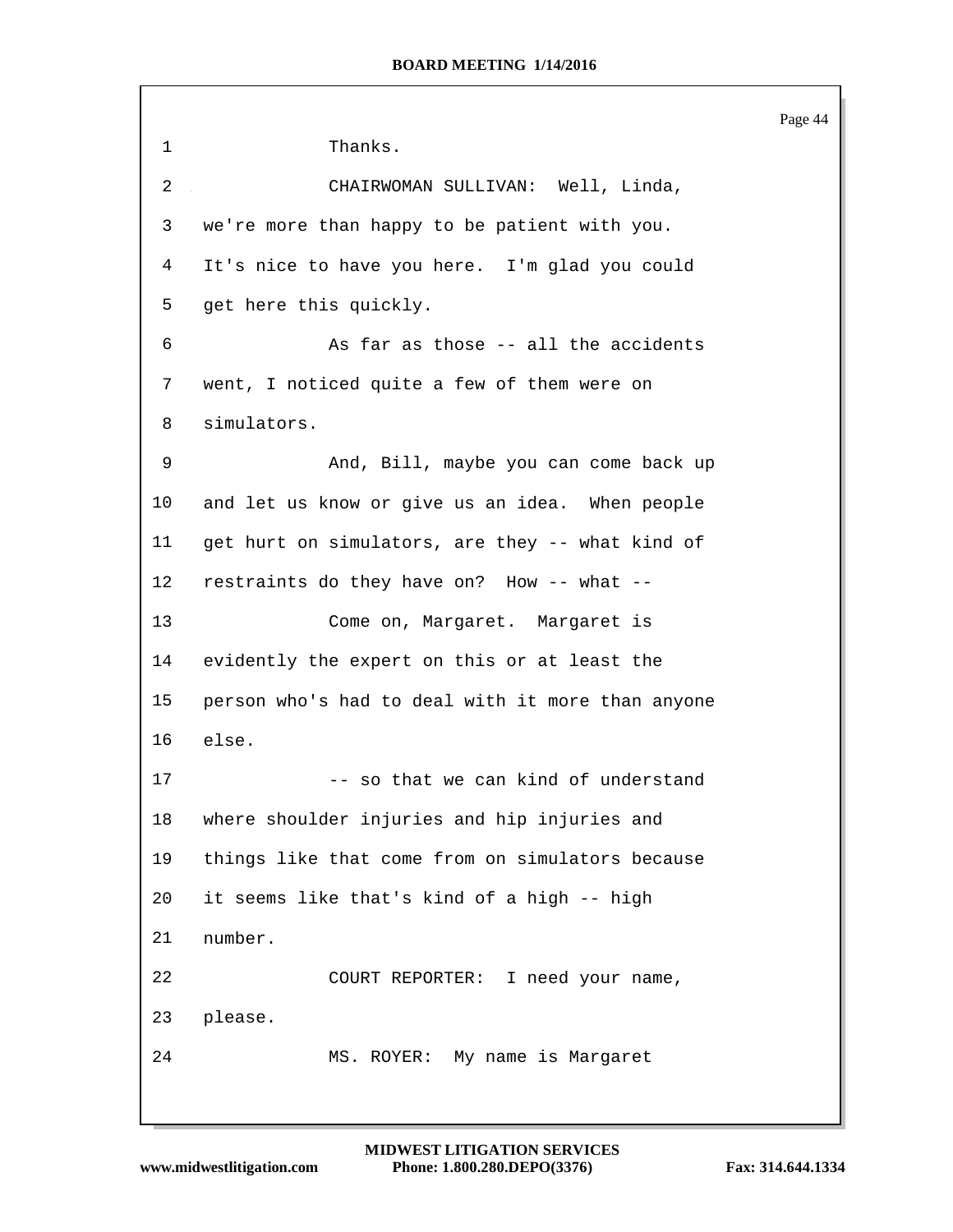Page 45 Royer. COURT REPORTER: Royer? MS. ROYER: Royer, R-o-y-e-r. COURT REPORTER: Thank you. MS. ROYER: The accidents were on sky diving simulators, and it was something that, when they came to us and we were going to regulate them, asking them what kind of incidences they do have, they were very up front with the biggest problem they have are people hurting their shoulders, dislocating their shoulders. They -- and when we got the first reports, Ryan actually went out and did the initial investigations and everything -- and I have also been out myself -- to see that they have quite a bit of signage. Very much they make people aware of the situation and that they absolutely should not do this activity if they have shoulder issues and why they shouldn't. The nature of when you do the simulator is your body blocks most of the air, and that's how you float. Your arms and legs actually go quite far behind you; and, literally,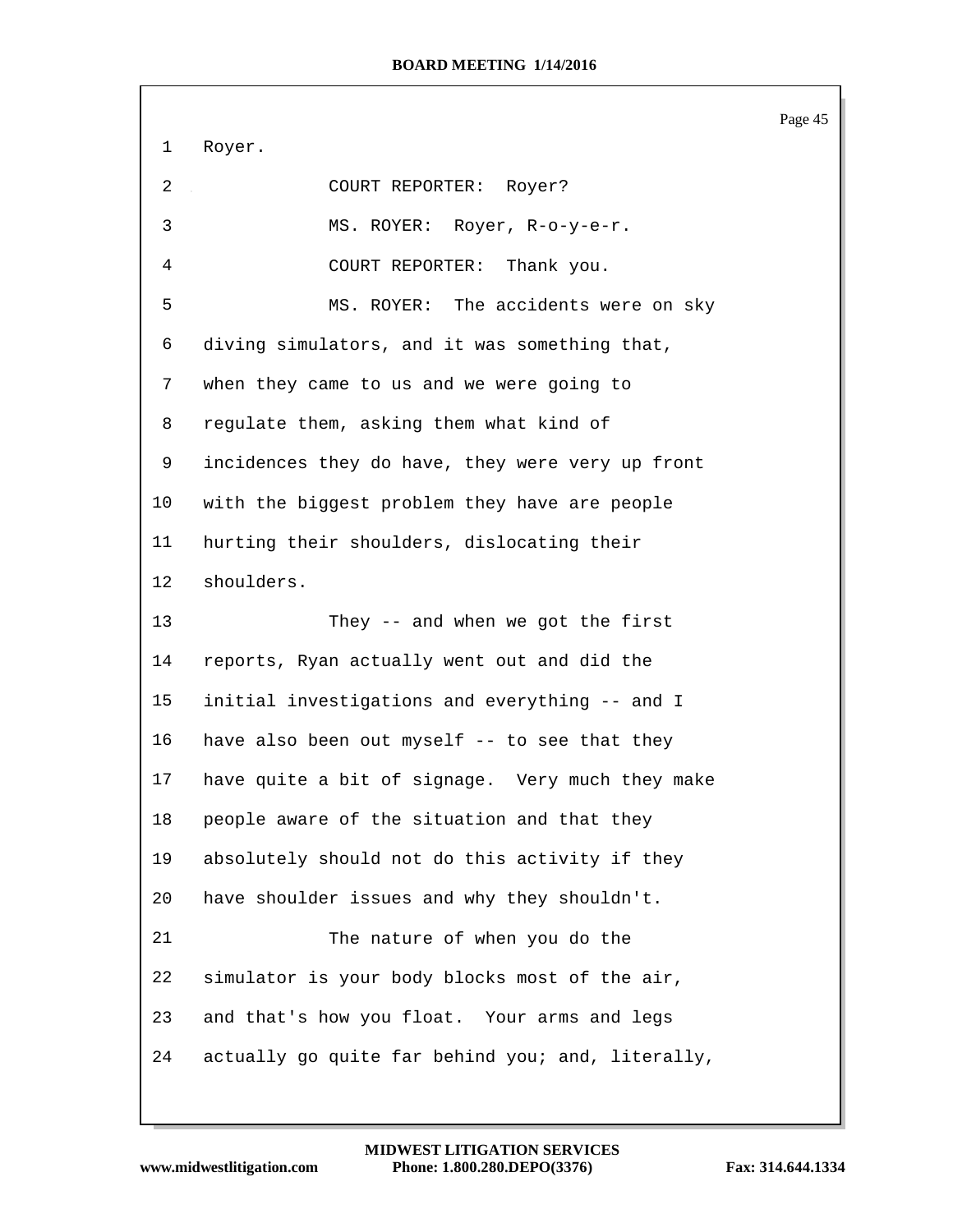|         |                                                     | Page 46 |
|---------|-----------------------------------------------------|---------|
| 1       | if you have a shoulder problem or have had          |         |
| 2       | previous dislocation, things like that, you can     |         |
| 3       | hurt your shoulder, and they are -- like I said,    |         |
| 4       | we went out, and we made sure that they had the     |         |
| 5       | signage and letting people know.                    |         |
| 6       | It comes down to a situation of that                |         |
| 7       | you can only educate them so much, and then         |         |
| 8       | they're going to do what they want to do, and       |         |
| 9       | that's literally what all of these have been --     |         |
| $10 \,$ | is a shoulder problem from -- from the way that     |         |
| 11      | the ride actually works.                            |         |
| 12      | CHAIRWOMAN SULLIVAN: So if you can                  |         |
| 13      | explain a little bit more. It's upward-flowing      |         |
| 14      | air holding someone up there?                       |         |
| 15      | MS. ROYER: Yes. So it's -- they                     |         |
| 16      | actually have fans that are on top of the           |         |
| 17      | building that actually suck the air in and blow     |         |
| 18      | it down and back up through a tube that has a       |         |
| 19      | mesh floor, and depending on your size and weight   |         |
| 20      | and things, it's actually geared towards the        |         |
| 21      | person to how much air flow there has to be.<br>And |         |
| 22      | so, if you're a bigger person, there's more air     |         |
| 23      | flow.                                               |         |
| 24      | And so you have to think about the                  |         |
|         |                                                     |         |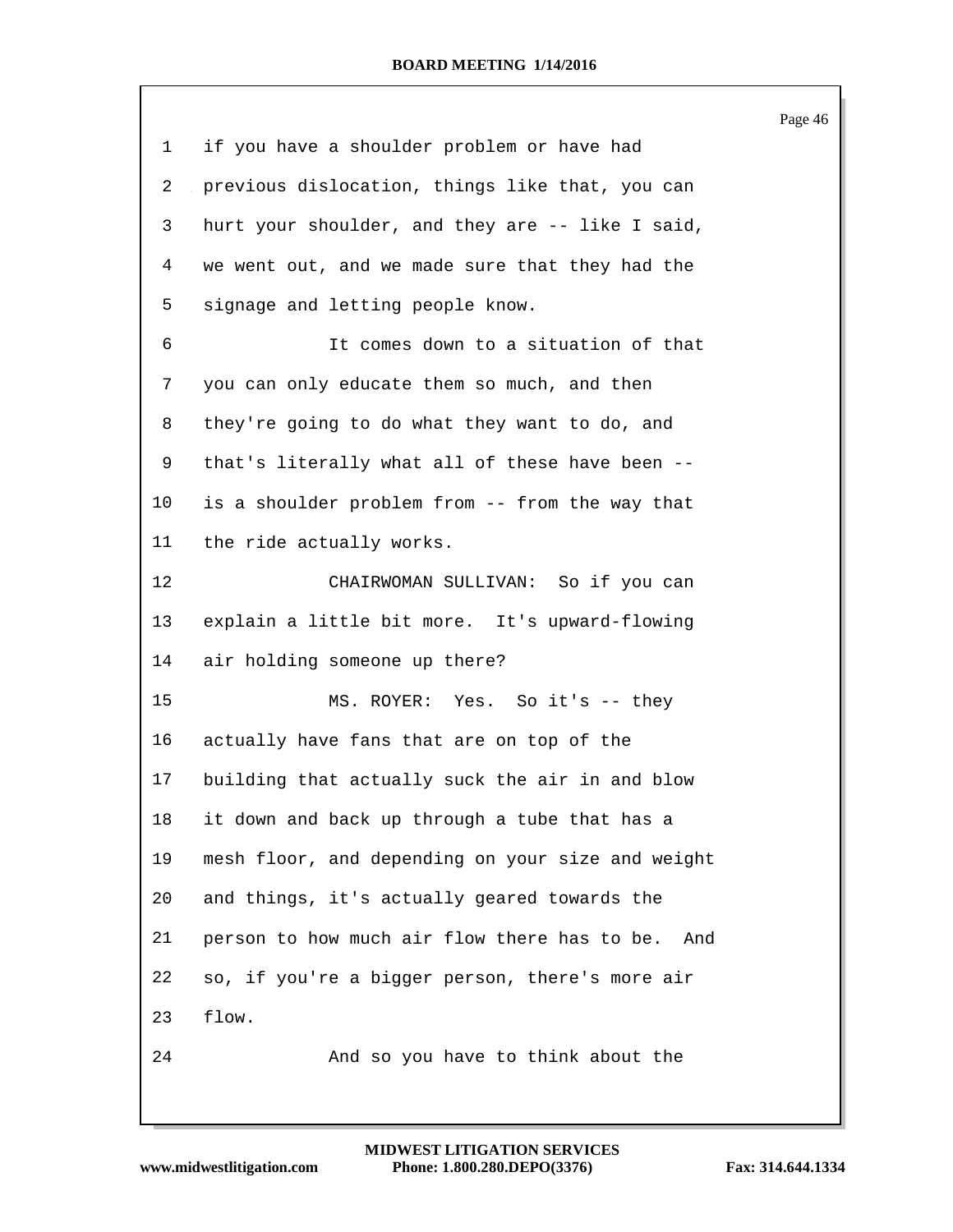|    |                                                  | Page 47 |
|----|--------------------------------------------------|---------|
| 1  | fact that your arms and legs don't weigh nearly  |         |
| 2  | as much as the trunk of your body does. So       |         |
| 3  | they're really out there flailing and back; and, |         |
| 4  | you know, you can pretty much Google, you know,  |         |
| 5  | a video of it or whatever and see the position   |         |
| 6  | that your body gets in. And when you go into     |         |
| 7  | these facilities, you see -- you know, they show |         |
| 8  | you on the screens and everything videos of what |         |
| 9  | it's like, what's going to happen, and           |         |
| 10 | everything. So they do a good job of making      |         |
| 11 | people aware of the situation; so --             |         |
| 12 | CHAIRWOMAN SULLIVAN: Okay. Thank                 |         |
| 13 | you.                                             |         |
| 14 | MS. ROYER: Yep.                                  |         |
| 15 | CHAIRWOMAN SULLIVAN: Hopefully,                  |         |
| 16 | we're all about prevention; so I don't know how  |         |
| 17 | much farther we can go if the people are being   |         |
| 18 | warned.                                          |         |
| 19 | Are there any other comments by the              |         |
| 20 | board? Questions?                                |         |
| 21 | (No response.)                                   |         |
| 22 | CHAIRWOMAN SULLIVAN: Well, then,                 |         |
| 23 | let's open it up for public comments and         |         |
| 24 | questions. Please come up. I think Rosie's got   |         |
|    |                                                  |         |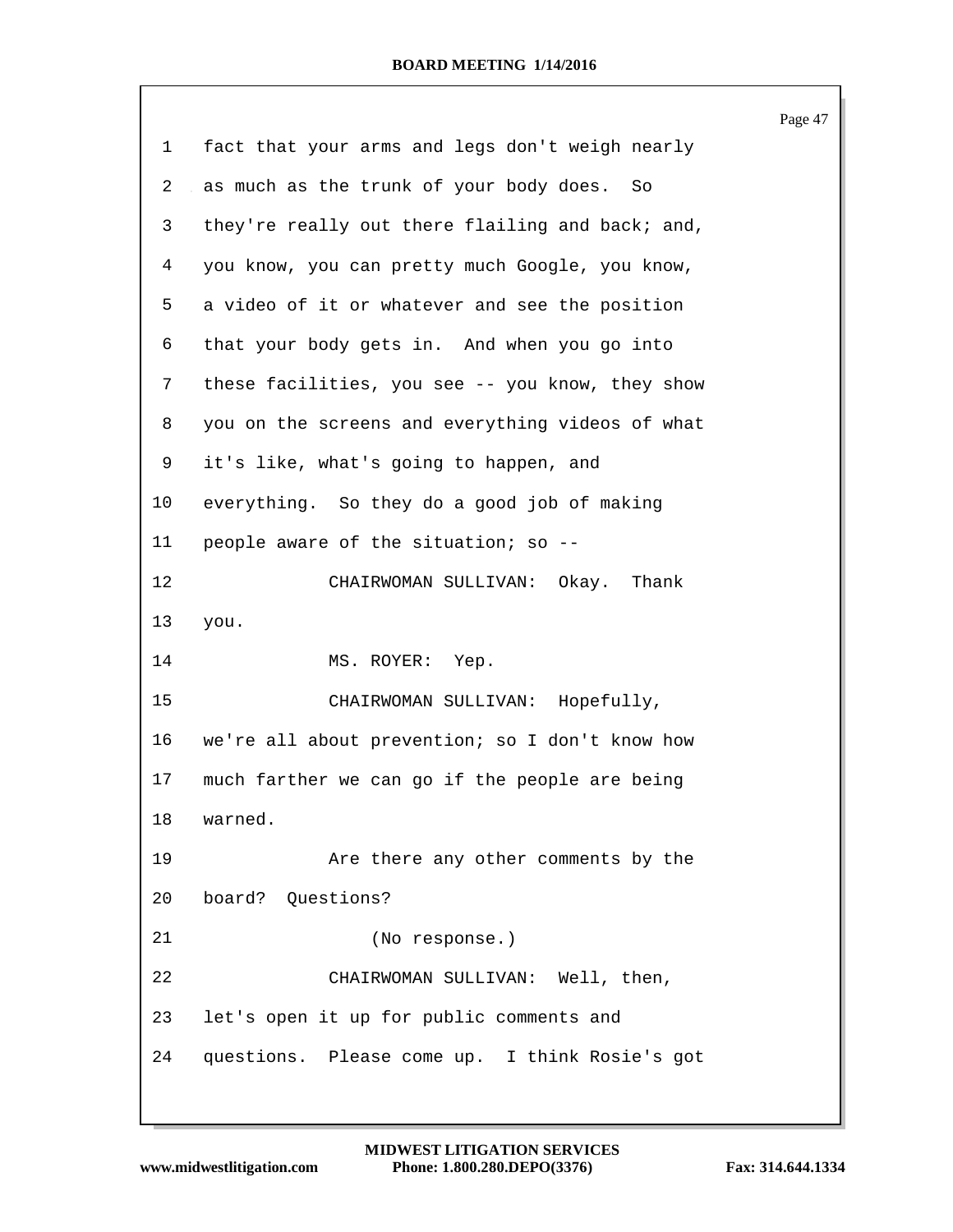Page 48 a microphone, and if you'd like to come up to this podium up here, Rosie can get the microphone to you. And please give your name so our kind note-taker can keep track of what's going on. No questions or comments? MS. VAUGHN: Margaret Vaughn with the OABA as well as the Illinois Association of Agricultural Fairs. 10 The language for the rider responsibility -- did you get it from another of state or what was the genesis? CHAIRWOMAN SULLIVAN: Well, it began from another state. It was already state law there. This is, in fact, state law in this or verbiage very much like it in a number of other states. 18 MS. VAUGHN: Okay. Thank you. CHAIRWOMAN SULLIVAN: We have a quiet group tonight. MS. SALERNO: Hello. Juanita Salerno from All Around Amusement. CHAIRWOMAN SULLIVAN: You need to say that a little slower.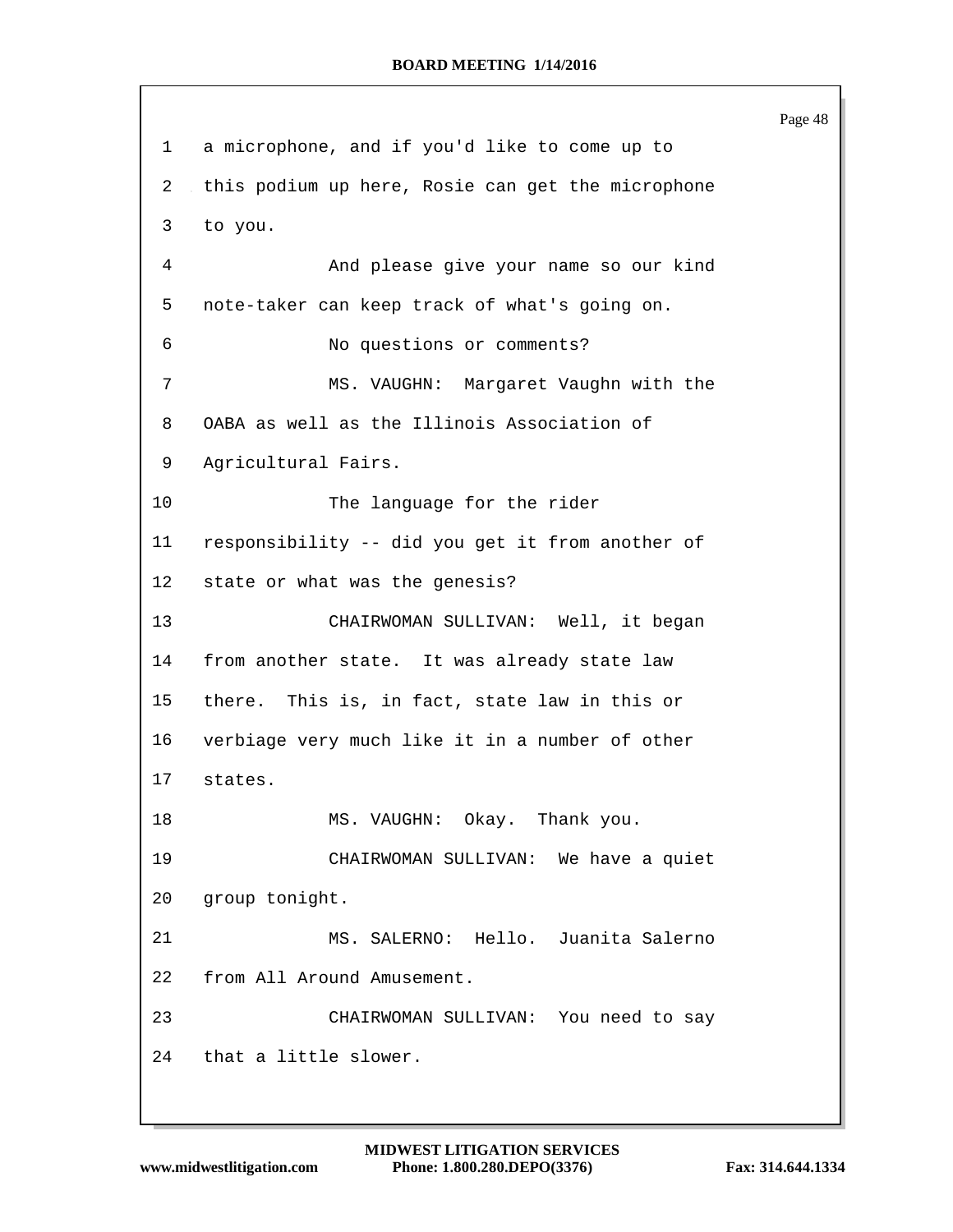Page 49 1 MS. SALERNO: Juanita, J-u-a-n-i-t-a, Salerno, S-a-l-e-r-n-o. All Around Amusement. Just in regards to the Riders Responsibility Act where you say the language needs -- or it needs to be posted in a language, are we just speaking English? I think that should be spelled out in there -- what language we're referring to. I know we're an English-speaking country, but there are others; so -- so we're in compliance if this comes aboard. And then the other item I think should be addressed in that is persons reaching over and out of the car of the ride, the top of a ride -- telling them not to reach out or persons standing on the outside reaching in with any object or grabbing anything, a stationary object. I had an incident last year where, you know, we're always telling our operators keep your -- you know, tell the parents to keep their hands on their side of the fence and the children's hands inside their ride, and parents are constantly reaching over with inflates or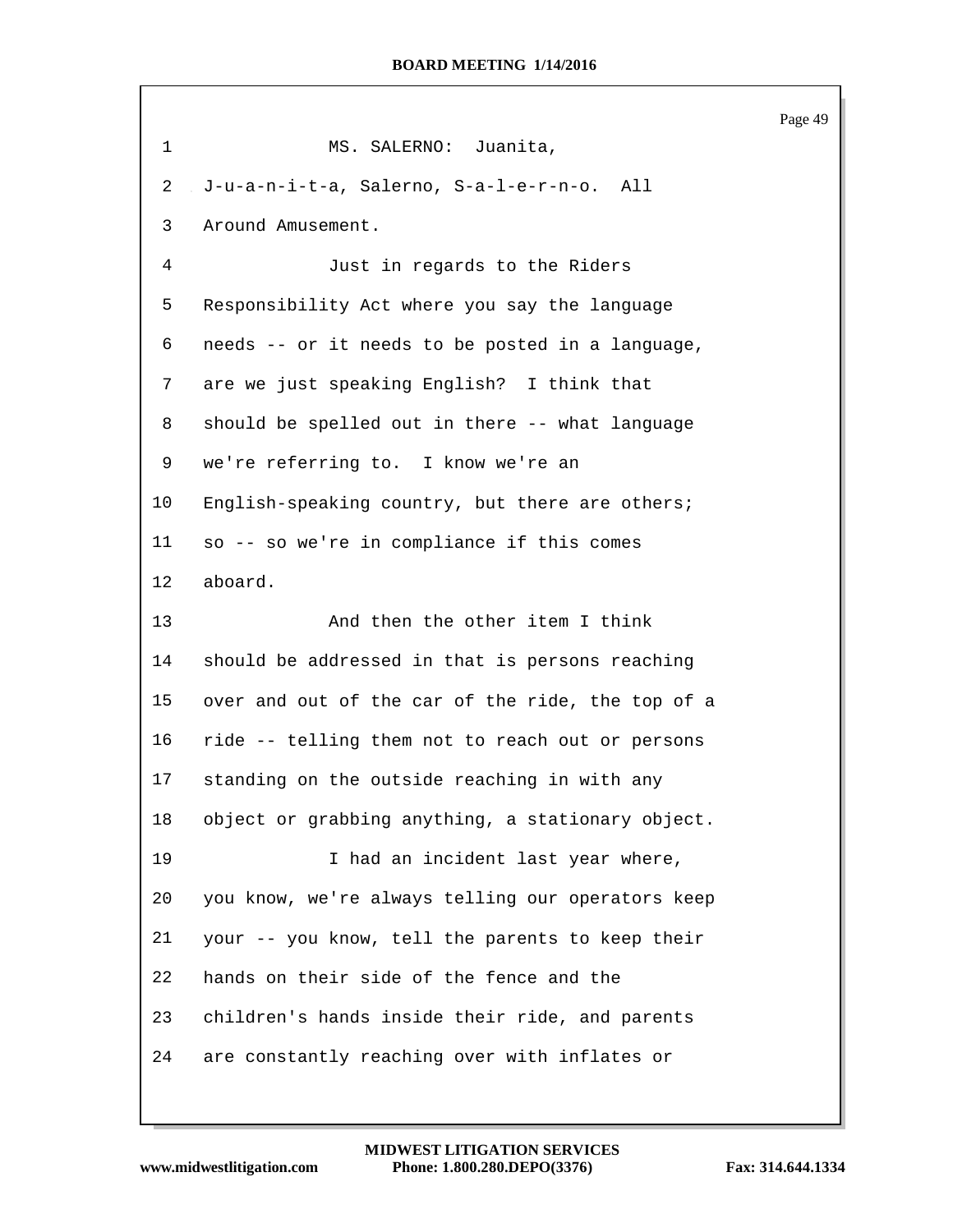|    |                                                   | Page 50 |
|----|---------------------------------------------------|---------|
| 1  | their hands, and one person told me that he would |         |
| 2  | sit in a car -- a moving vehicle and reach out    |         |
| 3  | and grab a stationary object. And, you know, I    |         |
| 4  | don't know why we need to tell people that, but I |         |
| 5  | think that should be addressed as well.           |         |
| 6  | CHAIRWOMAN SULLIVAN: Okay.                        |         |
| 7  | MS. SALERNO: Thank you.                           |         |
| 8  | CHAIRWOMAN SULLIVAN: Thank you.                   |         |
| 9  | Anybody else?                                     |         |
| 10 | I think that's a good idea. You're                |         |
| 11 | the ones who know what bad things have happened   |         |
| 12 | and especially if they've caused accidents, and   |         |
| 13 | so if we can address those, I think this is the   |         |
| 14 | place, certainly, that we want to do it.          |         |
| 15 | MR. KNIGHT: My name is Doug Knight                |         |
| 16 | with Knight's Action Park, Springfield.           |         |
| 17 | I just want to thank the inspectors               |         |
| 18 | because, you know, we're all seeking the same     |         |
| 19 | goal, to be save. That is my company's number     |         |
| 20 | one goal as well as, I'm sure, everybody in this  |         |
| 21 | room, and I'm glad to see that we're doing        |         |
| 22 | something about rider responsibility because      |         |
| 23 | it -- you know, let's face it. We have go-carts   |         |
| 24 | at our facility, and I'm turning control of the   |         |
|    |                                                   |         |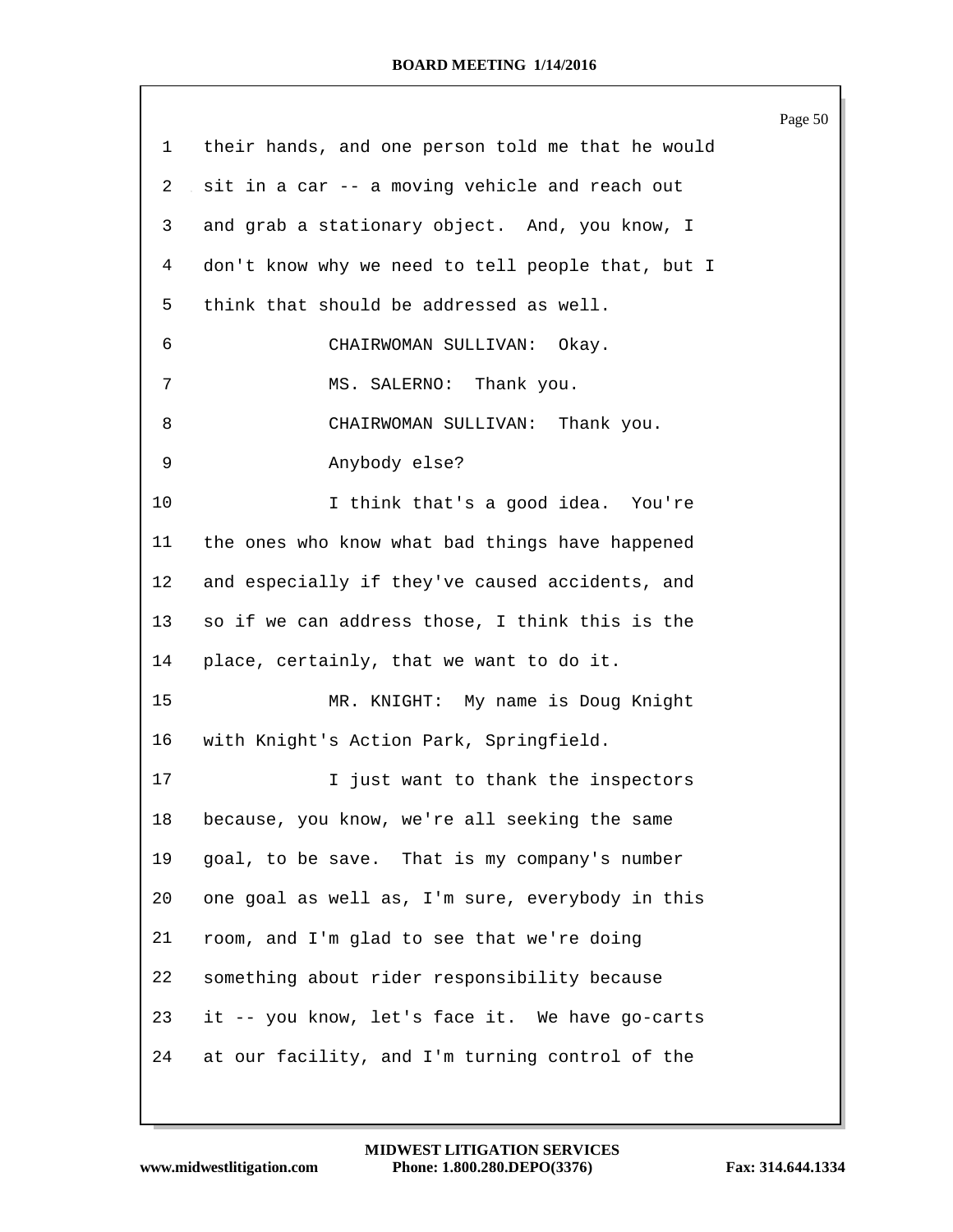ride -- COURT REPORTER: I'm sorry. You're turning what? MR. KNIGHT: -- turning the control of the ride over to our guests; and, you know -- or somebody can rock the seat in the ferris wheel or, you know, undo a safety device or something like that. I mean, you know, we try to get on top of that stuff and correct them as quickly as you can, but a lot of times people are out, you know, wanting to show off with their friends or let their ego get in the way of things and not aware of the harm they can cause other people. And as a person who is in the business of building memories, creating memories for families in the State of Illinois and visitors to the State of Illinois, it's important for me to be a hundred percent safe, and I think by adding something like this to the code will benefit everybody. CHAIRWOMAN SULLIVAN: Thank you. (Applause.) MR. SCHOENDIEST: Hi. My name is Andy Schoendienst with Luehrs Ideal Rides.

Page 51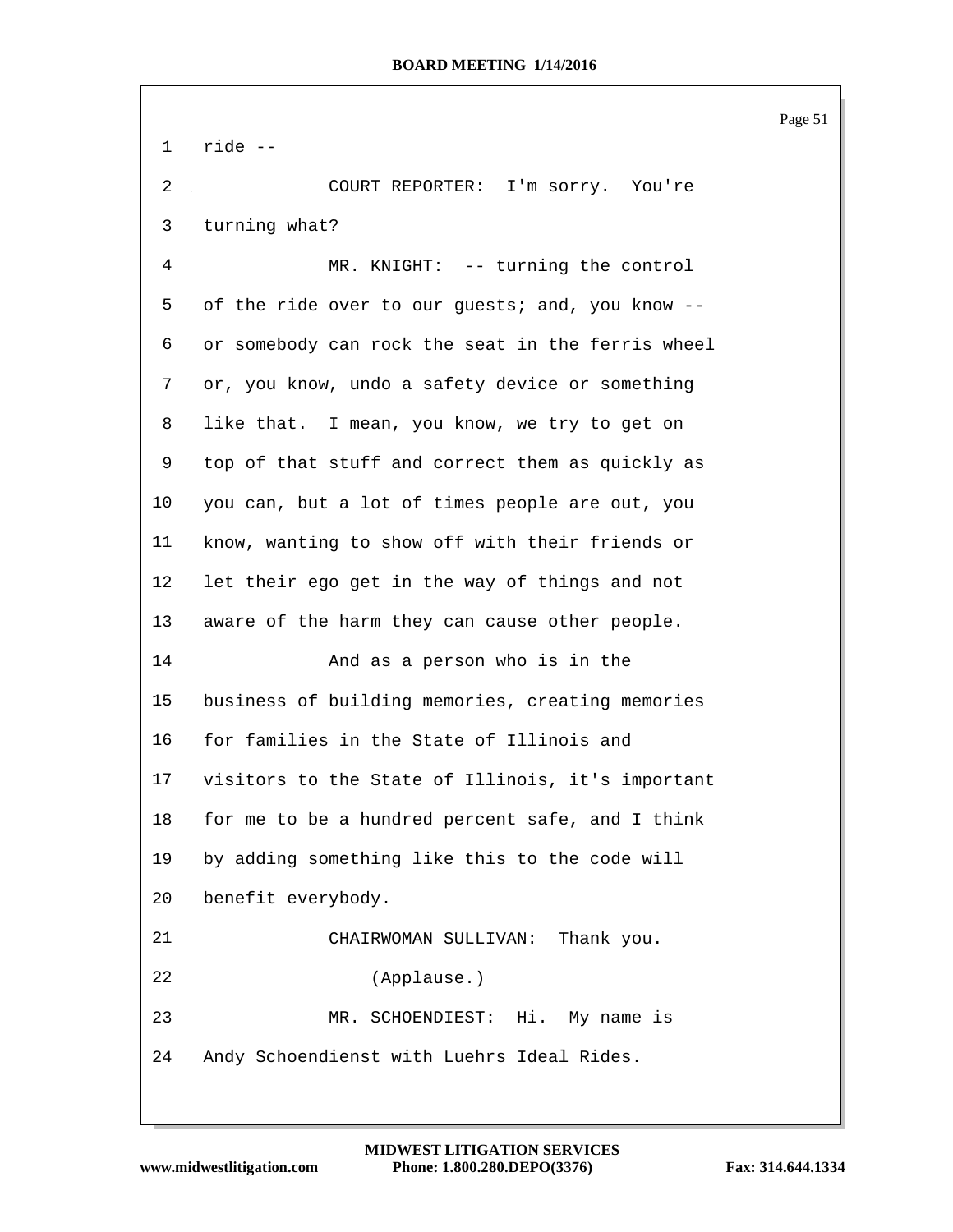|                |                                                    | Page 52 |
|----------------|----------------------------------------------------|---------|
| $\mathbf 1$    | COURT REPORTER: Andy -- last name?                 |         |
| $\overline{2}$ | MR. SCHOENDIENST: Want me to spell                 |         |
| 3              | it? A-n-d-y. Schoendienst,                         |         |
| 4              | S-c-h-o-e-n-d-i-e-n-s-t. The company is Luehrs,    |         |
| 5              | L-u-e-h-r-s, Ideal Rides.                          |         |
| 6              | COURT REPORTER: Thank you.                         |         |
| 7              | MR. SCHOENDIENST: Just wanted to                   |         |
| 8              | bring up a point about the Rider Responsibility    |         |
| 9              | Act.                                               |         |
| 10             | I think the reasoning here -- and                  |         |
| 11             | most people look at it as it's going to be an      |         |
| 12             | advantage possibly for the ride operator and so    |         |
| 13             | forth from a legal standpoint. And I think, more   |         |
| 14             | than anything, that's not really what we're        |         |
| 15             | looking for. I understand that that's where it     |         |
| 16             | comes down to, but more than anything, we want to  |         |
| 17             | be able to tell the patron -- we want them to be   |         |
| 18             | aware that it is also their responsibility, that   |         |
| 19             | we want them to strive more for safety.<br>You     |         |
| 20             | understand what I'm saying? Not just -- not just   |         |
| 21             | from a legal standpoint because we all know, when  |         |
| 22             | it comes down, you know, to brass tacks, in court  |         |
| 23             | it's another ball game. But we want the patrons    |         |
| 24             | to know that it also is part of their job.<br>They |         |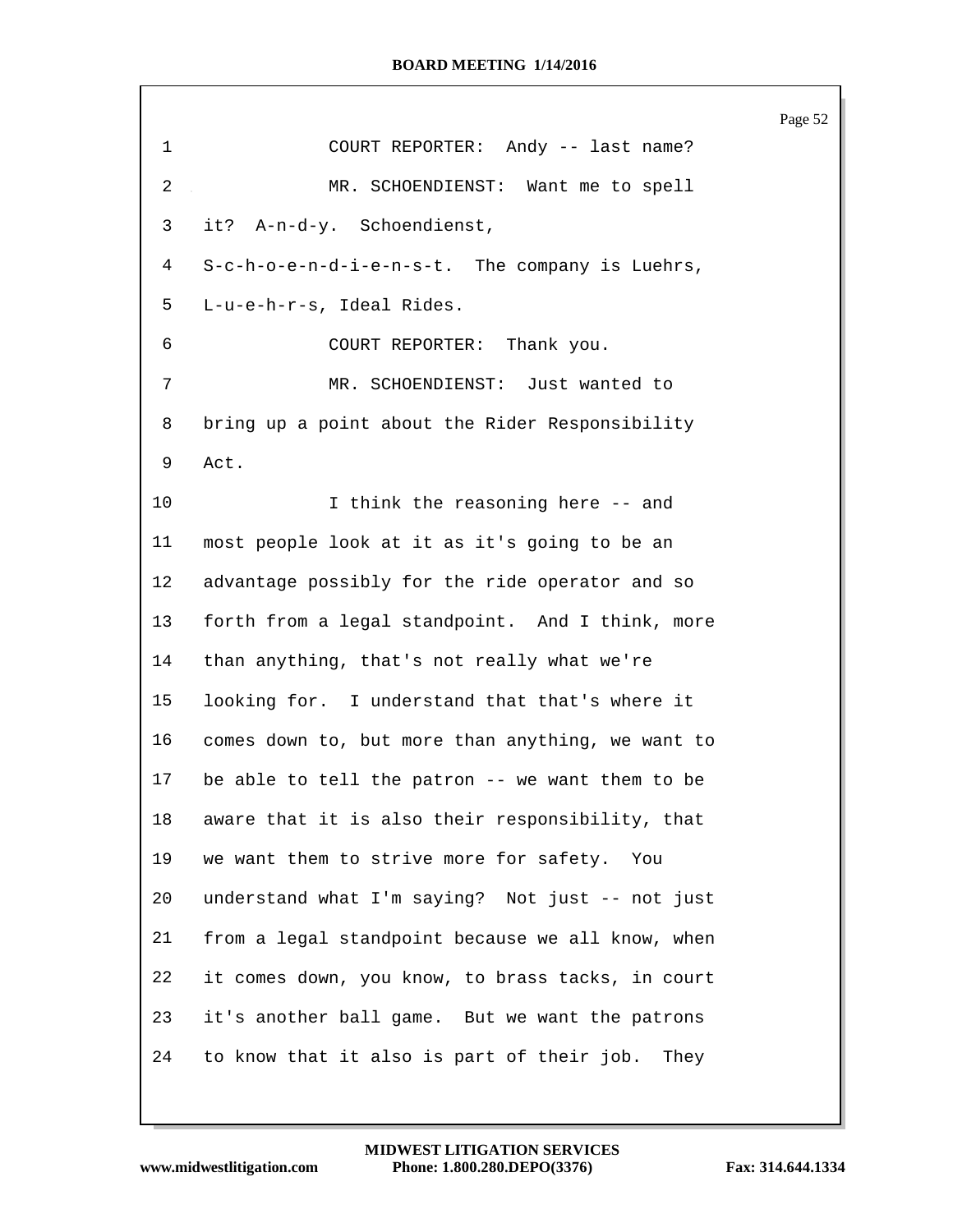Page 53 can't feel that they're in a plastic -- or in a bubble, they cannot get hurt. We want them to be there; so -- That's all I want to say. Thank you very much. CHAIRWOMAN SULLIVAN: Thank you, Andy. Anybody else? (No response.) CHAIRWOMAN SULLIVAN: Quiet group here tonight. Okay. I would -- I would like to thank everybody for coming. Director, do you have anything else that you wanted to add? DIRECTOR CHAVIANO: No. Thank you. CHAIRWOMAN SULLIVAN: Well, then, I would entertain a motion to adjourn. MR. SPARKS: I make that motion. I'll make the motion. CHAIRWOMAN SULLIVAN: Do I hear a second? MR. PERZEE: I would second. CHAIRWOMAN SULLIVAN: All those in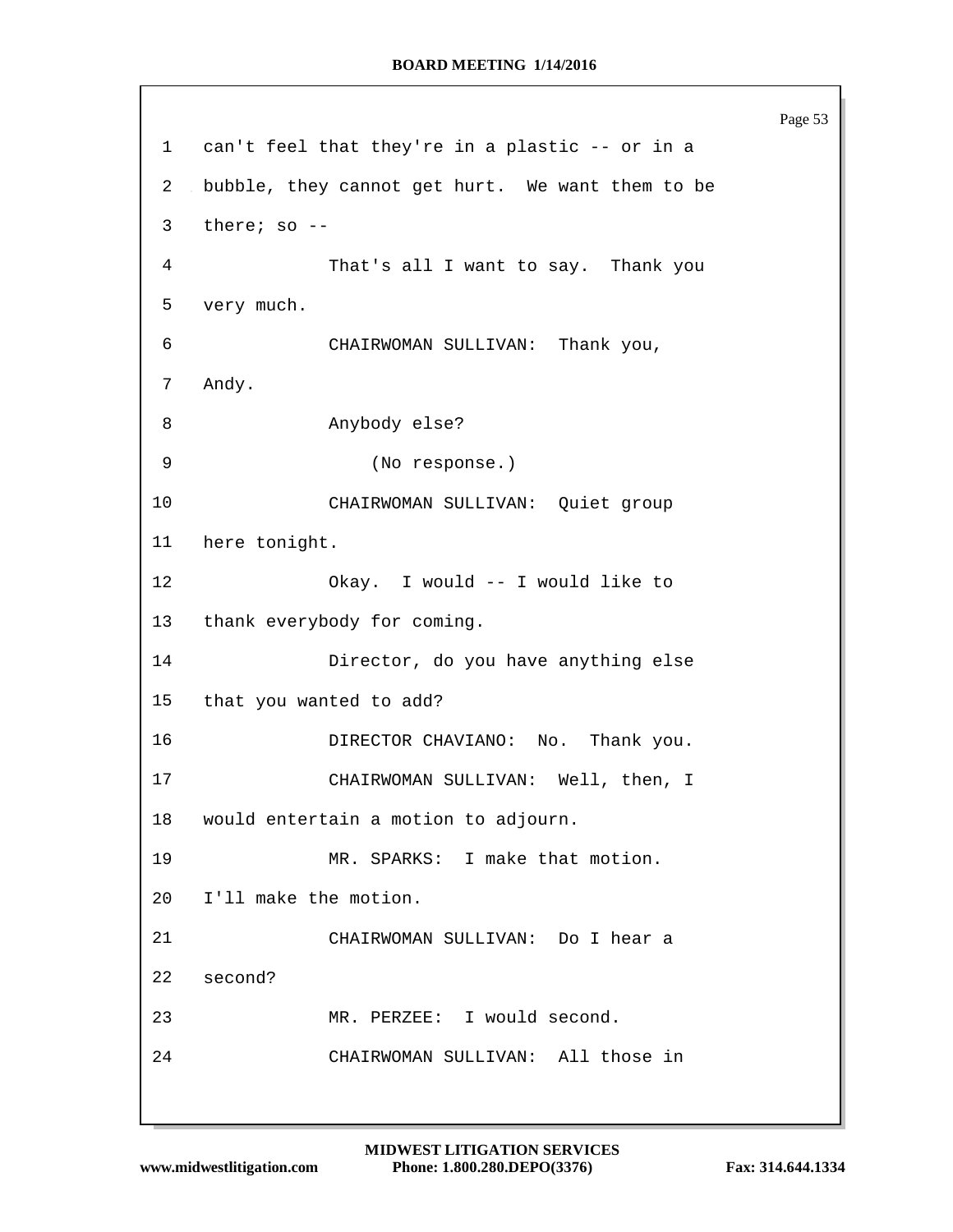|                |        |                                     | Page 54 |
|----------------|--------|-------------------------------------|---------|
| $\mathbf 1$    | favor? |                                     |         |
| $\overline{c}$ |        | (Voice vote taken.)                 |         |
| 3              |        | CHAIRWOMAN SULLIVAN: Those opposed? |         |
| $\overline{4}$ |        | (No response.)                      |         |
| 5              |        | CHAIRWOMAN SULLIVAN: Abstentions?   |         |
| 6              |        | (No response.)                      |         |
| $\overline{7}$ |        | CHAIRWOMAN: We are adjourned.       |         |
| $\,8\,$        |        | Thank you very much, everyone.      |         |
| 9              |        | (Meeting adjourned at 5:16 P.M.)    |         |
| $10$           |        |                                     |         |
| 11             |        |                                     |         |
| 12             |        |                                     |         |
| 13             |        |                                     |         |
| 14             |        |                                     |         |
| $15\,$         |        |                                     |         |
| 16             |        |                                     |         |
| 17             |        |                                     |         |
| $18\,$         |        |                                     |         |
| 19             |        |                                     |         |
| $20\,$         |        |                                     |         |
| $2\sqrt{1}$    |        |                                     |         |
| $2\sqrt{2}$    |        |                                     |         |
| 23             |        |                                     |         |
| $2\sqrt{4}$    |        |                                     |         |
|                |        |                                     |         |
|                |        |                                     |         |

Г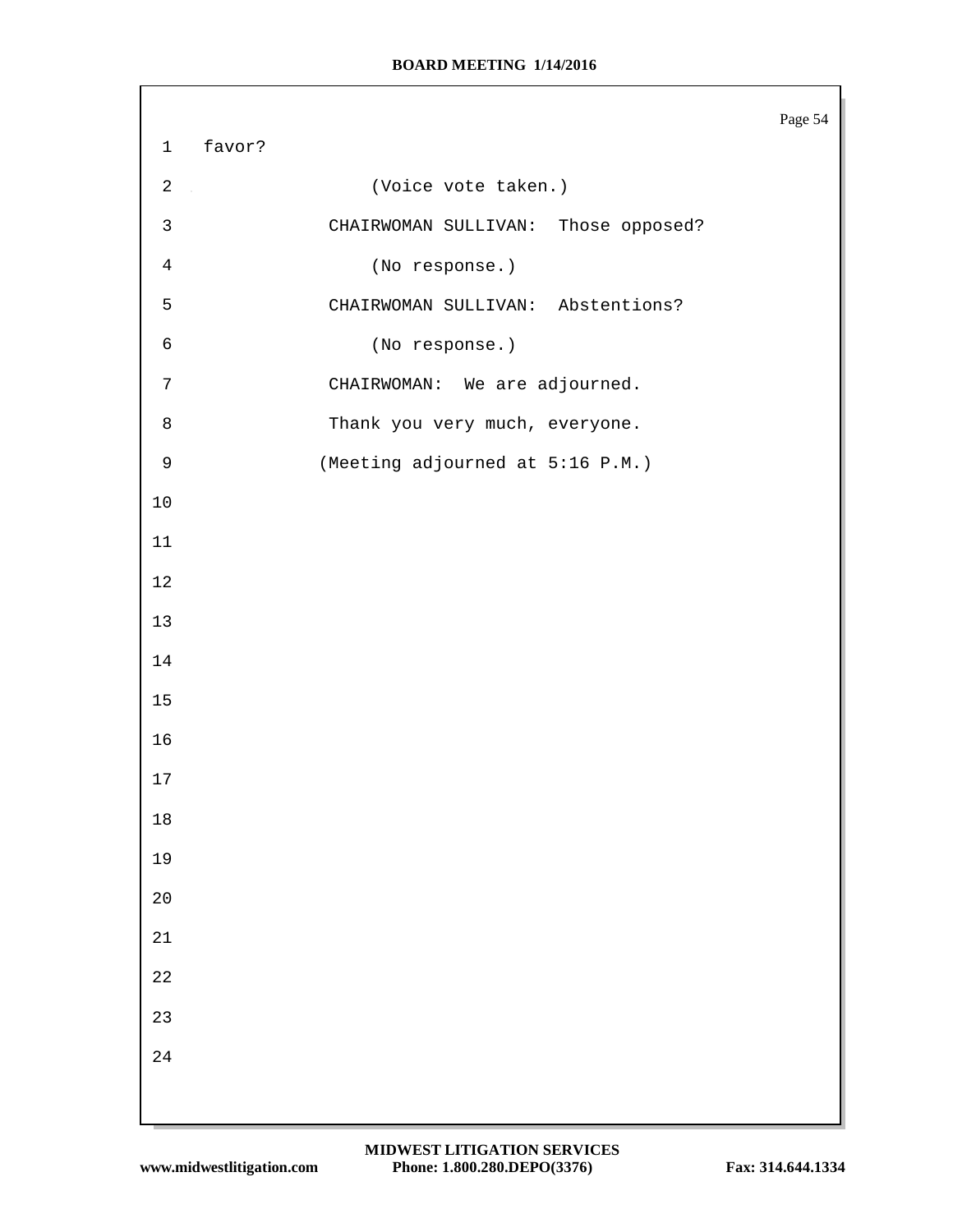Page 55 CERTIFICATE OF REPORTER STATE OF ILLINOIS ) ) ss. COUNTY OF SANGAMON ) I, ROBIN A. ENSTROM, a Registered Professional Reporter and Certified Shorthand Reporter within and for the State of Illinois, do hereby certify that the foregoing proceedings were taken by me to the best of my ability and thereafter reduced to typewriting under my direction; that I am neither counsel for, related to, nor employed by any of the parties to the 13 action in which these proceedings were taken; and further that I am not a relative or employee of any attorney or counsel employed by the parties thereto, nor financially or otherwise interested in the outcome of the action. \_\_\_\_\_\_\_\_\_\_\_\_\_\_\_\_\_\_\_\_\_\_\_\_\_\_\_\_\_\_\_\_\_ 21 ROBIN A. ENSTROM Illinois CSR No. 084-002046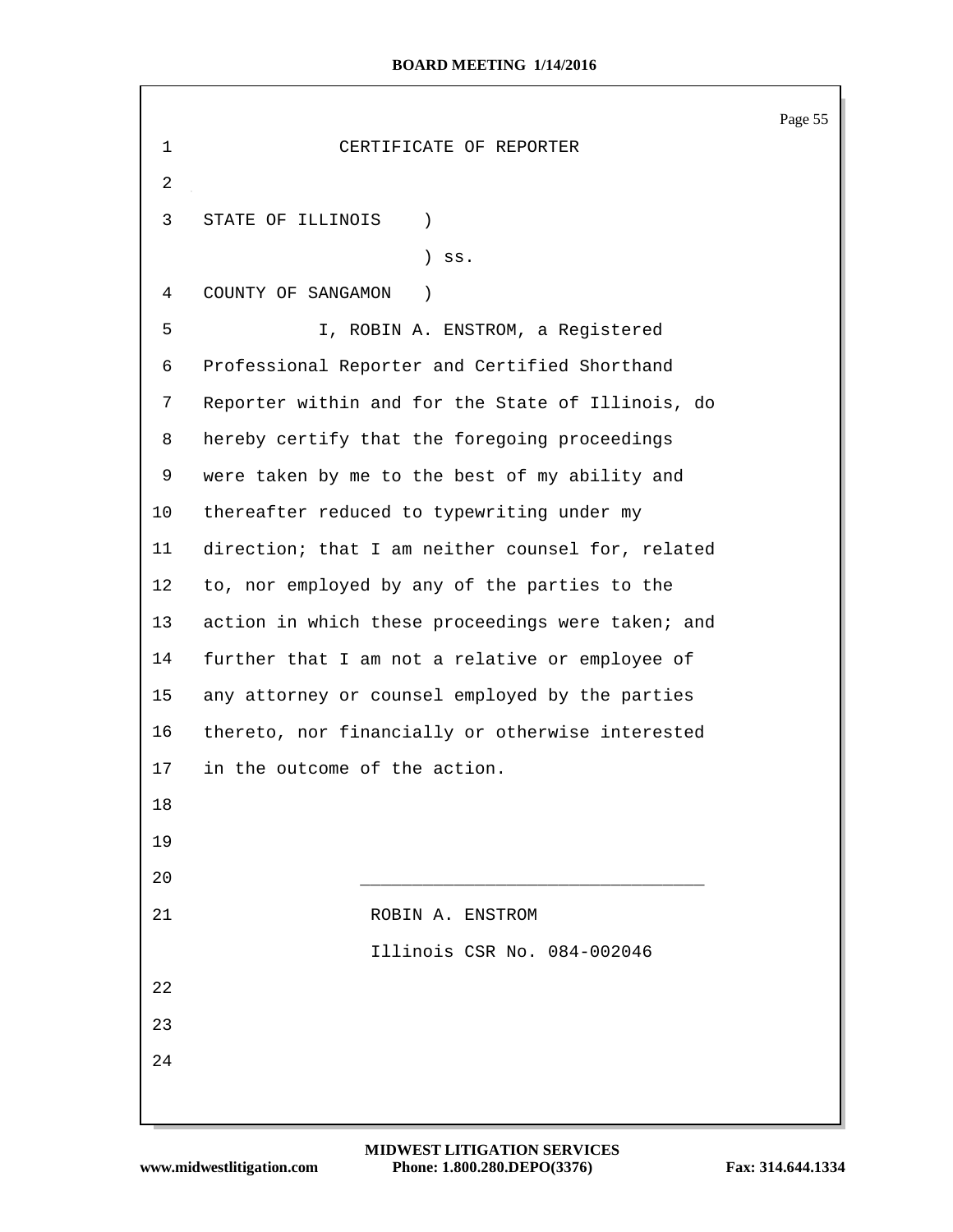| $\mathbf A$        | additional 27:7     | <b>American 4:24</b>   | 38:20,23 43:6           | $\bf{B}$                 |
|--------------------|---------------------|------------------------|-------------------------|--------------------------|
| $A-n-d-y 52:3$     | 29:20 43:11,16      | amusement 1:2          | 43:10                   | b20:8                    |
| A.R.M 33:24        | additions 5:14      | 9:6,19,21,22           | appreciated             | back 23:13,13            |
|                    | address 11:17       | 10:4,6,9,12,13         | 37:3                    |                          |
| <b>Abduction</b>   | 11:19,24 13:16      | 10:16,18,22            | appropriate 9:8         | 25:11 28:8               |
| 30:13              | 50:13               | 11:2,8,10,10           | approval 6:9            | 32:18 44:9               |
| ability 18:11      | addressed 49:14     | 12:4,7,9 24:4          | approve 5:16            | 46:18 47:3               |
| 55:9               | 50:5                | 48:22 49:3             | 8:11 16:11,12           | backup 31:9              |
| able 8:13 14:5     | adjourn 53:18       | <b>Amusements</b>      | approving 8:1           | bad 14:21 50:11          |
| 27:7,11 29:1       | adjourned 54:7      | 5:1                    | <b>April 30:17</b>      | <b>ball</b> 52:23        |
| 29:20 40:6         | 54:9                | analyze 15:19          | area 9:22 29:11         | band $37:1$              |
| 43:3 52:17         | ado 4:11 5:12       | Andy 51:24 52:1        | areas 39:11             | <b>Banner</b> 5:1        |
| aboard 49:12       | adopt 12:20         | 53:7                   | arm 33:22               | <b>bars</b> 34:6         |
| absolutely 45:19   |                     |                        | arms 45:23 47:1         | <b>based</b> 29:22       |
| abstain 17:8       | adopting 15:20      | <b>Angelo</b> 2:8 6:23 |                         | basically 12:14          |
| 22:12,13,17        | adoption 41:7       | 7:1,3,11               | arrived 20:13           | 20:8 31:24               |
| abstaining         | adults 3:22         | anniversary            | article 32:7            | basis $35:9$             |
| 22:15              | advance 36:16       | 3:16                   | asked 35:5              | beautiful 3:5            |
| abstention         | advantage           | annual $32:11$         | asking $45:8$           | began 3:1 48:13          |
| 17:13              | 52:12               | answer $21:19$         | assembled 42:17         | beginning 9:14           |
| abstentions 6:5    | advised 27:23       | anti-waiver            | assembly 34:6           | behalf 11:7              |
| 22:18,20 54:5      | 28:3,6,11,11        | 17:19 18:17            | assist $9:10$           | behoove 40:5             |
| accept 16:2        | afternoon 3:3       | 21:16 22:22            | assistant 38:10         | believe 3:12             |
| acceptable 14:5    | 38:7,13,15          | anybody 5:14           | <b>Association 48:8</b> | 17:20                    |
| acceptance 16:7    | 39:2                | 7:20 8:19              | assume $12:3$           | believes 10:20           |
| accident 24:6,19   | age 12:3            | 12:13 13:7             | assuming 29:8           | <b>belt</b> 10:2         |
| 26:19,22 39:10     | agency 5:3 23:2     | 19:15 28:12            | assumption              | benefit 42:17            |
| accidents 24:21    | agenda 5:13,15      | 31:6 33:18             | 13:17                   | 51:20                    |
| 24:24 26:16        | 5:16 6:8            | 35:13 36:8             | <b>ASTM 39:17</b>       | <b>best 55:9</b>         |
| 27:1 39:6,15       | agent $11:9$        | 50:9 53:8              | 40:15,21                | better 4:5               |
| 40:1 44:6 45:5     | aggravated 9:23     | anyway 35:16           | attach 33:23            | big 5:3 37:3             |
| 50:12              | <b>Agricultural</b> | 41:22                  | attempt $10:1,11$       | 39:8,24                  |
| accolade 37:5      | 48:9                | apart 35:21            | attended 3:11           | bigger $46:22$           |
| account 29:22      | ahead 18:6 19:3     | apparently             | attorney 55:15          | biggest $45:10$          |
| act 10:6,9 18:6    | air 45:22 46:14     | 10:15                  | <b>ATTRACTION</b>       | <b>Bill</b> 2:4 4:23,24  |
| 49:5 52:9          | 46:17,21,22         | Applause 23:15         | 1:2                     | 5:20 22:2,24             |
| action 12:6        | alcohol 8:23        | 23:18,21,24            | audience 8:16           | 23:3,7 32:4              |
| 50:16 55:13,17     | Alexandria 7:5      | 36:21 37:9,18          | <b>AUDITORIUM</b>       | 36:11,13 37:20           |
| actions 12:2       | 7:12                | 51:22                  | 1:17                    | 40:14 42:17              |
| activity 9:11      | Ali-baba 34:1       | applicable 21:7        | August 32:9             | 44:9                     |
| 10:10 45:19        | <b>Alien 30:13</b>  | <b>Applications</b>    | avoid $15:2$            | <b>bit</b> $3:23\,25:3$  |
| add 7:16 53:15     | allocating $12:10$  | 34:23                  | aware 45:18             | 35:17 39:11              |
| added 8:14 18:3    | allow 43:18         | apply 14:22            | 47:11 51:13             | 45:17 46:13              |
| adding $18:17$     | allowed 43:10       | appreciably            | 52:18                   | blessed 3:5              |
| 32:5 51:19         | alternative         | 18:13                  | Aye 22:7                | blocks $45:22$           |
| <b>addit</b> 29:20 | 30:17               | appreciate 5:10        | ayes 22:19              | <b>blow</b> 46:17        |
| addition 8:20      | America 4:2         | 29:19 36:18            |                         | <b>board</b> $1:2,6$ 2:1 |
|                    |                     |                        |                         |                          |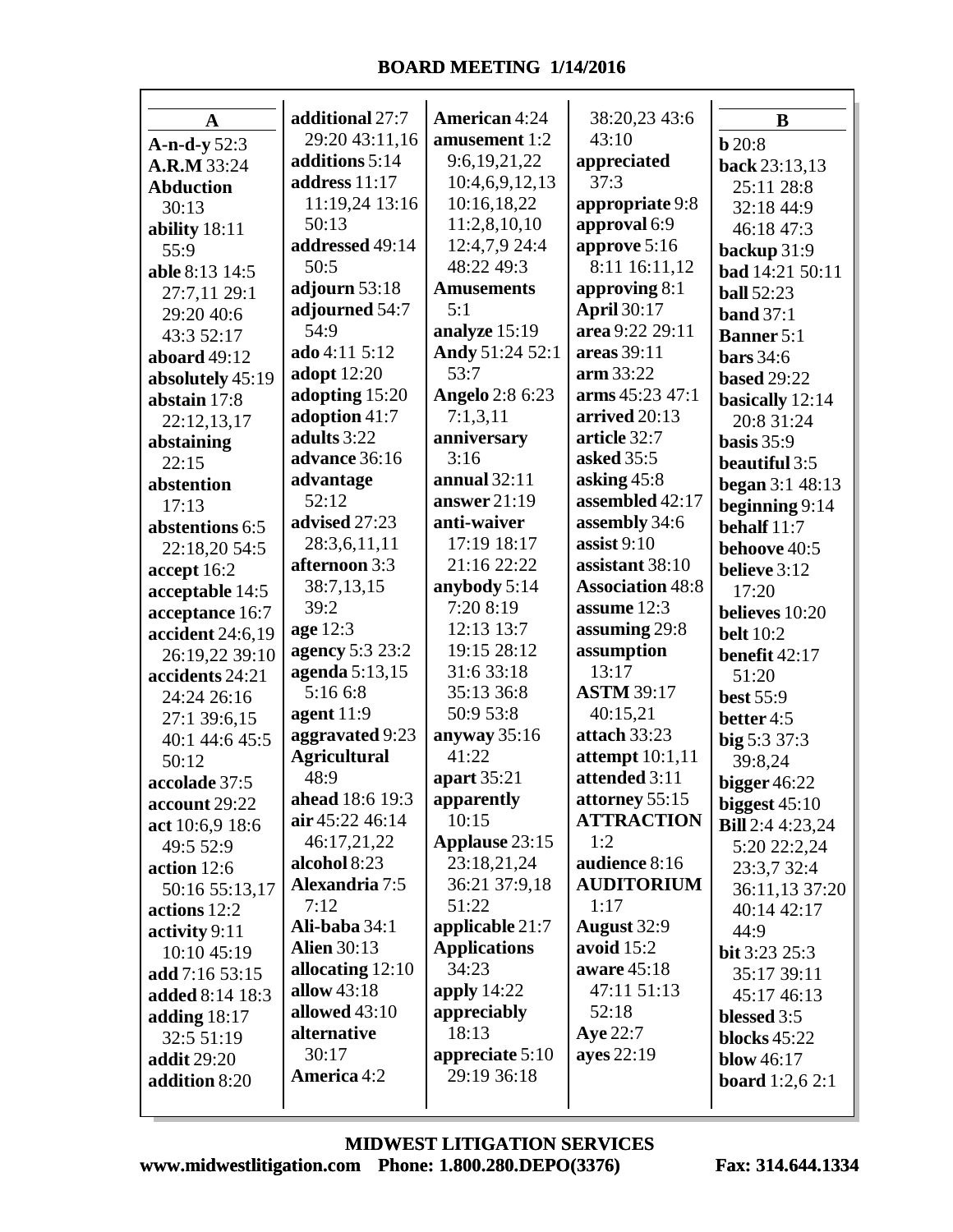| 3:10 4:18 5:11         | 31:23 42:5,7      | chair 4:15 6:17   | 21:3 22:12       | company $4:15$   |
|------------------------|-------------------|-------------------|------------------|------------------|
| 5:13 7:13,14           | 51:15             | 19:23 26:21       | 27:17 32:4       | 28:1,6 52:4      |
| 9:20,22 10:11          | businesses 4:20   | chairman $4:12$   | 38:2,9,15        | company's        |
| 10:12 12:13,20         | busy 38:23        | <b>Chairwoman</b> | 42:11 53:16      | 50:19            |
| 18:10 19:7,18          |                   | 2:3 4:13 5:7      | Chicago $3:7,12$ | comparative      |
| 20:15 21:9             | $\mathbf C$       |                   |                  | 13:17            |
|                        | cable 31:9        | 5:19,23 6:3,5,7   | 23:12,23 32:7    |                  |
| 26:21 36:13            | call 5:8 22:6     | 6:18,227:1,9      | 38:7,17 39:1     | compliance       |
| 38:6,24 39:13          |                   | 7:19,24 12:22     | children 3:22    | 35:20,24 49:11   |
| 40:16 41:2,15          | 23:9              | 13:1,4,22         | 14:24            | concept 16:2     |
| 41:16 43:2             | called 28:4,5     | 15:21 16:23       | children's 49:23 | concern 19:5     |
| 47:20                  | calling 7:5,7,12  | 17:2,6,9,12       | city $5:3$       | concerning 9:12  |
| boarding 10:8          | capabilities      | 19:2, 12, 14, 20  | civil $12:6$     | 9:13             |
| 10:16,18               | 18:16             | 20:1,6,14,18      | civilly $10:19$  | concerns 4:7     |
| <b>boards</b> 3:18,20  | capacity 3:17     | 20:21 21:8,15     | clause 17:20     | condition 9:23   |
| 16:7                   | capture 30:1      | 21:22 22:1,5,9    | 18:6,18 21:16    | conduct 9:12,13  |
| <b>body</b> 43:13      | car 49:15 50:2    | 22:14,17 26:24    | 22:22            | consider 19:18   |
| 45:22 47:2,6           | care 26:16 37:13  | 27:13 28:16,19    | clear $41:18$    | consideration    |
|                        | 37:17             |                   |                  | 35:7             |
| <b>bolted</b> 30:16    | carefully 8:11    | 29:3,6,18 30:3    | coaster 25:16    |                  |
| <b>bone 26:7</b>       | carnival 9:7      | 30:8 31:13,16     | 30:24            | considered 12:6  |
| <b>book</b> 40:22      |                   | 31:20 32:2        | code 51:19       | conspicuous      |
| <b>books</b> 14:6 21:6 | 10:14,22 11:3     | 36:10,15,23       | come 8:18 16:17  | 10:24            |
| Borgiv 33:3            | 12:7,9 14:22      | 37:19 38:3,13     | 44:9,13,19       | conspicuously    |
| boys $15:7$            | carnivals 4:4     | 38:18 41:9,13     | 47:24 48:1       | 9:15             |
| <b>brake</b> 32:23     | case 29:21 35:8   | 41:22 42:8        | comes 46:6       | constantly 49:24 |
| brakes 33:2            | case-by-case      | 43:21 44:2        | 49:11 52:16,22   | consultation     |
| brass $52:22$          | 35:9              | 46:12 47:12,15    | comfortable      | 41:15            |
| breakdown              | catching 31:8     | 47:22 48:13,19    | 7:22 17:16       | contain 11:4     |
| 26:18                  | cause 11:23       | 48:23 50:6,8      | coming $20:19$   | contrary 10:7    |
| <b>Brian 23:19</b>     | 25:10 51:13       | 51:21 53:6,10     | 24:9 27:18       | 18:20 20:9       |
| Bridge 4:14            | caused 25:16      | 53:17,21,24       | 38:4 40:2 41:1   | control 29:23    |
| <b>brief</b> 11:20     | 50:12             | 54:3,5,7          | 43:6 53:13       | 50:24 51:4       |
| bring 42:5 52:8        | causing 11:21     | chance 4:17       | commemorated     | controlled 8:23  |
|                        | celebration       |                   | 3:15             |                  |
| brought $12:6$         | 32:11             | 6:12,167:20       |                  | copies 8:17 36:1 |
| 21:9 38:1              | center 9:7 10:23  | 8:3 35:11 39:2    | comment 18:2     | copy 17:21 36:2  |
| <b>Brown</b> 23:19     | 33:23             | change $3:78:13$  | 42:6             | 36:3             |
| bubble 53:2            | central 23:8      | 14:8              | comments 12:13   | coroner's 28:10  |
| building $40:10$       |                   | changed $12:16$   | 12:17 13:5       | 32:13            |
| 46:17 51:15            | <b>Centrifuge</b> | 30:19             | 18:21 42:8       | correct 30:5     |
| bulletin 30:14         | 30:13             | changes 16:4      | 47:19,23 48:6    | 51:9             |
| 31:19 33:5,15          | certainly 4:4     | changing $30:21$  | committee 16:8   | counsel 2:11     |
| 35:12,16 36:4          | 12:16 30:6        | charge $35:2$     | 39:17 40:4       | 13:3 55:11,15    |
| bulletins 24:7         | 50:14             | charged $3:18$    | communication    | count 39:9       |
| 30:10 32:19,20         | <b>CERTIFICA</b>  | Chaviano 2:2      | 42:20            | country $49:10$  |
| 33:16,21 34:20         | 55:1              | 3:3,14 6:17,19    | companies        | county $5:6,6$   |
| business 8:4           | Certified 55:6    | 6:24 7:15 13:2    | 13:11 24:17,18   | 28:10 32:13      |
| 22:23 31:12,17         | certify 55:8      | 13:7 15:3 17:8    | 25:6             | 55:4             |
|                        |                   |                   |                  |                  |
|                        |                   |                   |                  |                  |

**www.midwestlitigation.com Phone: 1.800.280.DEPO(3376) Fax: 314.644.1334 MIDWEST LITIGATION SERVICES**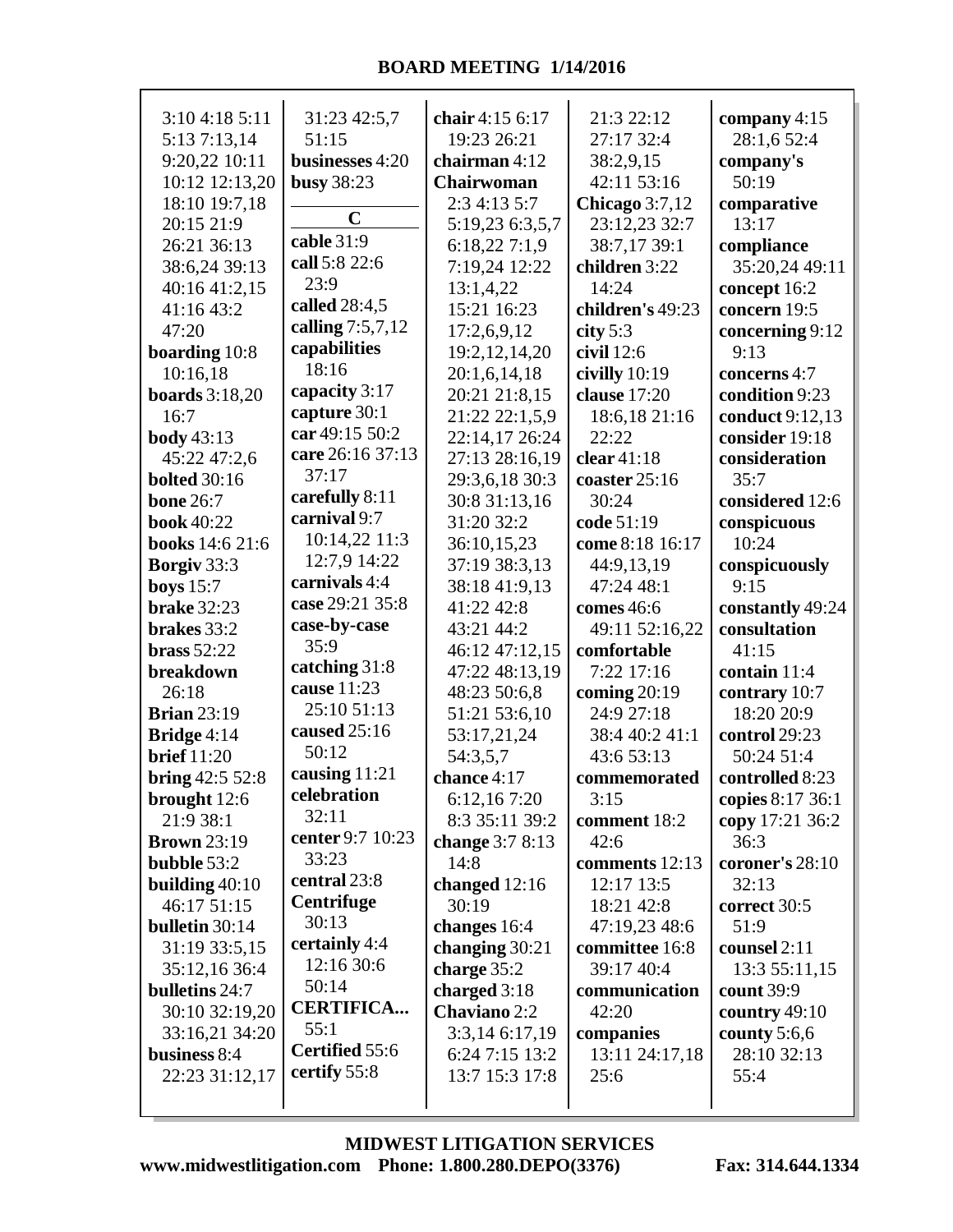$\mathsf{r}$ 

| couple 31:15         | deleted 12:16       | dislocation 26:7    | enjoy $3:20$          | fact 47:1 48:15     |
|----------------------|---------------------|---------------------|-----------------------|---------------------|
| 32:20,20             | delve 13:19         | 46:2                | <b>Enlighten 29:3</b> | factor 14:13        |
| course 14:14         | department 1:1      | dismount 9:20       | <b>ENSTROM</b>        | factors 9:9         |
| court 7:6 12:6       | 1:163:14            | dismounting         | 55:5,21               | failure 31:9        |
| 16:19 21:18,21       | 12:20 24:7          | 10:8                | entered 25:23         | fair $5:6$          |
| 23:3 27:15,19        | 34:23 41:11,15      | disturbs 9:3        | entertain 5:16        | <b>Fairs</b> 48:9   |
| 28:18 44:22          | 41:20               | diving $45:6$       | 12:17 53:18           | families 51:16      |
| 45:2,4 51:2          | depending           | division 22:24      | entertainment         | family 9:7 10:23    |
| 52:1,6,22            | 46:19               | 24:4                | 9:7 10:23             | 30:23               |
| courts 39:8,21       | description         | document 16:1       | entity 18:5           | fans 46:16          |
| cracking 30:24       | 11:20,23            | 17:16               | entrance 9:16         | far 18:17 27:1      |
| 33:22 34:3           | deserve 37:4        | doing $34:9$        | especially 14:3       | 28:13 44:6          |
| cracks 33:8 34:7     | <b>Design 39:19</b> | 36:17 50:21         | 15:9 50:12            | 45:24               |
| creating $51:15$     | designated 9:21     | door 30:15,18       | event 3:13 4:6        | farther 47:17       |
| criminally 10:19     | 11:9                | <b>Doppelmayr</b>   | events $43:14$        | fast 39:9           |
| criteria 33:10       | detachable 33:6     | 33:5                | everybody 4:17        | fatality 25:20      |
| <b>CSR 55:21</b>     | detail $32:15$      | <b>Doug 50:15</b>   | 5:9 6:12 8:2          | 27:8 28:7           |
| Cup 33:21            | determined          | <b>DuPage 28:10</b> | 36:19 37:16,21        | 43:11               |
| currently 31:22      | 38:16               | 32:13               | 39:2 50:20            | fault 12:10         |
| customer 18:5        | determining         |                     | 51:20 53:13           | 42:24               |
| 28:22                | 9:10                | $\bf{E}$            | everyone's 43:6       | favor 6:1 17:6      |
| customers 4:21       | device $10:2,3$     | e-mail 42:24        | evidently 44:14       | 22:7 54:1           |
| cut 26:3             | 31:8 51:7           | earlier 43:15       | exactly 16:11         | feasible 35:21      |
|                      | different 25:6      | early 37:2          | executive 38:10       | FEC 10:14 11:3      |
| D                    | direction 55:11     | educate 46:7        | expedited 35:1        | <b>FEC's</b> 12:8   |
| daily 34:9           | director $2:2\,3:3$ | ego 51:12           | expel 10:5            | <b>FECs</b> 12:9    |
| <b>Dan</b> 18:3      | 3:14 5:10 6:17      | either 8:11         | experience 15:2       | fee 35:1,8          |
| date 11:22 42:14     | 6:19,247:15         | elbow 26:15         | expert $44:14$        | feel 7:21 17:16     |
| dated 32:9           | 13:2,7 15:3         | elevator 25:9       | experts 15:22         | 37:12 53:1          |
| dates 24:10,11       | 16:13 17:8          | Eli 4:14            | 43:18                 | feet 33:1           |
| 38:1                 | 21:3 22:12          | emergency           | explain 46:13         | fell 26:2           |
| day 3:5 32:10        | 27:17 32:4          | 32:23               | express 10:4          | fence 49:22         |
| days 34:24 35:2      | 37:24 38:2,9        | employed 55:12      | extensive 40:19       | ferris $51:6$       |
| deal 39:8 44:15      | 38:15,22 42:11      | 55:15               | extra $8:17$          | file $11:12$        |
| <b>death</b> 32:8,10 | 53:14,16            | employee 55:14      |                       | filed $11:15$       |
| decide 20:7          | <b>DIRKSEN</b> 1:18 | encourage 14:14     | F                     | filing $11:20$      |
| 40:17                | disable 9:24        | endanger 9:2        | $F-2439:17$           | fill 35:23          |
| decides 41:16        | 10:1                | enforceability      | F24 40:4              | finally 26:14       |
| decision $21:10$     | disconnect 9:24     | 13:15               | F2970-1540:8          | 33:20 34:22         |
| deep 33:12           | 10:1                | engage 10:9         | <b>Fabbri</b> 31:5,6  | 35:10               |
| deeper $33:13$       | discuss $8:12$      | engineer 7:4,14     | 31:11                 | financially         |
| defense 13:10        | discussion 17:4     | engineering         | face 50:23            | 55:16               |
| definition 8:21      | 19:11 22:3          | 7:13 31:10          | facilities 32:21      | find $29:1$ $34:20$ |
| definitions 8:21     | 39:5                | English 49:7        | 47:7                  | 34:21               |
| degree $9:1$         | dislocating         | English-speak       | facility $11:8,11$    | finding $33:7$      |
| degrees 3:6          | 45:11               | 49:10               | 50:24                 | 34:7                |
|                      |                     |                     |                       |                     |
|                      |                     |                     |                       |                     |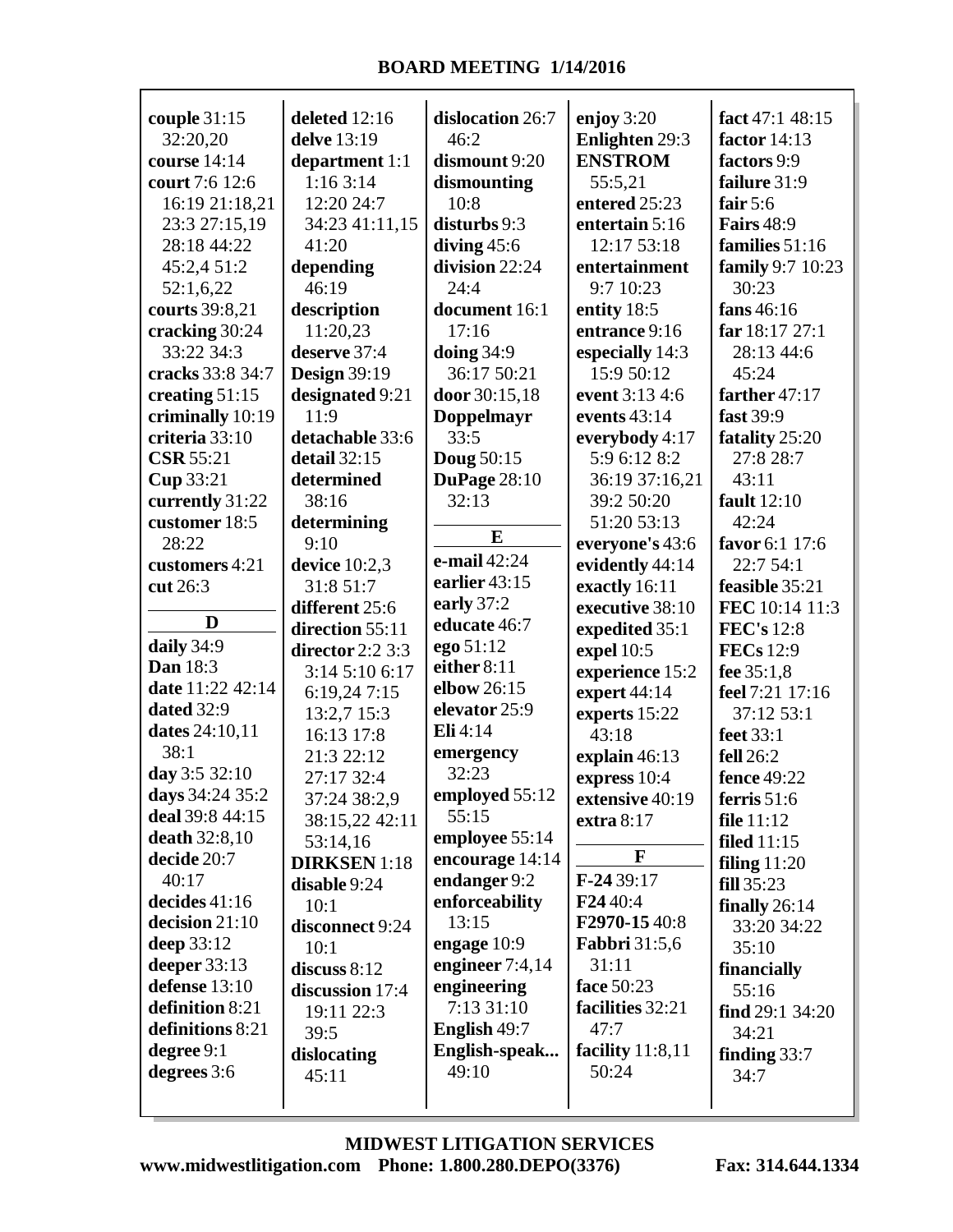г

| finished 26:23     | general 2:11       | guess 3:4,8 6:7        | hit 26:2                 | influence 8:23       |
|--------------------|--------------------|------------------------|--------------------------|----------------------|
| first $3:10,11,15$ | 13:3               | 12:18 16:1             | hold 35:18               | 29:24                |
| 6:16 8:3,20        | genesis 48:12      | 18:8 28:20             | holding $46:14$          | inform 9:8           |
| 24:2,5 27:10       | getting 16:13      | 41:23                  | hopefully 39:14          | information          |
| 34:24 41:6         | 20:23 21:2         | guests $51:5$          | 41:1,24 43:7             | 9:1327:7             |
| 45:13              | 32:18 33:7         | guide $33:6$           | 47:15                    | 28:21 29:20          |
| five $22:19$       | 37:2               | guys 30:13             | hoping $37:24$           | 43:11,13             |
| flailing $47:3$    | Givand 2:5         | 34:19                  | <b>house</b> 26:11       | informed 38:20       |
| float $45:23$      | give 4:10 14:11    | H                      | Hugo 2:2 3:13            | informing 11:1       |
| floor 46:19        | 23:1 37:2          | hairline 33:8          | hundred 51:18            | inherent 12:4        |
| flow $46:21,23$    | 44:10 48:4         | handful 36:5           | hurt 44:11 46:3          | initial $45:15$      |
| fly $18:19$        | given $9:14$       |                        | 53:2                     | injure $10:10$       |
| <b>follow</b> 19:4 | glad 44:4 50:21    | hands 49:22,23<br>50:1 | hurting $45:11$          | injured 11:17        |
| follow-up $24:12$  | glitch $42:20$     |                        | I                        | 11:18 25:17          |
| following 42:18    | 43:1               | happen $14:21$         | idea 44:10 50:10         | injuries $11:2,4$    |
| foregoing 55:8     | go 7:21 8:12,13    | 43:8 47:9              |                          | 11:13 12:8           |
| forehead 25:15     | 13:23 15:17,24     | happened 43:8          | <b>Ideal 51:24 52:5</b>  | 44:18,18             |
| 26:10              | 18:6,7,12 19:3     | 50:11                  | <b>Illinois</b> $1:1,16$ | injury 11:9,21       |
| forget 27:4        | 24:3,5,6 27:1      | happening 28:7         | 1:19 4:22 5:4            | 11:22,23 13:11       |
| form $12:15$       | 28:2,13 34:13      | happy $14:2,7$         | 13:16 14:5               | 25:10 26:13          |
| 15:13              | 41:3,5,11,20       | 15:1 16:8              | 23:8,2048:8              | <b>inside 49:23</b>  |
| forth 27:24        | 45:24 47:6,17      | 43:23 44:3             | 51:16,17 55:3            | inspected 37:6       |
| 52:13              | go-carts $50:23$   | harm $51:13$           | 55:7,21                  | inspection 31:4      |
| forward 6:8        | goal 50:19,20      | harness 10:2           | imagine 40:9             | 31:4 35:1,22         |
| 8:12,13 15:24      | goes 32:14 40:8    | 34:5                   | importance 11:1          | 35:23 39:20          |
| 16:3,12,16         | going 6:10 13:7    | haunted 26:11          | important 14:19          | inspections 4:1      |
| 17:15 18:7         | 23:1,9,10          | <b>head</b> 26:5       | 15:10 51:17              | 24:8,12,13,14        |
| 19:3,10 41:20      | 36:17 39:9,14      | heads-up $14:11$       | incidences 45:9          | 34:9,10              |
| 43:3,8,19          | 43:3,8,19 45:7     | hear $7:68:16$         | incident 11:21           | inspector 23:9       |
| found 42:20        | 46:8 47:9 48:5     | 16:20,23 21:22         | 12:1 25:8 32:6           | 23:13,17,20,23       |
| fracture 26:7,15   | 52:11              | 53:21                  | 32:14 49:19              | 23:23 28:4           |
| friends $51:11$    | good 3:3 13:6      | <b>heard</b> 30:20     | incidents 25:4           | inspectors $23:10$   |
| front $5:13\,45:9$ | 37:12 42:9         | hearing $41:5,12$      | 37:11,12                 | 27:10 37:4,14        |
| full $3:924:2$     | 47:10 50:10        | Helen 2:11 13:3        | include 11:16            | 50:17                |
| 43:3               | <b>Google 47:4</b> | <b>Hello</b> 20:16     | including 9:9            | inspires 3:8         |
| fun $3:21$         | governor 3:16      | 48:21                  | 11:21,23 40:10           | installation 31:7    |
| further 4:11       | $graph 50:3$       | help 14:23 15:1        | incorporate              | 39:19                |
| 5:12 19:5 20:5     | grabbing $49:18$   | 15:23 27:12            | 40:18                    | installed 31:8       |
| 21:11 28:2         | Gravitron 30:12    | 37:1 40:5              | individual 25:23         | installing 30:18     |
| 55:14              | great $4:1,7$      | helpful $15:9$         | indoor 39:5              | instances 35:3       |
| <b>Fury 25:22</b>  | grind $33:11$      | helping $15:18$        | industry 3:21            | instruction 10:5     |
| G                  | grips $33:7,12$    | 37:5                   | $4:8$ 15:8,11            | instructions         |
|                    | group 48:20        | Hi 51:23               | 18:9,11 19:6             | 9:18                 |
| game 52:23         | 53:10              | high 44:20,20          | 40:6,23                  | <b>Insurance 5:3</b> |
| geared 46:20       | guardian 11:6      | highly $4:8$           | inflatable 26:15         | <b>intend</b> 12:19  |
| gears 34:2         | 11:12,20           | hip $44:18$            | inflates 49:24           | interest 5:11        |
|                    |                    |                        |                          |                      |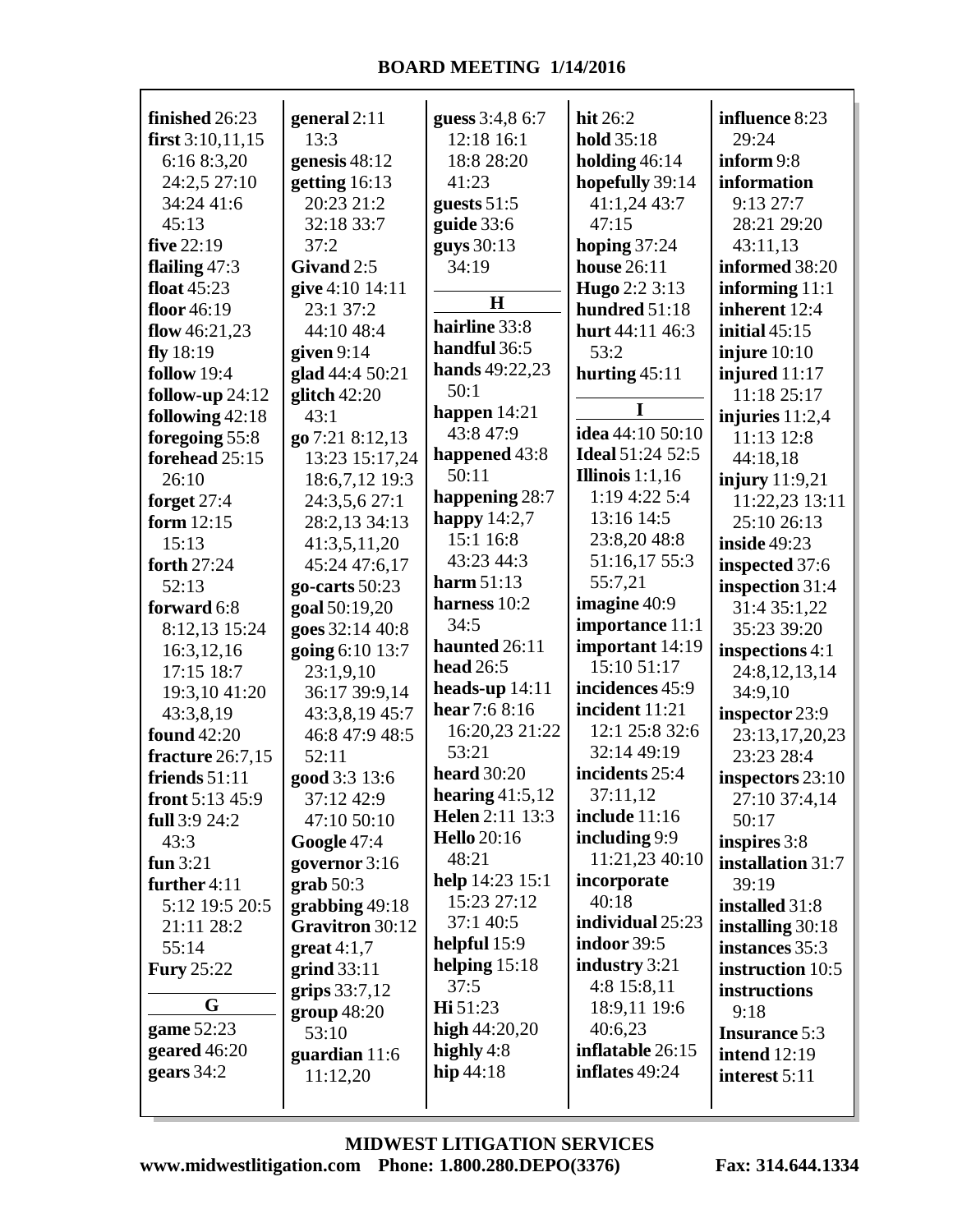| interested 55:16       | <b>Kent 35:14</b>            | <b>Labor</b> 1:1 3:15      | 24:10 25:3          | 39:19                    |
|------------------------|------------------------------|----------------------------|---------------------|--------------------------|
| intoxicated 8:22       | kick 33:3                    | laceration 25:14           | 31:1 35:17          | manufacturer             |
| 10:12,15,21            | Kim 2:11 12:18               | 26:4,9                     | 37:5 39:5,11        | 30:21 32:1               |
| introduce 4:12         | 12:23 13:3                   | language 8:5               | 46:13 48:24         | manufacturer's           |
| 4:18 6:20 7:2          | 18:24 19:8,13                | 48:10 49:5,6,8             | live $4:22$         | 30:15                    |
| investigated           | 19:24 41:7,10                | large $13:10$              | location $11:4,22$  | manufacturers            |
| 42:23                  | 41:14                        | late 20:17                 | locations 10:24     | 13:11 15:12              |
| investigation          | kind 3:8 6:10                | law 13:16 48:14            | 24:16,17 37:23      | Margaret 23:12           |
| 28:9                   | 13:20 15:13                  | 48:15                      | lock 34:5           | 28:4 44:13,13            |
| investigations         | 24:22 36:24                  | laws 14:6,21               | <b>locked</b> 30:16 | 44:24 48:7               |
| 45:15                  | 40:1,10,11                   | 18:20 20:9                 | long 15:18 33:11    | mark 14:8                |
| invite 40:24           | 42:19 44:11,17               | 21:5                       | 33:12               | <b>Marvin 2:7 5:5</b>    |
| invited 4:3            | 44:20 45:8                   | lawyer 13:9,10             | longer 23:2         | 17:3 20:23               |
| involved 8:17          | 48:4                         | <b>lead</b> 43:23          | look 6:13 17:22     | <b>Matt</b> 23:16        |
| Iroquois 5:6           | kingdom $14:20$              | learned 43:16              | 19:10 20:5,8        | matters 27:23            |
| issue 13:21 15:7       | <b>Knight</b> 50:15,15       | learnings 29:21            | 29:4,14 30:7        | Mazzenga 2:8             |
| 15:16,17 43:7          | 51:4                         | 30:1                       | 37:14 43:18         | 7:3,4,8,11               |
| <b>issued</b> 24:14    | Knight's $50:16$             | leaving $11:10$            | 52:11               | mean 15:6 41:20          |
| <b>issues</b> 13:14,18 | know $3:194:6$               | left $29:5$                | <b>looked</b> 35:19 | 51:8                     |
| 45:20                  | 6:12,247:16                  | legal 13:14 14:2           | looking 15:22       | means $8:22$             |
| item 49:13             | 12:12 13:15,17               | 15:14 16:5,6               | 19:4 20:11          | mechanical 25:1          |
| $\bf J$                | 13:23 14:13                  | 16:13 27:23                | 34:8 35:12          | 25:10,16 26:9            |
| J2:11                  | 15:4,6,10,11                 | 28:12,12 52:13             | 52:15               | 26:18 37:11              |
| J-u-a-n-i-t-a          | 15:14,15,16,17               | 52:21                      | looks 32:19         | meeting $1:63:1$         |
| 49:2                   | 15:19 17:21                  | legs 45:23 47:1            | lot 12:12 33:23     | 3:10,115:8               |
| <b>JANUARY</b> 1:12    | 18:2 19:22                   | lengthy 40:8               | 35:8 36:16          | 6:15 7:18 8:2            |
| <b>JCAR</b> 13:24      | 21:1 23:7                    | lessons $43:16$            | 38:22 40:1,20       | 16:15,17 17:21           |
| 16:7 41:3              | 28:12 29:14                  | let's 17:22 47:23<br>50:23 | 42:1 51:10          | 20:20 37:23              |
| job $37:347:10$        | 30:20 31:6,14<br>31:16 32:14 |                            | <b>Luehrs</b> 51:24 | 38:6 40:17               |
| 52:24                  |                              | letting $29:17$            | 52:4                | 41:4,5,24                |
| Joe 2:6 5:2            | 33:24 34:19<br>35:4 36:5     | 46:5<br>liable $10:19$     | M                   | 42:15,16,21<br>43:4 54:9 |
| Juanita 48:21          | 38:21 39:12,22               | <b>life</b> 13:9           | mag 31:3,4          | meets 33:9               |
| 49:1                   | 42:2,7 44:10                 | lift $32:20,21$            | magical 14:20       | member 2:4,5,6           |
| <b>July 3:12 32:12</b> | 46:5 47:4,4,7                | <b>lifts</b> 32:21 33:4    | maintenance         | 2:7,8 7:4,13,14          |
| 38:6,11 39:1           | 47:16 49:9,20                | light $15:19$              | 34:10 39:20         | 20:15 40:14              |
| 43:12                  | 49:21 50:3,4                 | lights $40:11$             | <b>Major 39:20</b>  | members $2:1$            |
|                        | 50:11,18,23                  | Linda 2:5 20:21            | making 4:9 7:22     | 4:1,195:13               |
| K                      | 51:5,7,8,11                  | 44:2                       | 12:20 16:3,10       | 40:11,16,21              |
| <b>K-bar</b> 35:12     | 52:21,22,24                  | line $4:17$                | 17:15 47:10         | memories 51:15           |
| K-bars $35:17$         | knowledge 12:3               | lip 26:3                   | mall 25:9           | 51:15                    |
| keep 16:4,4 37:5       | known 11:24                  | list $34:14$               | man 32:10           | mention $42:16$          |
| 37:6 38:20             | 12:1                         | <b>literally</b> 45:24     | manager $22:24$     | merits $15:5$            |
| 39:12,13 48:5          |                              | 46:9                       | manner $10:6$       | mesh 46:19               |
| 49:20,21               | L                            | litigation 13:12           | 18:15               | microphone               |
| keeping $7:17$         | L-u-e-h-r-s 52:5             | <b>little</b> 3:23 20:5    | <b>Manufacture</b>  | 21:4 27:16,18            |
| keeps $38:22$          |                              |                            |                     |                          |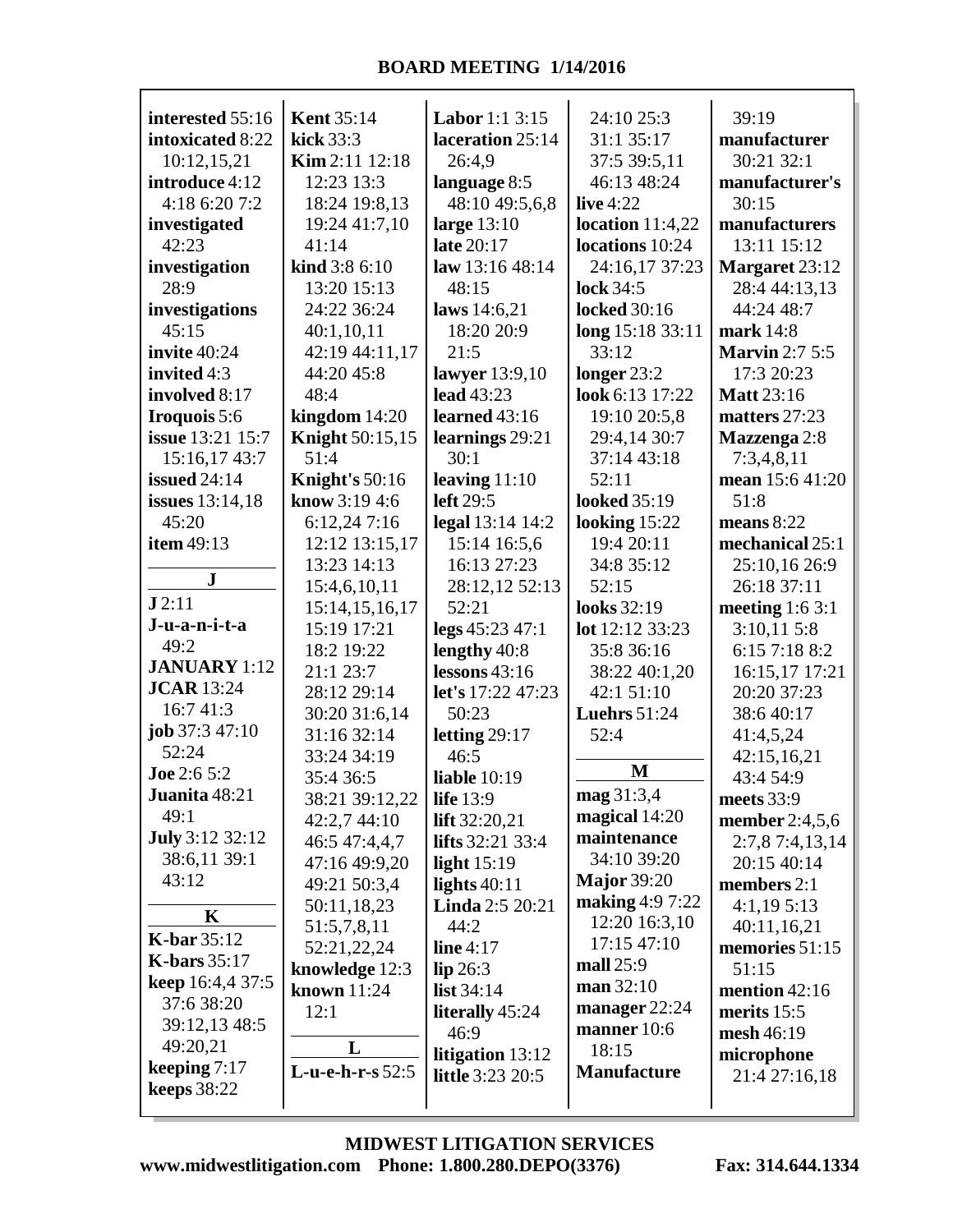| 38:5 42:12             | Naperville's          | notices 10:24          | 17:10 22:9       | 41:2                    |
|------------------------|-----------------------|------------------------|------------------|-------------------------|
| 48:1,2                 | 32:11                 | notification           | 54:3             | passes $22:21$          |
| microswitch            | nationwide 39:7       | 43:2                   | <b>oral</b> 10:7 | patience 43:6           |
| 30:18                  | nature 9:9 45:21      | number $11:17$         | order 5:8        | patient 36:20           |
| millimeters            | <b>NDT</b> 34:13,14   | 11:19,24 44:21         | outcome 55:17    | 44:3                    |
| 33:10                  | 34:19,20              | 48:16 50:19            | outside 29:13    | patron 26:2             |
| mind 30:21             | <b>NDT'd</b> 31:2     |                        | 49:17            | 52:17                   |
| minor 11:7,12          | <b>NDTs</b> 33:8      | $\mathbf 0$            | overwhelming     | patrons 52:23           |
| 11:18 14:24            | nearly $47:1$         | <b>OABA</b> 48:8       | 39:11            | Patty 2:3 4:14          |
| minor's $11:7$         | necessarily           | obeying 9:17           | owners 31:23     | 7:8 27:5 29:16          |
| minute 33:2            | 41:19                 | object $10:6$          | 35:10 36:6       | people 15:6 23:7        |
| minutes $6:10,11$      | neck 26:8             | 49:18,18 50:3          |                  | 25:17 37:13             |
| 7:21 8:1 17:22         | need 8:6 14:8         | obviously 4:5          | ${\bf P}$        | 44:10 45:10,18          |
| 42:2                   | 15:18 16:2,4          | occurred 43:12         | P.M 3:1 54:9     | 46:5 47:11,17           |
| mitigators 43:19       | 16:19 18:6            | 43:14                  | padding 40:10    | 50:4 51:10,13           |
| <b>Modification</b>    | 21:10,18 23:3         | office 28:10,12        | pages 8:7,19     | 52:11                   |
| 39:21                  | 36:3 44:22            | 32:13                  | pain 25:11,17    | percent 51:18           |
| month 34:17            | 48:23 50:4            | <b>Oh</b> 6:22         | 25:18            | perceptibly             |
| motion 5:16,18         | needed 32:24          | okay 5:7,19 6:7        | paperwork 36:1   | 10:15                   |
| 5:19 7:22 16:2         | needs 33:18           | 6:14,18 12:23          | parent 11:6,11   | person $4:10$           |
| 16:11,18,22            | 36:8 49:6,6           | 15:21 17:9,14          | 11:19            | 8:22 9:1 11:17          |
| 19:16,23 20:11         | negligence            | 17:24 19:2,13          | parents 14:12    | 11:18 44:15             |
| 20:24 21:2,14          | 13:17                 | 19:14 20:1,2           | 14:23,23 49:21   | 46:21,22 50:1           |
| 22:21 25:24            | neither 55:11         | 20:18 21:15,17         | 49:23            | 51:14                   |
| 29:13 53:18,19         | new 3:14 4:12         | 22:18 23:6             | park 9:6 10:13   | personal 13:11          |
| 53:20                  | 22:23 34:19           | 29:6 31:20             | 10:22 11:3       | persons 9:4             |
| mountain 18:13         | 39:18 40:7,22         | 32:2 35:15             | 12:7,9 14:22     | 49:14,16                |
| move 3:9 6:8           | 42:5,7                | 38:8,941:13            | 50:16            | <b>Perzee</b> 2:7 5:5,5 |
| 16:15 17:15            | newest 23:23          | 42:3 43:21             | <b>PARKWAY</b>   | 17:1,3 20:4             |
| 19:3,10                | newsflash 32:9        | 47:12 48:18            | 1:18             | 21:1,5,13,20            |
| movement 10:3          | nice 5:9 44:4         | 50:6 53:12             | part 3:19 14:1   | 53:23                   |
| <b>moving</b> 16:3,12  | Nights $34:1$         | old 8:4 39:23          | 17:17 18:10      | Pete 23:22 24:1         |
| 30:9 50:2              | <b>Nobody's 19:20</b> | one-man 37:1           | 19:6 52:24       | 24:9 27:12              |
| <b>MR.SZERLE</b>       | non-destructive       | ones 50:11             | Partek 33:3      | 29:8                    |
| 29:4                   | 34:11                 | open 4:3 47:23         | participate 9:11 | <b>Peter 27:20</b>      |
|                        | non-mechanical        | opening $32:10$        | participation    | Pharoah's 25:22         |
| N                      | 25:1,4,8,12,14        | operate 40:6           | 9:24 43:4        | phone 2:8 6:21          |
| <b>NAFLIC 33:20</b>    | 25:21 26:1,6          | <b>Operation 39:20</b> | particle 31:3,4  | 6:23 11:17,19           |
| name 3:13 11:16        | 26:14,17 37:11        | operator 9:19          | particular 5:11  | 11:24                   |
| 11:18,24 23:4          | noon 38:12            | 10:5,13,17,20          | 18:18 21:16      | physical 9:23           |
| 27:19,20 44:22         | northwest 23:17       | 12:8 52:12             | 31:18            | physics 14:21           |
| 44:24 48:4             | note-taker 48:5       | operators 14:11        | parties 12:10    | pinholes 33:22          |
| 50:15 51:23            | notes 34:22           | 35:10 49:20            | 55:12,15         | 35:18                   |
| 52:1                   | notice 36:17          | opinion $14:2$         | partition 26:12  | pinion $34:1$           |
| named 3:16             | noticed 39:6          | 15:14 16:13            | pass 8:6,18      | place 4:22 9:2,3        |
| <b>Naperville 28:9</b> | 44:7                  | opposed 6:3            | passed $12:14$   | 20:10 50:14             |
|                        |                       |                        |                  |                         |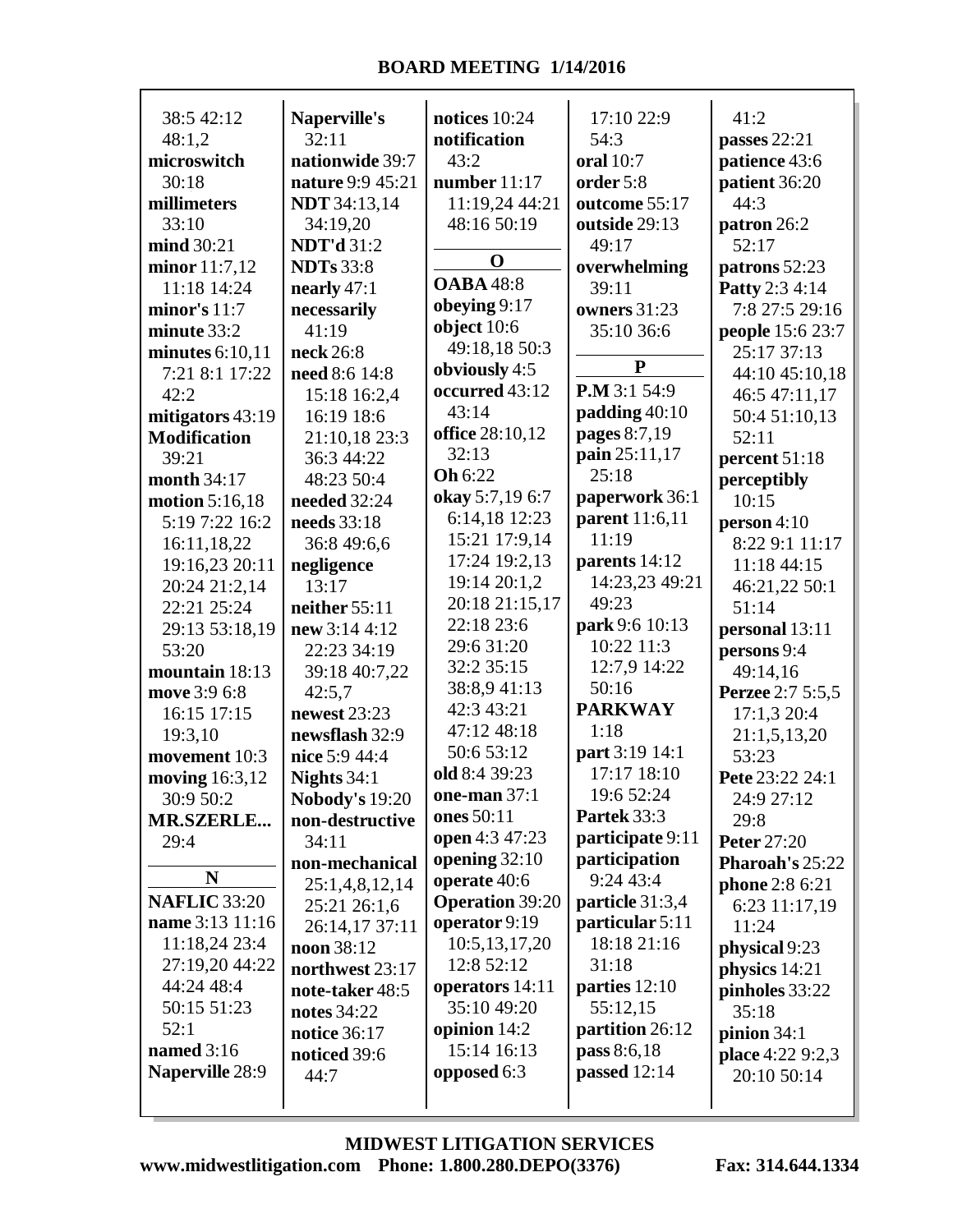| planes $14:17$             | problem 18:9        | 45:17,24                     | reduces 25:7                     | response 6:4,6                 |
|----------------------------|---------------------|------------------------------|----------------------------------|--------------------------------|
| plastic 53:1               | 36:7 45:10          | quorum 7:17                  | refer $18:1$                     | 7:23 17:5,11                   |
| platform 26:2              | 46:1,10             |                              | referring 49:9                   | 18:23 19:19                    |
| play 35:5                  | proceed 41:16       | $\mathbf R$                  | regarding 32:5                   | 22:4,11 36:14                  |
| playing 34:24              | proceedings         | $R-0-y-e-r 45:3$             | regards 49:4                     | 47:21 53:9                     |
| please 21:4,19             | 55:8,13             | <b>radial</b> 33:22          | <b>Registered 55:5</b>           | 54:4,6                         |
| 23:4 27:14                 | process 36:7        | raised 15:6                  | regular 35:6                     | responsibility                 |
| 36:19 44:23                | 41:12               | raising 13:20                | regulate 45:8                    | 31:24 48:11                    |
| 47:24 48:4                 | <b>Professional</b> | ran 25:9 28:22               | regulations 8:14                 | 49:5 50:22                     |
| podium 48:2                | 55:6                | ratchets 34:6                | 14:1 17:18                       | 52:8,18                        |
| point 8:8 30:19            | proper 43:1         | re-revised 8:6               | 18:4,18 39:13                    | responsible 9:17               |
| 52:8                       | properly 32:24      | reach 49:16                  | 40:18,23                         | 18:10,14                       |
| police 28:9                | property 8:24       | 50:2                         | related 55:11                    | rest 43:2                      |
| policies 34:23             | proposal 15:13      | reaching 49:14               | relative 55:14                   | restraining 10:2               |
| popularity 40:3            | proposed 41:10      | 49:17,24                     | relatively 41:24                 | restraints 44:12               |
| position 47:5              | 41:21               | read 6:16 8:3,10             | releasing 8:24                   | returned 28:8                  |
| possible 11:16             | provided 32:6       | 8:15 40:16,24                | remember 35:11                   | reuse 33:12                    |
| 39:15 40:7                 | providing 16:14     | 42:1                         | repeat 19:1                      | revised 8:9                    |
| possibly 52:12             | provisions 12:5     | reads 16:9                   | replace 33:14                    | Rhodes 2:5                     |
| post 10:23                 | public 9:2 41:4     | ready $20:23$<br>21:2 22:23  | replaced 33:1                    | 20:13,16,19,21                 |
| posted 9:15,18             | 41:5,5,12           |                              | report 11:7,13                   | 20:22 22:13,16                 |
| 10:7 33:16                 | 47:23               | really 3:19,21               | 11:15,20 22:24                   | 26:20 27:5                     |
| 49:6                       | purpose 12:10       | 16:2 24:22                   | 23:1 24:6,19                     | 28:14 29:16,19                 |
| potential 13:21            | purposes 7:16       | 31:13,21 38:19<br>47:3 52:14 | 26:22 29:8                       | 30:5 32:17                     |
| Practice 39:19             | pursue 19:17,18     | reason $21:11$               | reported 11:5                    | 42:6,10,13                     |
| premises 11:3              | 21:11,16 22:22      | 37:15 43:15                  | Reporter 7:6                     | 43:22                          |
| 11:11                      | purview 19:6        | reasonably                   | 16:19 21:18,21                   | $rib$ 25:19                    |
| present $2:1,10$           | put 17:23 36:1      | 10:20 11:16                  | 23:3 27:15,19                    | <b>Ribfest 32:11</b>           |
| 15:11                      | putting 36:18       | reasoning 52:10              | 28:18 44:22                      | ride 1:2 9:9,11                |
| presented 5:17             | O                   | recall 39:23                 | 45:2,4 51:2                      | 9:12,14,16,19                  |
| presenting                 | question 26:20      | receive 40:22                | 52:1,6 55:1,6,7                  | 9:21,22,24                     |
| 17:17 36:19                | 27:6 32:5           | 43:13                        | reporting 11:2                   | 10:4,6,9,12,14                 |
| pretty 37:12               | 34:12               | received 6:11                | reports 26:19                    | 10:16,18 11:10                 |
| 47:4                       | questions 12:14     | 34:24                        | 39:10 45:14                      | 12:4 14:13,15                  |
| prevent 10:14<br>18:4 30:3 | 12:17 13:4          | reckless 10:9                | representing                     | 14:17,22 24:4<br>25:23,24 28:3 |
|                            | 18:22 26:21         | recommend                    | 13:10                            | 29:12,12 31:23                 |
| 39:15                      | 36:12 47:20,24      | 41:19                        | represents 3:21<br>request 42:22 |                                |
| prevention<br>47:16        | 48:6                | recommendat                  | 43:9,19,24                       | 32:1 34:18,19<br>35:21 46:11   |
| prevents 10:17             | <b>Quick</b> 26:20  | 12:19,24                     | requesting $31:3$                | 49:15,16,23                    |
| previous 46:2              | quickly 44:5        | recommended                  | require $34:13$                  | 51:1,5 52:12                   |
| prior 13:9 34:24           | 51:9                | 16:13                        | requirements                     | <b>rider</b> 8:5 9:6,20        |
| private 9:3                | quiet 48:19         | record $7:17$                | 16:5,6                           | 10:11,14,17,20                 |
| probably 15:17             | 53:10               | <b>Redshaw</b> 2:6           | requires 34:19                   | 11:6,7,11,12                   |
| 16:17 30:14                | quite 3:7 13:24     | 5:2,2,3,22,24                | requiring $30:15$                | 11:14 12:2,7                   |
| 34:17 40:22                | 40:19 44:7          | reduced $55:10$              | responded 28:1                   | 48:10 50:22                    |
|                            |                     |                              |                                  |                                |
|                            |                     |                              |                                  |                                |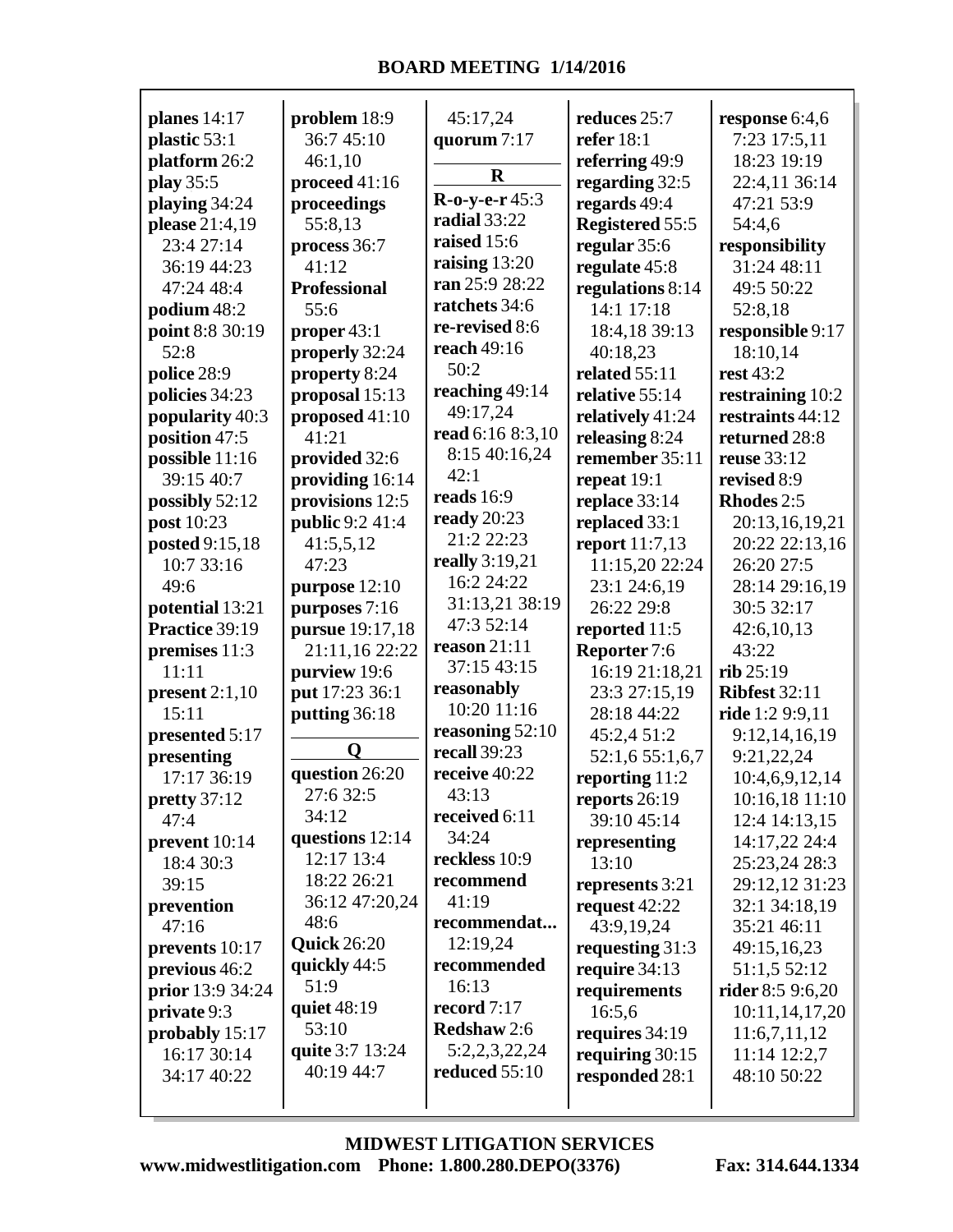| 52:8                      |                       | see 5:9 17:23,24   | simulator 45:22        | standard 39:18     |
|---------------------------|-----------------------|--------------------|------------------------|--------------------|
| <b>riders</b> 9:8, 10, 17 | S                     | 17:24 18:8         | simulators 25:5        | 39:18 40:7,15      |
| 11:1 14:12,14             | S-a-l-e-r-n-o         | 19:8 24:11,22      | 44:8,11,19             | standing $49:17$   |
| 14:23,24 49:4             | 49:2                  | 25:5,22 29:4       | 45:6                   | standpoint         |
| <b>rides</b> 4:2 14:19    | S-c-h-o-e-n-d-        | 29:14 30:1,7       | $s$ it 50:2            | 13:14,20 15:9      |
| 31:1 33:24                | 52:4                  | 33:18 40:13        | situation 45:18        | 52:13,21           |
| 34:12 35:11               | S-z-e-r-l-e-t-i-      | 43:16 45:16        | 46:6 47:11             | <b>Star 34:1</b>   |
| 36:24 37:6,14             | 23:5                  | 47:5,7 50:21       | situations 35:6        | Starship 30:13     |
| 51:24 52:5                | safe 18:15 37:6       | seeing $34:3$      | $\sin 3:630:11$        | started 10:4       |
| ridesafety.illi           | 51:18                 | seeking 50:18      | size 46:19             | starting 16:1      |
| 34:14                     | safely 40:6           | seen 30:14,22      | ski 18:9,11,15         | starts $34:17$     |
| riding $10:8$             | safer $4:22$          | segment 9:15       | 19:6 32:20,21          | state 16:6 17:17   |
| right 7:15 21:17          | safety 1:2 4:7,19     | seizure 25:13      | skiers 18:12           | 48:12,14,14,15     |
| 33:17,22 37:1             | 4:20 9:6 10:1         | send 4:16 35:24    | sky 31:5,6,7           | 51:16,17 55:3      |
| 38:12                     | 24:7 30:10            | senior $23:13$     | 45:5                   | 55:7               |
| rights $18:14$            | 31:8 51:7             | 28:4               | slew 34:2              | stated 43:15       |
| rings $34:2$              | 52:19                 | sense 33:1         | slide 33:6             | statement 35:20    |
| risk 13:18                | safety/respons        | sensing $32:24$    | slower 48:24           | 35:24              |
| risks $12:4$              | 8:5                   | sent 33:20 40:15   | somebody 8:18          | statements 4:9     |
| road 14:16                | <b>Salerno 48:21</b>  | 41:3               | 51:6                   | states $48:17$     |
| <b>Robert's 19:22</b>     | 48:21 49:1,2          | serve $3:17$       | somewhat 40:8          | stationary 49:18   |
| <b>ROBIN</b> 55:5,21      | 50:7                  | service 31:1       | soon 11:15             | 50:3               |
| rock 34:1 51:6            | <b>SANGAMON</b>       | set 27:24          | 33:17 41:24            | statistics 24:6    |
| <b>Rohman 23:16</b>       | 55:4<br>save 50:19    | severity 11:13     | sorry 6:22 16:19       | stats $24:4$       |
| room 50:21                |                       | shaft 33:8,9       | 18:24 20:16            | statute 3:18       |
| <b>Rosie</b> 38:2,3,4     | saying 19:20<br>52:20 | share 27:8 29:21   | 24:20 25:21            | steps $13:24$      |
| 38:19 48:2                | says 21:6 32:10       | Shorthand 55:6     | 28:18 51:2             | stop $21:7$        |
| <b>Rosie's 47:24</b>      | 42:3                  | shoulder 34:5      | south 1:18 23:20       | straight $41:3$    |
| <b>route</b> 35:6         | scene 27:10 28:5      | 44:18 45:20        | southern 23:20         | strive 52:19       |
| <b>Royer</b> 23:12        | 28:8                  | 46:1,3,10          | <b>Sparks</b> 2:4 4:24 | struck $25:24$     |
| 44:24 45:1,2,3            | <b>Schoendienst</b>   | shoulders 45:11    | 4:24 5:18 13:6         | 29:13              |
| 45:3,5 46:15              | 51:24 52:2,3,7        | 45:12              | 16:18,21 21:24         | structural 40:11   |
| 47:14                     | <b>SCHOENDIE</b>      | show 24:10,11      | 31:14 53:19            | study 31:10        |
| rule 41:21                | 51:23                 | 35:21 47:7         | speak 27:11            | stuff $51:9$       |
| <b>ruled</b> 32:8,12      | screens 47:8          | 51:11              | 28:11                  | subcommittee       |
| rulemaking                | season $34:16$        | showed 28:5        | speaking 49:7          | 43:23              |
| 41:10,17,19               | seat 10:2 51:6        | showing $5:11$     | speaks 4:8             | submitted 8:9      |
| rules 9:12,13,18          | second 5:21,22        | shut 30:16         | spell 23:4 52:2        | 17:20              |
| 10:7 12:21                | 5:23 16:24            | shy $38:10$        | spelled 49:8           | <b>Subsections</b> |
| 14:16,17,17,18            | 17:1 21:23,24         | side 26:2 49:22    | spot 34:24 35:5        | 12:5               |
| 41:8                      | 53:22,23              | sign $18:5,12$     | spring $33:6$          | substance 8:23     |
| <b>Rules-wise</b>         | Seconded 17:2         | signage $45:17$    | Springfield 1:19       | 8:24               |
| 19:23                     | 22:1                  | 46:5               | 3:9,11 50:16           | suck 46:17         |
| <b>Rushville</b> 5:3,4    | seconds 28:7          | significantly      | ss 55:3                | sufficient 12:3    |
| <b>Ryan</b> 23:2 28:11    | section 9:5,6         | 25:7               | stand 23:11            | suggest $39:17$    |
| 29:7 45:14                | 10:19                 | signs $10:23$ 11:3 | 27:13                  | suicide 32:8,12    |
|                           |                       |                    |                        |                    |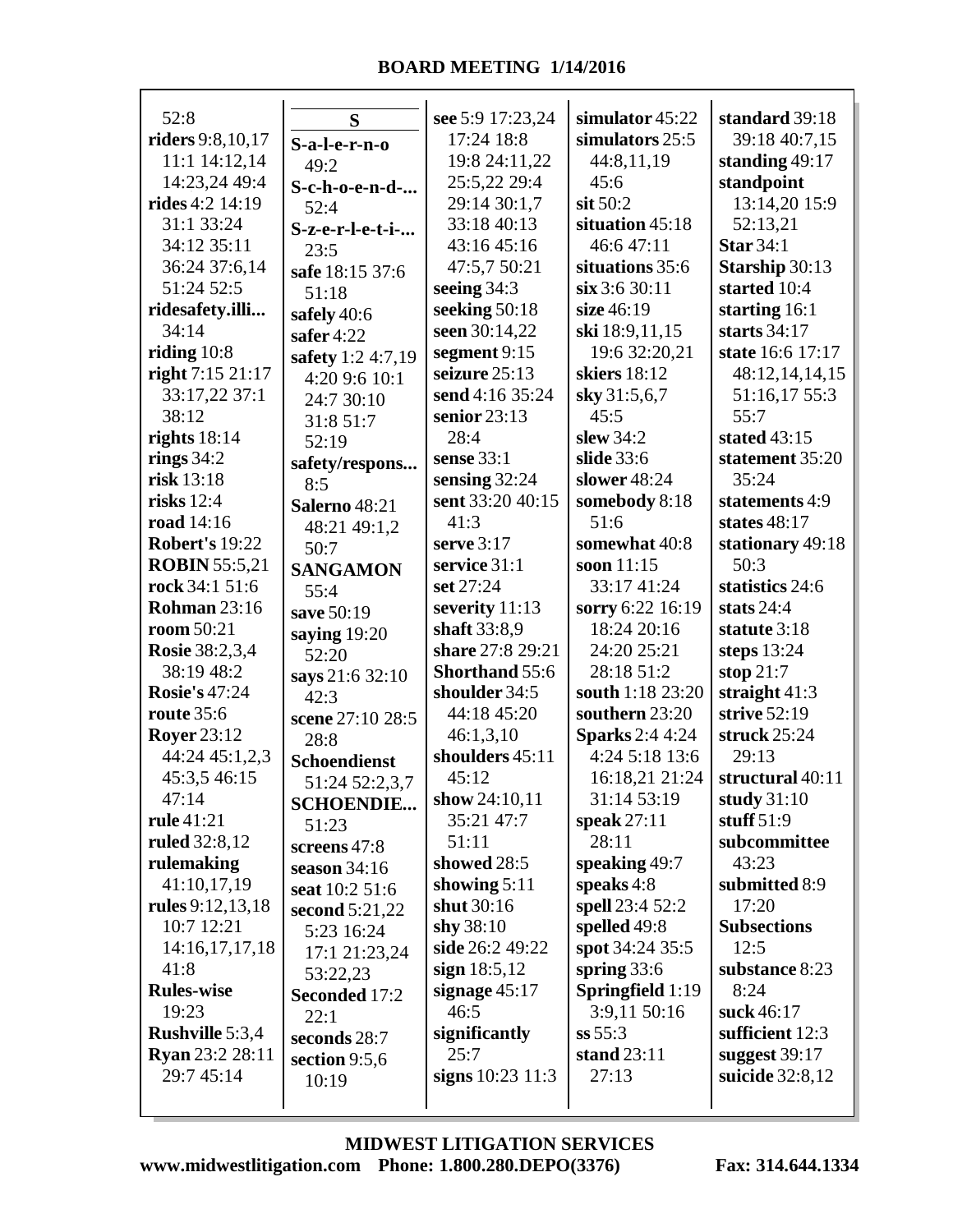| <b>Sullivan 2:3</b>    | 23:5,8,16,19        | 32:2,16,17                 | 28:20 37:8                   | typewriting            |
|------------------------|---------------------|----------------------------|------------------------------|------------------------|
| 4:13,14 5:7,19         | 23:22 24:1          | 36:10,22 37:7              | 38:16                        | 55:10                  |
| 5:23 6:3,5,7,18        | 27:9 28:24          | 37:19 38:18,19             | times 35:8 37:23             | U                      |
| 6:227:1,9,19           | 29:7,10 30:6,9      | 42:10,13 45:4              | 51:10                        | <b>Uh-huh 7:9 41:9</b> |
| 7:24 12:22             | 31:15,18,21         | 47:12 48:18                | $tip$ 26:12                  | unable $11:12$         |
| 13:1,4,22              | 32:18 36:22         | 50:7,8,17                  | today 3:5                    | underneath             |
| 15:21 16:23            | 37:10               | 51:21 52:6                 | <b>told</b> 50:1             | 25:23                  |
| 17:2,6,9,12            | T                   | 53:4,6,13,16               | Tomczuk 23:22                | underspeed             |
| 19:2, 12, 14, 20       | <b>T-bars</b> 30:24 | 54:8                       | 27:20,21 28:15               | 32:22,23 33:4          |
| 20:1,6,14,18           | table 8:1           | thanks $29:16$             | 29:9                         | understand             |
| 21:8,15,22             | tabled 6:14         | 44:1                       | tonight 36:3,19              | 14:24 28:23            |
| 22:1,5,9,14,17         | tacks 52:22         | thereto $55:16$            | 48:20 53:11                  | 31:11 36:15            |
| 26:24 27:13            | take 12:12 19:9     | thigh $25:18$              | top 46:16 49:15              | 42:15 44:17            |
| 28:16,19 29:3          | 25:6 29:22          | thing $6:9,11$             | 51:9                         | 52:15,20               |
| 29:6,18 30:3,8         | 35:7 37:13,21       | 8:20 17:19                 | total 24:14,16               | understanding          |
| 31:13,16,20            | taken 6:2 17:7      | 18:8 30:23                 | 24:16                        | 29:11 42:24            |
| 32:2 36:10,15          | 22:8 54:2 55:9      | 39:4,24 40:12              | tough $6:11$                 | undertakes             |
| 36:23 37:19            | 55:13               | 41:1                       | <b>Tower</b> 31:5,6,7        | 41:11                  |
| 38:3,13,18             | takes 26:16         | things $12:15$             | toxic 9:1                    | undo 51:7              |
| 41:9,13,22             | talk 14:7 32:14     | 15:2 16:16                 | track $48:5$                 | unfortunate            |
| 42:8 43:21             | talked 31:19        | 34:8 37:2,6                | train $25:9$                 | 32:6                   |
| 44:2 46:12             | 42:18               | 38:23 44:19                | trampoline 39:7              | unreasonably           |
| 47:12,15,22            | talking 32:22       | 46:2,20 50:11              | 39:7,21 40:5                 | 9:3                    |
| 48:13,19,23            | 43:17               | 51:12                      | trampolines                  | update $34:15$         |
| 50:6,8 51:21           | talkings 30:20      | think 3:6 13:13            | 39:5,18,24                   | updated 34:16          |
| 53:6, 10, 17, 21       | talks 32:7 35:16    | 14:4 15:8 18:6             | 40:1                         | 34:16                  |
| 53:24 54:3,5           | taste 3:24          | 18:19 20:2                 | <b>TRANSPOR</b>              | updates 24:7           |
| summarize 25:3         | Tea 33:21           | 21:10 25:2                 | 1:16                         | uptick 24:8            |
| summer 16:15           | team $4:1$          | 29:7 30:10<br>31:2 37:4,16 | trap 30:14,18<br>treated 4:2 | upward-flowing         |
| support 4:9            | tell 27:22,24       | 40:13,20 41:1              | Tribune 32:7                 | 46:13                  |
| supporting<br>15:15    | 49:21 50:4          | 46:24 47:24                | trunk $47:2$                 | use 14:20 21:3         |
| supposedly             | 52:17               | 49:7,13 50:5               | try 14:11 39:12              |                        |
| 31:17                  | telling $49:16,20$  | 50:10,13 51:18             | 41:23 51:8                   | $\mathbf{V}$           |
| sure 24:9 26:12        | ten 42:2            | 52:10,13                   | trying $36:20,23$            | vapors 9:1             |
| 29:5,18 34:4           | term $14:20$        | thought $21:9$             | tube 46:18                   | <b>Vaughn</b> 48:7,7   |
| 34:17 35:13            | terms $13:14$       | 40:4                       | tubs $35:18$                 | 48:18                  |
| 37:2 38:22             | territory 23:17     | thread 33:9                | turning $50:24$              | vehicle 50:2           |
| 46:4 50:20             | testament 37:13     | three $15:7$               | 51:3,4                       | venue $11:1$           |
| sustained $11:2,9$     | 37:16               | throw 10:5 20:9            | turnout 3:4                  | verbal 9:18            |
| 12:8                   | testing $34:11$     | thumb $42:2$               | turns $42:23$                | 21:18                  |
| switch 32:22           | thank 4:12 7:8,9    | <b>THURSDAY</b>            | two 8:7,19 22:17             | verbally 9:14          |
| 33:4                   | 13:22 15:22         | 1:11                       | 22:18,19 25:6                | verbiage 48:16         |
| switches 32:24         | 17:14 21:21         | till 6:15 8:1              | 25:17 33:3                   | version 8:6            |
| system $32:23$         | 23:6 27:5           | time $3:95:15$             | type $33:6$                  | video $47:5$           |
| <b>Szerletich 23:1</b> | 28:14,15 30:8       | 7:18 11:22                 | types $13:18$                | videos $47:8$          |
|                        |                     |                            |                              | violates 12:4          |

**www.midwestlitigation.com Phone: 1.800.280.DEPO(3376) Fax: 314.644.1334 MIDWEST LITIGATION SERVICES**